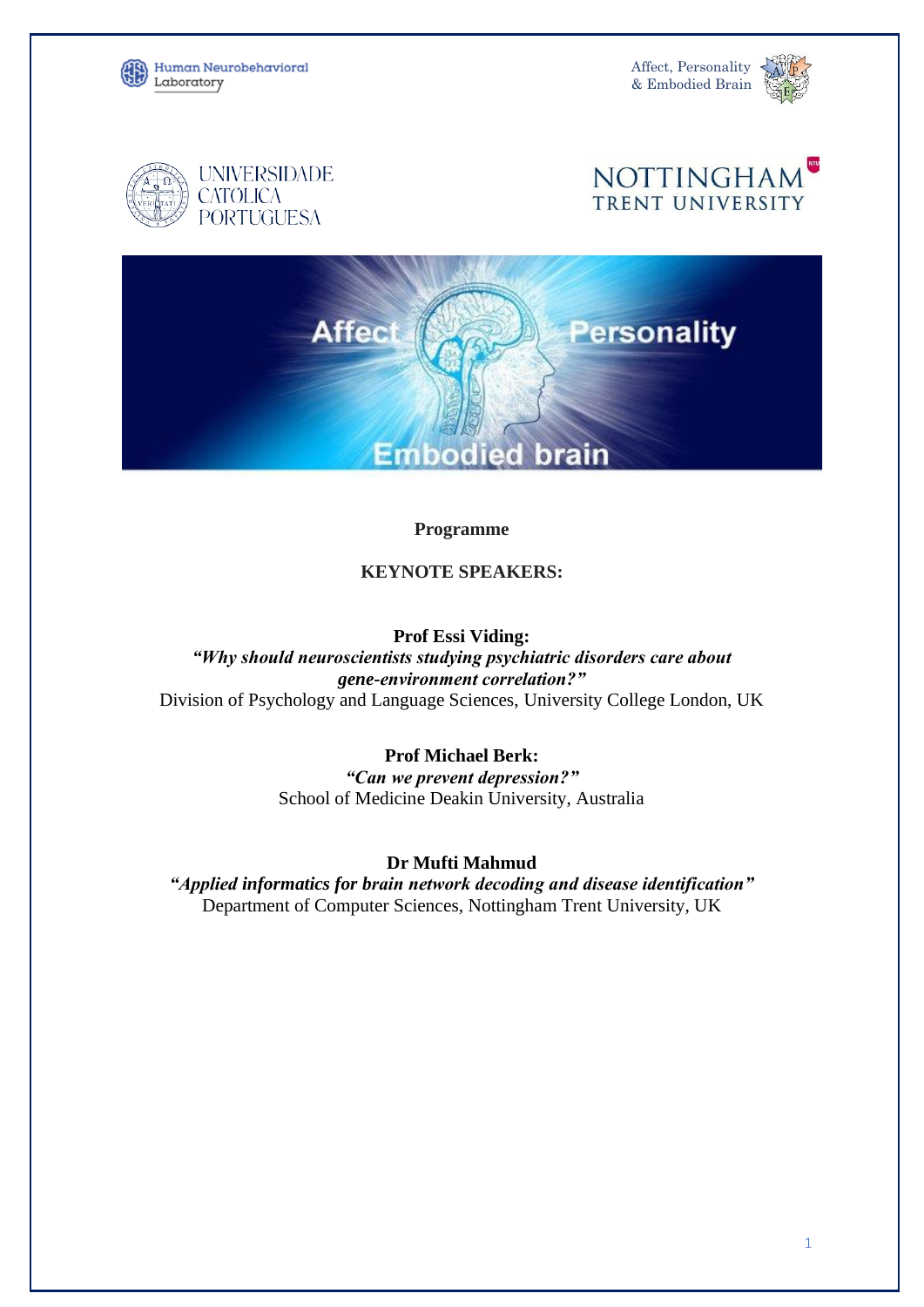





# **APE2021 Day 1. Life Span (20.09.2021)**

# **Please follow links to further information on events; \*= Presenter**

| $9:00 - 9:30$   | <b>Committee Introduction &amp; Opening talk:</b>                                                                                                                                                                                                                                                                                                                                                                                                                                                                                                                                                                                                                                                                                                               |
|-----------------|-----------------------------------------------------------------------------------------------------------------------------------------------------------------------------------------------------------------------------------------------------------------------------------------------------------------------------------------------------------------------------------------------------------------------------------------------------------------------------------------------------------------------------------------------------------------------------------------------------------------------------------------------------------------------------------------------------------------------------------------------------------------|
|                 | Di Bailey, Pro Vice-Chancellor - Research and Innovation – Nottingham<br>Trent University, UK<br>Peter Hanenberg, Vice-Rector for Research and Innovation - Universidade<br>Católica Portuguesa, Portugal                                                                                                                                                                                                                                                                                                                                                                                                                                                                                                                                                       |
| $9:30 - 10:30$  | <b>Symposium 1: Promoting Youth Involvement and Social Engagement</b><br>(PromISE)                                                                                                                                                                                                                                                                                                                                                                                                                                                                                                                                                                                                                                                                              |
|                 | Dr Raquel Matos, Dean of the Faculty of Education and Psychology,<br>Universidade Católica Portuguesa, Portugal                                                                                                                                                                                                                                                                                                                                                                                                                                                                                                                                                                                                                                                 |
|                 | <b>Presentation Session 1</b>                                                                                                                                                                                                                                                                                                                                                                                                                                                                                                                                                                                                                                                                                                                                   |
| $10:30 - 11:00$ | <b>• Psychometric evaluation and validation of the Beck Anxiety Inventory in</b><br>a New Zealand Sample of Young Pacific Adults (Siegert, R.*, Narayanan,<br>A., Gossage, L., Wrapson, W., Dipnall, J., Tautolo, E., Sumich, A.,<br>Merien, F., Paterson, J., Berk, M., Balalla, S., Cornthwaite, K. & Guy, S.)<br>Risk factors for depression in Pacific adolescents in New Zealand: a<br>network analysis (Gossage, L.E.*, Narayanan, A., Dipnall, J.F., Iusitini,<br>L., Sumich, A., Berk, M., Wrapson, W., Tautolo, E. & Siegert., R.)                                                                                                                                                                                                                     |
| $11:00 - 11:30$ | <b>Coffee Break</b>                                                                                                                                                                                                                                                                                                                                                                                                                                                                                                                                                                                                                                                                                                                                             |
|                 | <b>Presentation Session 2</b>                                                                                                                                                                                                                                                                                                                                                                                                                                                                                                                                                                                                                                                                                                                                   |
| $11:30 - 12:30$ | Motivations for COVID-19 prevention behaviour vary across Dark Triad<br>and Vulnerable Dark trait traits (Blanchard, A.*, Heym, N. & Sumich,<br>A.<br>• The distinguishing role of empathy in understanding motivations for<br>direct and indirect aggression, across the Dark Tetrad traits<br>(Fleet, $M.* & Heym, N.)$<br><b>Dysfunctional Reinforcement Sensitivity (rRST) underpinning</b><br><b>Psychopathic (PP) and Callous-Unemotional (CU) traits: A Latent</b><br><i>Profile Analysis (LPA) approach (Firth, J.*, Sumich, A. &amp; Heym, N.)</i><br>• Analyzing The Discursive Psychology Used Within Digital Media To<br><b>Influence Public Opinions Concerning Female Child-Killers</b><br>(Harris, K <sup>*</sup> , Adhikari, J., & Wallace, L.) |
|                 | <b>Posters Blitz 1</b>                                                                                                                                                                                                                                                                                                                                                                                                                                                                                                                                                                                                                                                                                                                                          |
| $12:30 - 13:00$ | • Shades of Darkness: Individual Differences in Adult Attachment across<br><b>Dark Personality and Dark Empathy Latent Profiles (Fino, E.*, Sumich,</b><br>A., Bloxsom, C. & Heym, N.)<br>An increased functional connectivity between several posterior brain<br>regions is detected in patients with late mild cognitive impairment and                                                                                                                                                                                                                                                                                                                                                                                                                       |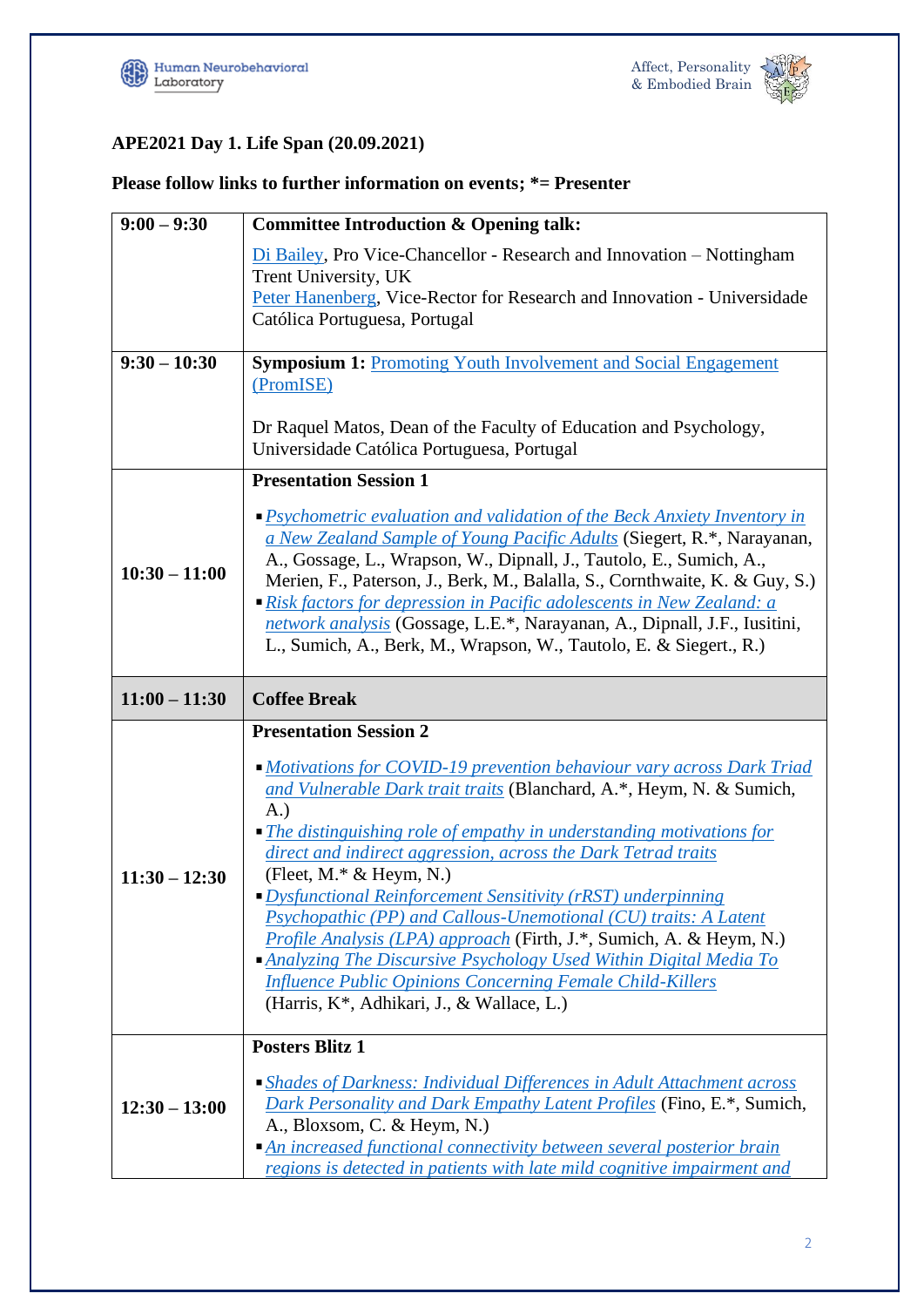





|                    | Alzheimer's disease (Penalba, L.*, Oliveira-Silva, P., Sumich, A. & Cifre,<br>I.)<br>Artificial Intelligence System for the Automatic Detection of Alzheimer<br>Disease through Electroencephalographic Signals (Araújo, T.*, Teixeira,<br>J. P. & Rodrigues, P. M.)<br>Machine learning models for automatic detection of Alzheimer's Disease<br><i>using Magnetic Resonance Imaging (MRI)</i> (Silva, J.* & Rodrigues, P.M.)                                                                                   |
|--------------------|------------------------------------------------------------------------------------------------------------------------------------------------------------------------------------------------------------------------------------------------------------------------------------------------------------------------------------------------------------------------------------------------------------------------------------------------------------------------------------------------------------------|
| $13:00 - 14:00$    | <b>Break (European lunch time)</b>                                                                                                                                                                                                                                                                                                                                                                                                                                                                               |
| $14:00 - 15:00$    | Keynote                                                                                                                                                                                                                                                                                                                                                                                                                                                                                                          |
|                    | <b>Prof Essi Viding:</b> "Why should neuroscientists studying psychiatric<br>disorders care about gene-environment correlation?"<br>Division of Psychology and Language Sciences, University College<br>London, UK                                                                                                                                                                                                                                                                                               |
| $15:00 - 16:00$    | Symposium 2: Detection and Reporting of Child Abuse and Neglect                                                                                                                                                                                                                                                                                                                                                                                                                                                  |
|                    | • The Prochild Project: Empowering Teachers in Detecting and Preventing<br>Child Abuse (Betts, L.*, Holland, D., Dillon, G., Heym, N., Buglass, S. &<br>Abell, L.)<br>$\blacksquare$ Teachers' confidence in detecting and reporting child abuse in the UK<br>(Heym, N.*, Bilsby, H., Stevenson, N., Jones, D., Buglass, S., Dillon, G.,<br>Abell, L., Ford, C., Mohammed, M. & Betts, L.)<br>$\blacksquare$ Time 2 Talk – School Program to integrate DVA awareness into the<br>curriculum (Clinton-Harris, T.) |
| $16:00 - 16:15$    | <b>Coffee Break</b>                                                                                                                                                                                                                                                                                                                                                                                                                                                                                              |
| $16:15 - 17:00$    | <b>Presentation Session 3</b><br><i>Impact of media exposure on body perception and emotional regulation:</i><br>A racial-ethnic study (Aguiar, C.* & Oliveira-Silva, P.)<br>• Characterization of caffeine consumption in the Portuguese population<br>(Peixoto, J.* & Oliveira-Silva, P.)<br>Can motivation and parental support predict musical achievement?<br>(Oliveira, A.*, McPherson, G. E., Ribeiro, L. M. & Oliveira-Silva, P.)                                                                        |
| $17:00-$<br>onward | <b>Poster Presentations &amp; Evening Programme</b><br>Networking (Gather town, Hometowns across the world gallery)                                                                                                                                                                                                                                                                                                                                                                                              |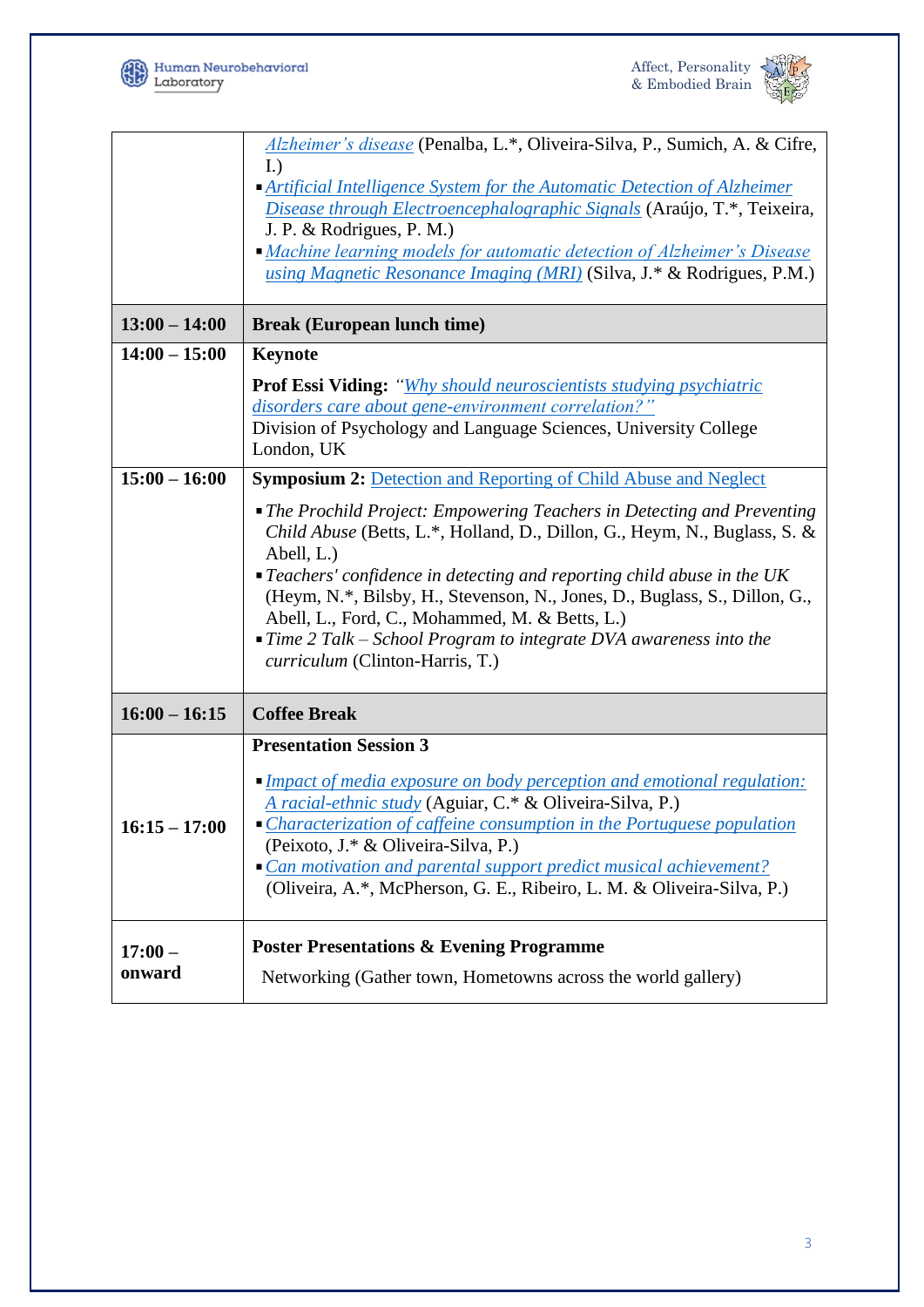





# **APE2021 Day 2. Mental Health (21.09.2020)**

# **Please follow links to further information on events**

| $9:00 - 10:00$  | <b>Keynote:</b>                                                                                                                                                                                                                                                                                                                                                                                                                                                                                                                                                                                                                                                                                                          |  |
|-----------------|--------------------------------------------------------------------------------------------------------------------------------------------------------------------------------------------------------------------------------------------------------------------------------------------------------------------------------------------------------------------------------------------------------------------------------------------------------------------------------------------------------------------------------------------------------------------------------------------------------------------------------------------------------------------------------------------------------------------------|--|
|                 | <b>Prof Michael Berk:</b> "Can we prevent depression?"<br>School of Medicine Deakin University, Australia                                                                                                                                                                                                                                                                                                                                                                                                                                                                                                                                                                                                                |  |
|                 | <b>Symposium 3: Virtual Reality</b>                                                                                                                                                                                                                                                                                                                                                                                                                                                                                                                                                                                                                                                                                      |  |
| $10:00 - 11:00$ | Effects of system and media driven immersive capabilities on presence<br>and affective experience (Standen, B.*, Anderson, J., Sumich, A. &<br>Heym, N.<br>• Self-guided virtual-reality exposure therapy for public-speaking anxiety:<br>stepping into the spotlight (Premkumar, P.*, Heym, N., Brown, D.J.,<br>Battersby, S., Sumich, A., Huntington, B., Daly, R. & Zysk, E.)<br>$\blacksquare$ Hyperscanning & VR: An Exploration of Neuroscience and Collaborative<br>Virtual Environments (Gumilar, I.*, Barde, A. & Billinghurst, M.)<br>• Using Virtual Reality with people with intellectual disabilities to reduce<br>social isolation (Harris, M.*, Vyas. P., Lewis, J. & Brown, D.)                          |  |
| $11:00 - 11:30$ | <b>Coffee Break</b>                                                                                                                                                                                                                                                                                                                                                                                                                                                                                                                                                                                                                                                                                                      |  |
| $11:30 - 12.00$ | Workshop: "Impact!"                                                                                                                                                                                                                                                                                                                                                                                                                                                                                                                                                                                                                                                                                                      |  |
|                 | Dr Grace Harvey, Nottingham Trent University, UK.                                                                                                                                                                                                                                                                                                                                                                                                                                                                                                                                                                                                                                                                        |  |
|                 | <b>Presentation Session 4</b>                                                                                                                                                                                                                                                                                                                                                                                                                                                                                                                                                                                                                                                                                            |  |
| 12:00-13:00     | Psychological trauma, Mood and Social Isolation do not explain elevated<br><i>Dissociation in Functional Neurological Disorder (FND)</i> (Blanco, S.R.*,<br>Mitra, S., Howard, C.J. & Sumich, A.)<br><i>Interoception as a superglue interlinking mindfulness, emotion regulation</i><br>and mental health (Tripathi, V.*, Kumari, V. & Pandey, R.)<br>• The Portuguese paradigm regarding pre and probiotics as health<br>management tools (Soares, J.*, Ferreira, M., Freitas, S., Oliveira-Silva,<br>P., Pintado, M. & Batista, P.)<br><i><b>Identifying Influential Symptoms and Covariates in Problematic Internet</b></i><br>Use Development and Maintenance (O'Brien, O.*, Sumich, A., Baguley,<br>T. & Kuss, D.) |  |
| $13:00 - 14:00$ | <b>Break (European lunch)</b>                                                                                                                                                                                                                                                                                                                                                                                                                                                                                                                                                                                                                                                                                            |  |
| $14:00 - 14:30$ | <b>Posters Blitz 2</b><br><b>Portuguese perception of psychological impact of COVID-19 vaccines</b><br>(Batista, P.*, Menezes, B., Pereira, A. & Oliveira-Silva, P.)<br>• Detection of cardiomyopathy activity through deep learning algorithms<br>(Paiva, D.*, Sá, J., Ribeiro, P., & Rodrigues, P. M.)<br><b>• Detection of Myocardial infarction activity through Convolution Neural</b><br><i>Networks</i> (Sá, J.*, Ribeiro, P., Paiva, D. & Rodrigues, P.M.)                                                                                                                                                                                                                                                       |  |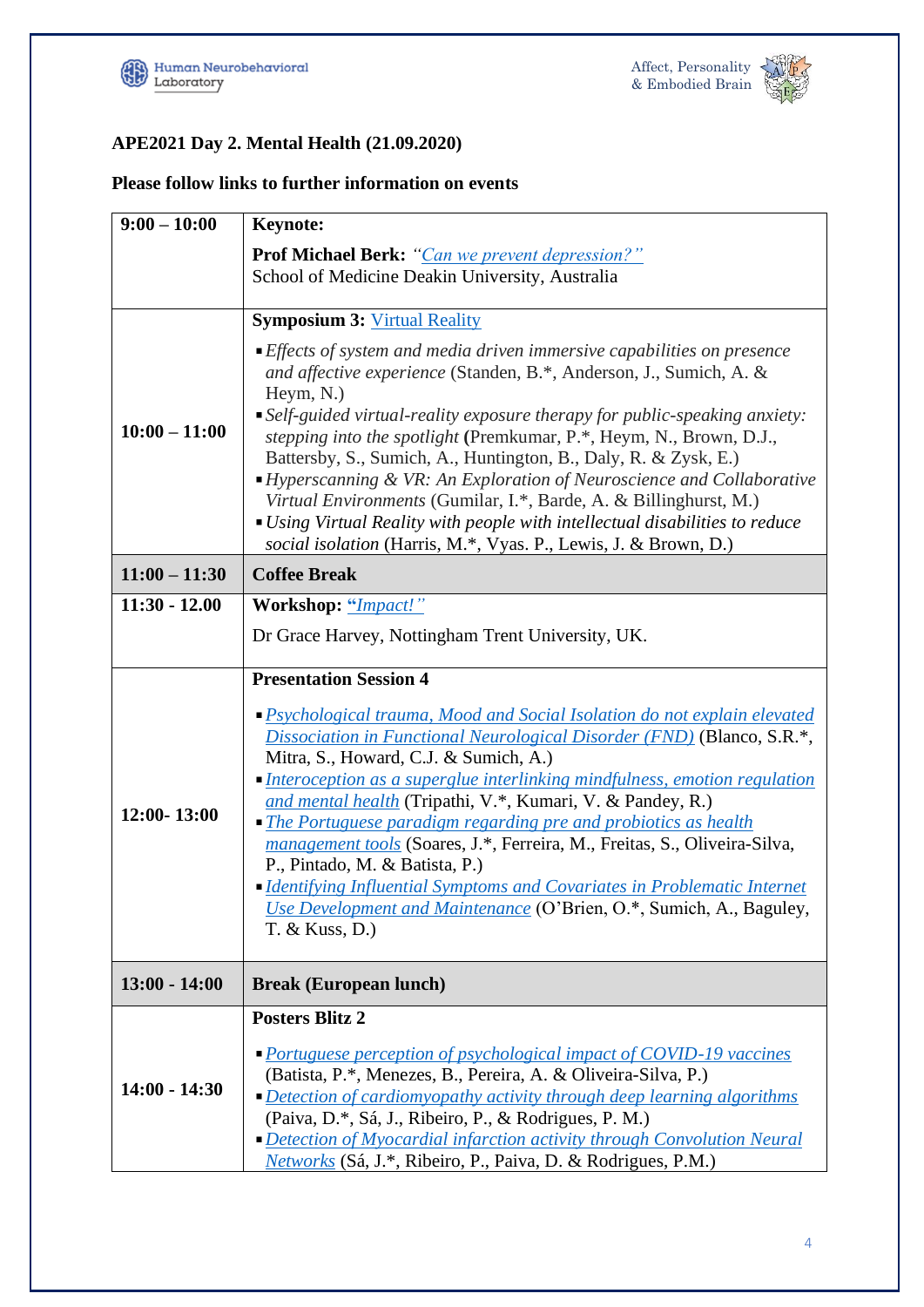



| $14:30 - 15:30$ | <b>Round Table Discussion:</b> Working with charities and 3 <sup>rd</sup> sector<br><i><u><b>Organisations</b></u></i><br>Tammy Clinton-Harris, Living Without Abuse<br>Steven Webster, FND Dimensions<br>Prof David Kosson, Aftermath: Surviving Psychopathy<br>$\blacksquare$                                                                                                 |
|-----------------|---------------------------------------------------------------------------------------------------------------------------------------------------------------------------------------------------------------------------------------------------------------------------------------------------------------------------------------------------------------------------------|
| $15:30 - 15:45$ | <b>Coffee Break</b>                                                                                                                                                                                                                                                                                                                                                             |
| $15:45 - 16:45$ | <b>Invited talk:</b>                                                                                                                                                                                                                                                                                                                                                            |
|                 | Ted Scharf <sup>1</sup> & Emily J. Haas <sup>2,</sup> <i>Psychological adaptation to hazardous work</i><br>environments, and the "dual-attention" demand<br>National Institute for Occupational Safety and Health, (NIOSH),<br><sup>1</sup> Cincinnati, Ohio; <sup>2</sup> Pittsburgh, Pennsylvania, USA                                                                        |
| $16:45 - 17:30$ | <b>Symposium 4: Havening</b>                                                                                                                                                                                                                                                                                                                                                    |
|                 | $\blacksquare$ Havening: what is it and how is it applied (Kate Truit.*)<br>• The power of touch: The effects of Havening on subjective distress, mood,<br><i>brain function and wellbeing</i> (Sumich, A.*, Heym, N., Sarkar, M. &<br>Hunter, K.)<br>• The use of the Havening Technique to support athletes' mental health<br>(Johal, K.*, Sakar, M., Sumich, A. & Hunter K.) |
| $17:30-$        | Poster presentation & Evening programme                                                                                                                                                                                                                                                                                                                                         |
| onwards         | Mindfulness, Yoga and Havening sessions in gather town                                                                                                                                                                                                                                                                                                                          |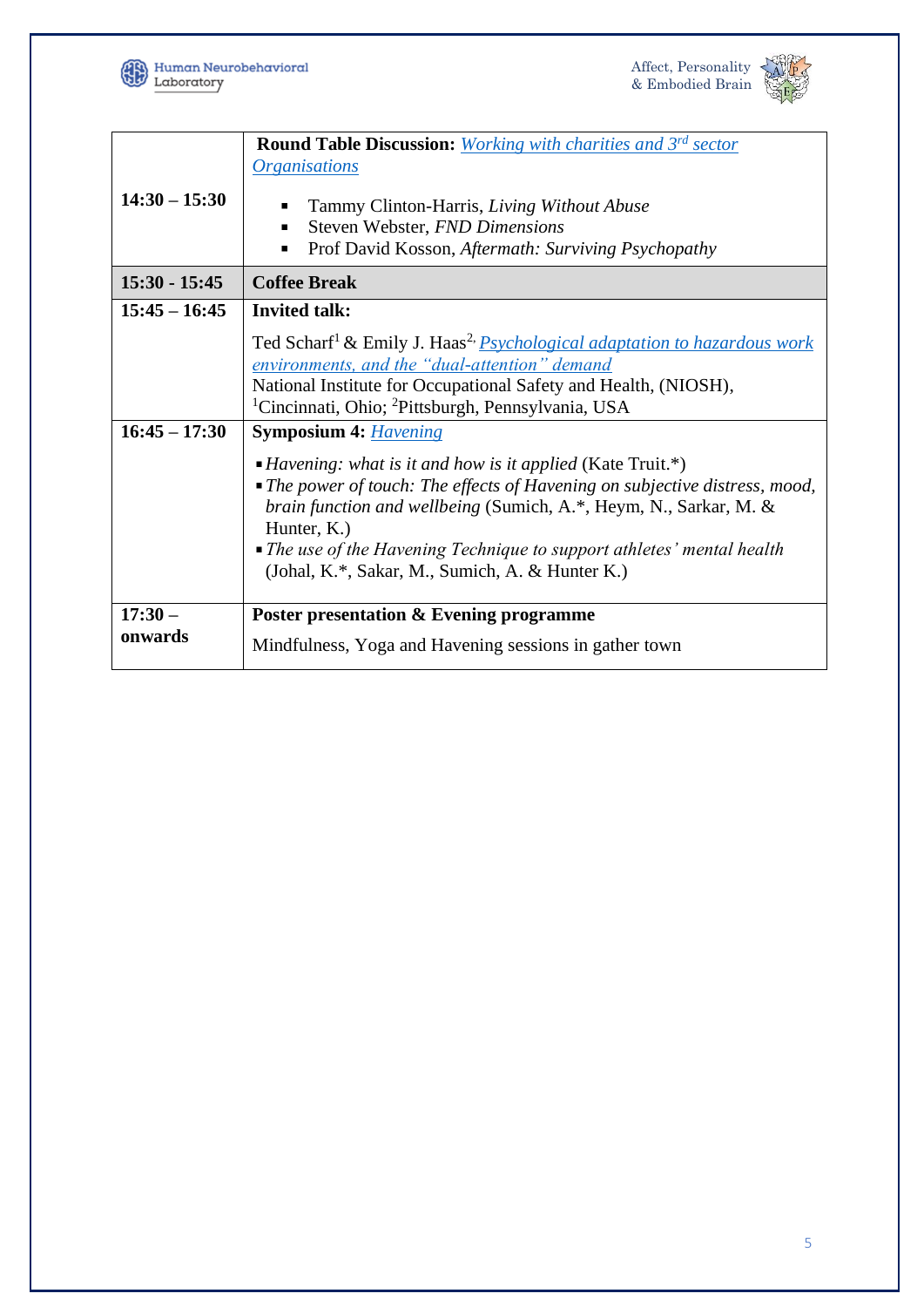



# **APE2021 Day 3. Big data and the Brain (22.09.2020)**

| $9:00 - 10.00$      | <b>Keynote:</b>                                                                                                                                                                                                                                                                                                                                                                                                                                                                                                                                      |
|---------------------|------------------------------------------------------------------------------------------------------------------------------------------------------------------------------------------------------------------------------------------------------------------------------------------------------------------------------------------------------------------------------------------------------------------------------------------------------------------------------------------------------------------------------------------------------|
|                     | Dr Mufti Mahmud: "Applied informatics for brain network decoding and<br>disease identification"<br>Department of Computer Sciences, Nottingham Trent University, UK                                                                                                                                                                                                                                                                                                                                                                                  |
|                     | <b>Symposium 5: Neuroinformatics</b><br>• Early Diagnosis and Prognosis of Ultra High Risk of Psychosis in Young<br>Adults Through Neuromorphic Computational Modeling of Longitudinal<br>Cognitive Data (Doborjeh, Z.*, Doborjeh, M., Sumich, A., Goh, W., Lee,<br>J., William, M., Lai, E. & Kasabov, N.)                                                                                                                                                                                                                                          |
| $10.00 - 11.00$     | • Personalised Prediction of Tinnitus Therapy Success using AI decision<br>Tool: Integrated Neurological, Clinical, and Psychological Data<br>(Doborjeh, Z., Doborjeh, M.*, Shen, Y., Liu, X., Wang, G., Yan, W.,<br>Kasabov, N., Sumich, A., William, M. & Searchfield, G.)<br>• A New Interpretable Machine Learning Methodology for Diagnosis and<br>Prognosis of Psychosis Using Genetic Features (Singh, B.*, Budhraha,<br>S., Doborjeh, M., Doborjeh, Z., Goh, W.W.B., Lee, J., William, M., Lai,<br>E., Limson, W., Sumich, A. & Kasabov, N.) |
| $11.00 - 11:30$     | <b>Coffee Break</b>                                                                                                                                                                                                                                                                                                                                                                                                                                                                                                                                  |
| $11:30 - 12.30$     | <b>Workshop:</b> "Bayesian models of perception"                                                                                                                                                                                                                                                                                                                                                                                                                                                                                                     |
|                     | Dr Darren Rhodes, Nottingham Trent University, UK                                                                                                                                                                                                                                                                                                                                                                                                                                                                                                    |
| $12.30 - 13.30$     | <b>Break (Sacred European Lunch Hour)</b>                                                                                                                                                                                                                                                                                                                                                                                                                                                                                                            |
|                     | <b>Presentation Session 5</b>                                                                                                                                                                                                                                                                                                                                                                                                                                                                                                                        |
| $13.30 \,$<br>14.15 |                                                                                                                                                                                                                                                                                                                                                                                                                                                                                                                                                      |
|                     | <b>Interplay between the salience and the default mode network in a social-</b><br>cognitive task towards a close other (Da Costa, C. R.*, Soares, J. M.,<br>Oliveira-Silva, P., Sampaio, A. & Coutinho, J. F.)<br>Right Bundle Branch Block detection by Convolution Neural Networks<br>(Ribeiro, P.*, Paiva, D., Sá, J. & Rodrigues, P. M.)<br><b>Boosting Attention in scholar aged children with Subclinical ADHD</b><br>through Near-Infrared Spectroscopy-based Neurofeedback Intervention<br>(Freitas, S. & Oliveira-Silva, P.)               |
| $14:15 - 15.00$     | <b>The new Doctoral program in Emotion Psychology: Big old questions and</b><br>fresh new approaches<br>Augusta Gaspar, Cátia Reis, Francisco Esteves, Patrícia Oliveira-Silva<br>Universidade Católica Portuguesa, Portugal                                                                                                                                                                                                                                                                                                                         |
| $15.00 - 15:30$     | <b>Coffee Break</b>                                                                                                                                                                                                                                                                                                                                                                                                                                                                                                                                  |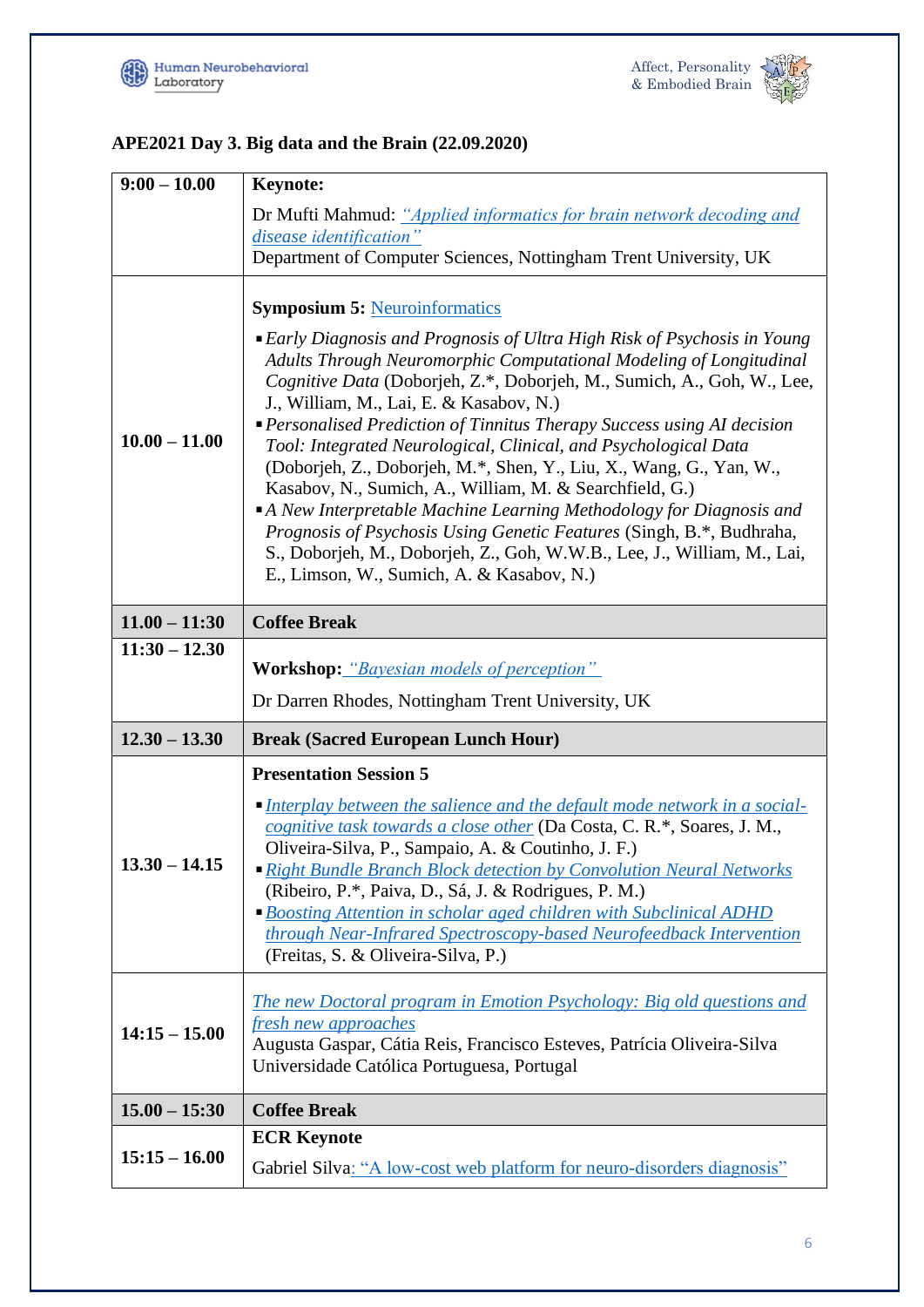



|                 | Universidade Católica Portuguesa, CBQF, Porto, Portugal                      |
|-----------------|------------------------------------------------------------------------------|
|                 | <b>Closing Ceremony &amp;</b>                                                |
| $16.00 - 18.00$ | Awards & Cultural Experience: Viola de Gamba Performance, Israel<br>Castillo |
| $18:00-$        | <b>Networking and wine (Gathertown)</b>                                      |
| onwards         |                                                                              |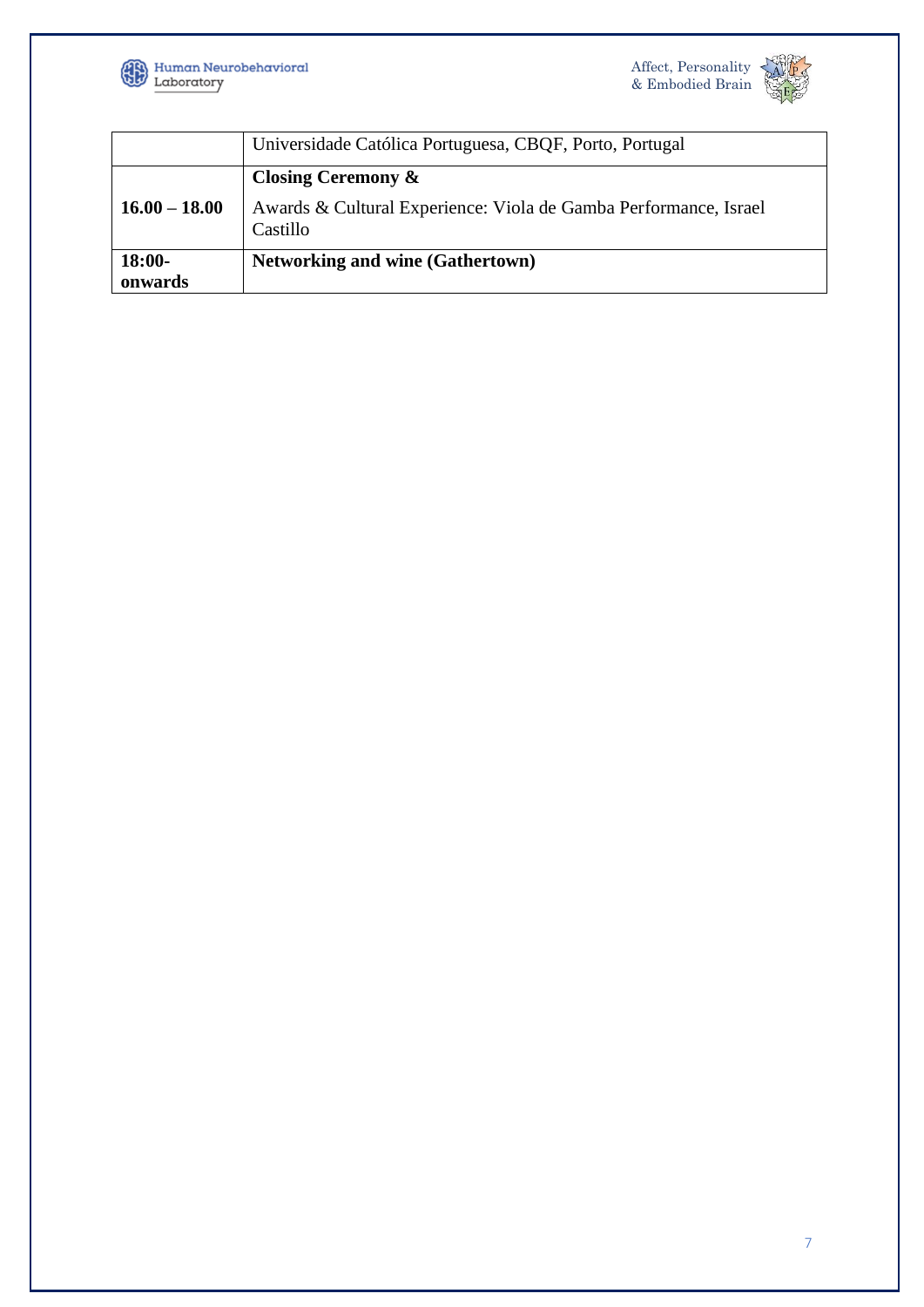





#### **Poster Rooms: Links to posters will be made available during the conference**

- #POSTER-01 *[The Utility of Specialist Algorithms in Distinguishing Neurodivergent](#page-43-0)  [Children in a Domestic Violence Cohort](#page-43-0)* (Stevenson, N. & Heym, N.)
- #POSTER-02 *[Gut microbiota modulate electrophysiological correlates of feedback](#page-43-1)  [processing](#page-43-1)* (Lenzoni, S., Hunter, K., Heym, N., Blanco, S., Heasman, B., Gibson, G., Mograbi, D. & Sumich, A.)
- #POSTER-03 *[New insights into neural networks of error monitoring and clinical](#page-44-0)  [implications: A systematic review of ERP studies in neurological diseases](#page-44-0)* (Lenzoni, S., Baker, J., Sumich, A. & Mograbi, D)
- #POSTER-04 *[The impact of the COVID-19 pandemic on the risk of exposure to domestic](#page-45-0)  [violence and abuse and mental health problems in vulnerable mothers and](#page-45-0)  [their children](#page-45-0)* (Tanasescu, A. & Heym, N.)
- #POSTER-05 *[An exploratory study of the relationship between continued consumption of](#page-45-1)  [Kombucha and cognitive and affective functioning](#page-45-1) (*Fraga, J., Ferreira, M., Soares, J., Pintado, M. & Oliveira-Silva, P.)
- #POSTER-06 *[The impact of social media exposure during COVID-19 lockdown on body](#page-46-0)  [satisfaction](#page-46-0)* (Nóbrega, S.C. & Oliveira-Silva, P*.*)
- #POSTER-07 *[Relationships of psychopathic and callous-unemotional traits with proactive](#page-46-1)  [and reactive aggression](#page-46-1) (*Firth, J., Sumich, A. & Heym, N.)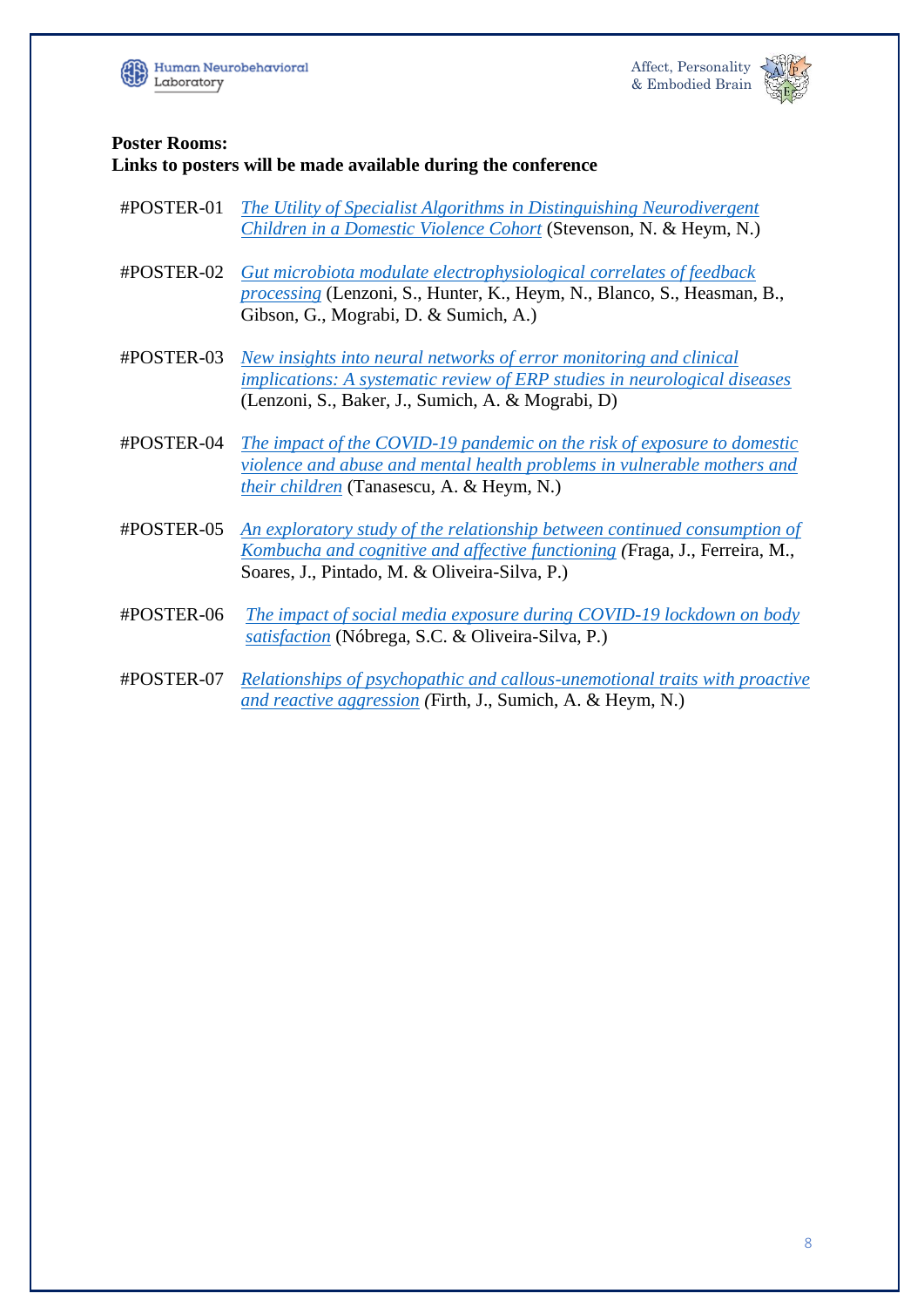

# **ABSTRACTS**

### **1. KEYNOTE SPEAKERS:**

### <span id="page-8-0"></span>**Prof Essi Viding:** *"Why should neuroscientists studying psychiatric disorders care about gene-environment correlation?"*

Professor of Developmental Psychopathology, Division of Psychology and Language Sciences, University College London, UK

#### **Contact:** [e.viding@ucl.ac.uk](about:blank)

**Abstract:** Much of the neurocognitive research into various psychiatric disorders has been cross-sectional and often focused on affective processes that are atypical in a given disorder. To progress our understanding of how psychopathology develops, we need to combine different analytical approaches within a longitudinal, developmental, genetically informative framework. This can help us understand phenomena of gene-environment correlation.

In this talk I will provide a brief overview of neurocognitive and genetically informative research into conduct problems. I will use this overview as a framework for considering how atypical neurocognitive functioning may serve to generate and maintain maladaptive social interactions. I will argue that neurocognitive studies can inform our understanding of individuals as active agents in the generation of particular social ecologies and that unlocking the mechanisms of gene-environment correlation will be of key importance. Advances in this area of research have scope to inform theoretical understanding, as well as interventions designed to help children at risk of developing a disorder and their families.

**Brief Biography:** Essi Viding is Professor of Developmental Psychopathology at UCL where she co-directs the Developmental Risk and Resilience Unit. Her research utilises multiple methodologies to investigate different developmental pathways to disruptive behaviour disorders and poor mental health. She has received several prizes for her work, including the Royal Society Rosalind Franklin Award and the British Psychological Society Spearman Medal. She is a fellow of the British Academy and the Academy of Medical Sciences.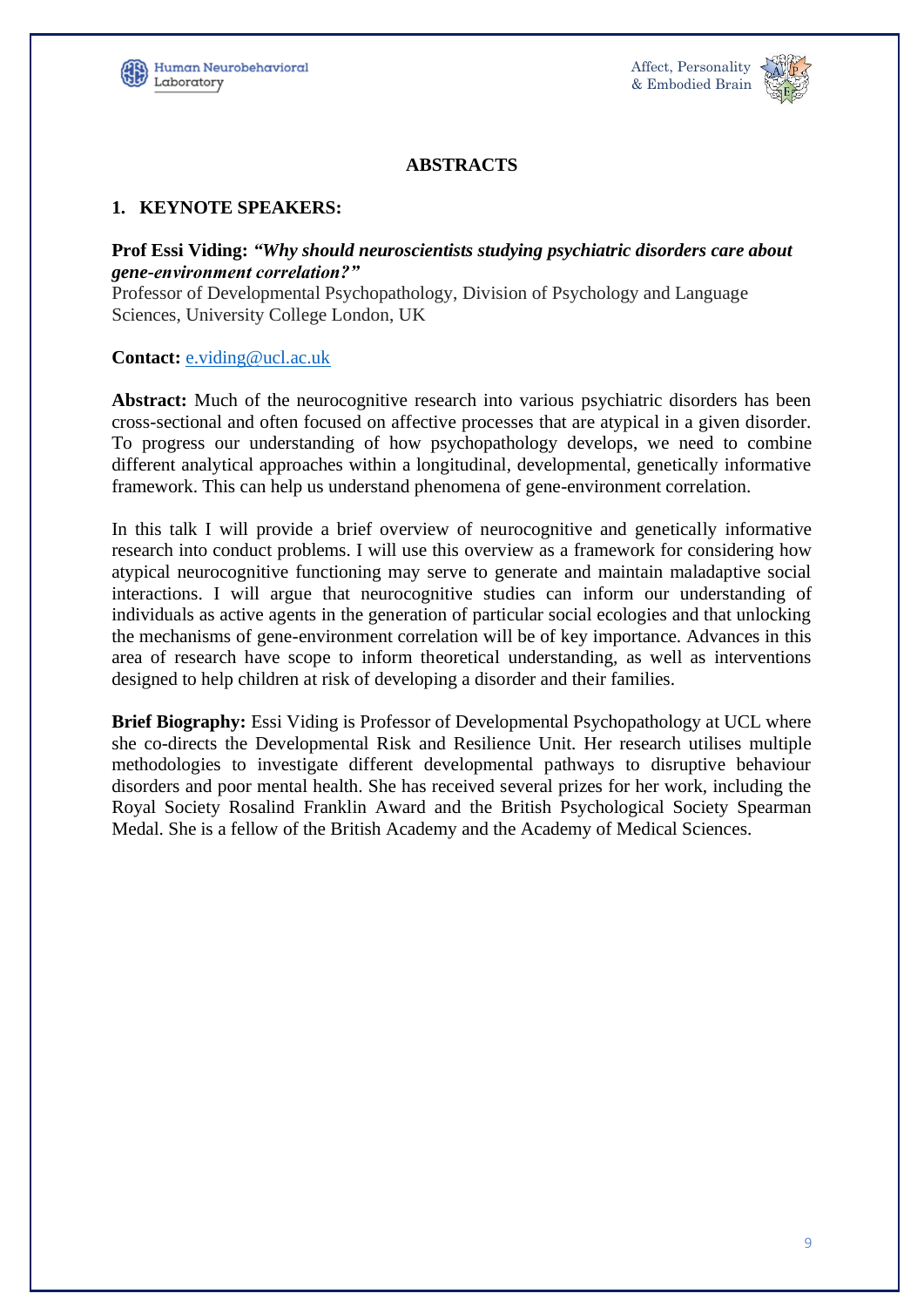



# <span id="page-9-0"></span>**Prof Michael Berk: "***Can we prevent depression?"*

Alfred Deakin Professor of Psychiatry, School of Medicine Deakin University, Australia

#### **Contact:** [michael.berk@deakin.edu.au](about:blank)

**Abstract:** Prevention has made a major contribution to the achievements in reductions in cardiovascular disease and cancer mortality. However, in the field of psychiatry, similar population-level initiatives in the prevention of common mental disorders, depression and anxiety are conspicuously lacking. There is a need for effective universal preventive approaches to the common mental disorders at a population level. There has been a recent growth of research into potentially modifiable risk factors for depression. Varied lifestyle, social, psychological and biological factors contribute to vulnerability. Early childhood trauma and neglect are key risk factors. Diet, physical activity and smoking are recognized as fundamental contributors to the high prevalence non-communicable diseases. However, multiple studies now suggest that similar modifiable lifestyle behaviours are also risk factors for common mental disorders and are therefore prevention targets. This lecture aims to overview the existing literature on the prevention of common mental disorders and provide an analysis on the way forward for prevention research and implementation. Many biological, social and environmental factors are transduced via common pathways. The consensus from a large body of evidence supports the assertion that interventions to prevent mental disorders across the lifespan can be both effective and cost-effective. Psychological approaches have the largest evidence base. Addressing the social, psychological, lifestyle, medical and biological drivers in a personalized, formulation-based, and integrated manner has the capacity to reduce the overall burden of mental and non-communicable physical disease.

**Brief Biography:** Michael Berk is an NHMRC Senior Principal Research Fellow at Deakin University, where he heads the IMPACT institute. He is listed by Thompson Reuters as amongst the world's most influential scientific minds (2015-2020) and was awarded the Brain & Behaviour (NARSAD) Colvin Award for Mood Disorders in 2015, the Victoria Prize for life sciences in 2019, the International Society for Bipolar Disorders Bob Post award for mentorship in 2020 and the RANZCP Senior Research Award in 2021. He is past president of the International Society for Bipolar Disorders and the Australasian Society for Bipolar and Depressive Disorders. His major interests are in the discovery and implementation of novel therapies.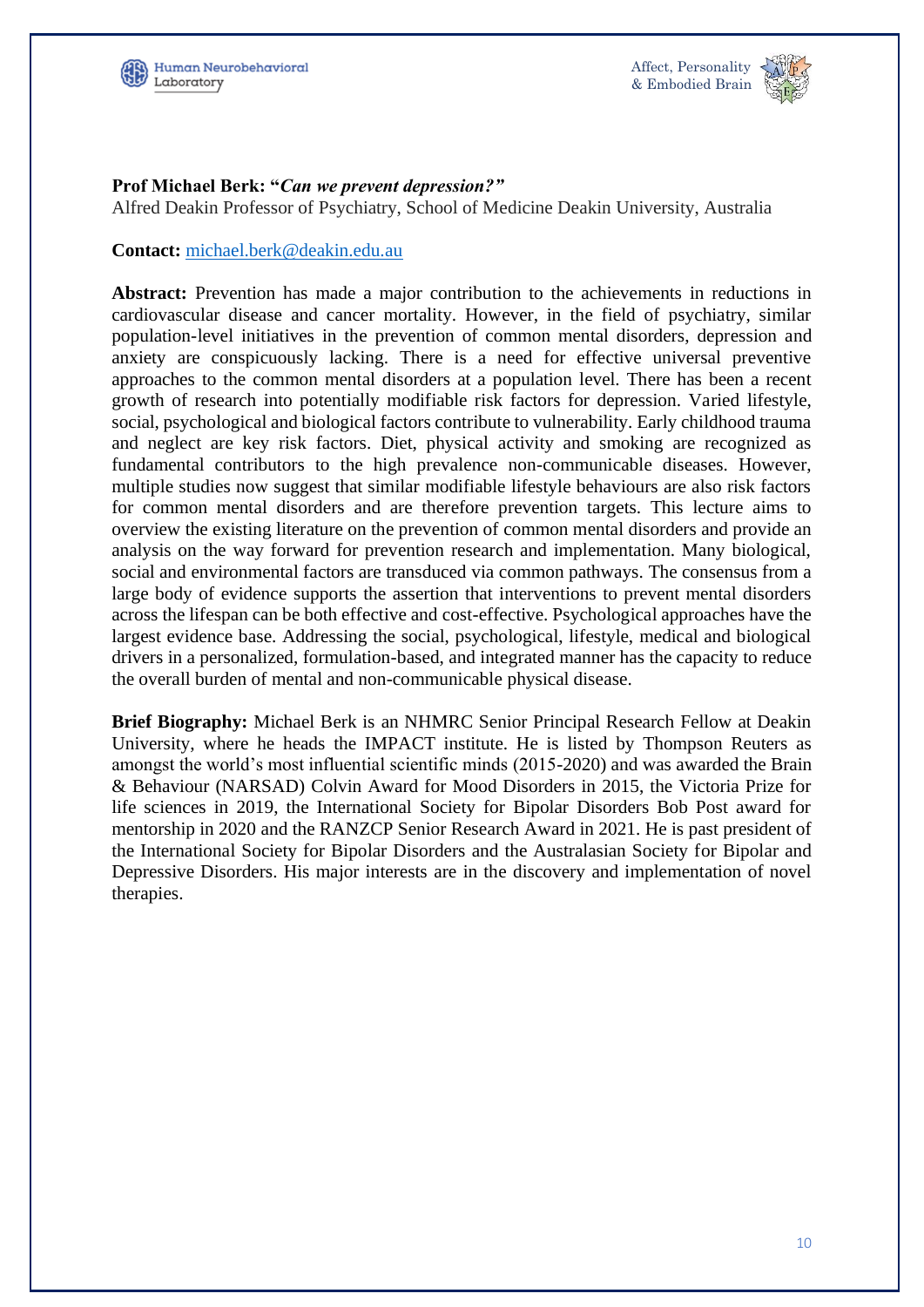



# <span id="page-10-0"></span>**Dr. Mufti Mahmud: "***Applied Informatics for Brain network decoding and disease identification"*

Department of Computer Sciences, Nottingham Trent University, UK

# **Contact:** [mufti.mahmud@ntu.ac.uk](about:blank)

**Abstract:** Cognition is one of the main capabilities of the mammal brain and understanding it thoroughly requires decoding the Brain's information processing pathways (IPPs) which are composed of neuronal networks formed by complex connectivity among neurons. This talk will showcase applied informatics to decode neuronal networks at the first level of approximation. The example will illustrate the decoding of networks during whisking – an action that represents sensing in rodents. This high-level cognitive function allows rodents to localise objects and discriminate textures. Conventionally, scientists mostly rely on local field potentials (LFPs) averaged over several trials to infer the IPP. However, considering the probabilistic nature of the Brain, this may lead to information loss when trying to understand its stochasticity demonstrated during information processing. As LFPs represent lumped activities of populations of neurons, their shapes serve as fingerprints of the underlying networks which can be used in identifying diseases and building smart neuroprosthetic devices.

**Brief Biography:** Dr Mufti Mahmud received his PhD degree in information engineering from the University of Padova, Italy, in 2011. He is currently serving as an Associate Professor of Cognitive Computing at Department of Computer Science of Nottingham Trent University, UK. He is recipient of the NTU Vice-Chancellor's outstanding research award in 2020 and the Marie-Curie Postdoctoral Fellowship in 2013. Dr Mahmud's expertise include computational intelligence, applied data analysis, and big data technologies with a keen focus on neuroscience and healthcare applications. As of July 2021, he has published over 160 peer-reviewed articles and papers in leading journals and conferences, and (co-)edited 5 volumes and many journal special issues. Dr Mahmud has secured research grants totalling around £3.3 million and has supervised over 50 research students (PhD, Masters and Bachelor).

He is a Senior Member of IEEE and ACM, a Professional Member of the British Computer Society, and a Fellow of the Higher Education Academy, the UK. Dr Mahmud has been serving as the Vice-Chair of the Intelligent System Application and Brain Informatics Technical Committees of the IEEE Computational Intelligence Society (CIS), a member of the IEEE CIS Task Force on Intelligence Systems for Health, an advisor of the IEEE R8 Humanitarian Activities Subcommittee, the Publications Chair of the IEEE UK and Ireland Industry Applications Chapter, and the Project Liaison Officer of the IEEE UK and Ireland SIGHT Committee. He has also served as the coordinating chair of the local organization of the IEEE-WCCI2020; the General Chair of Brian Informatics 2020 and 2021 editions and 2021 Applied Intelligence and Informatics conference. He also serves as the Program Chair of IEEE-CICARE conference series since 2018. Moreover, he serves as a Section Editor (Big Data Analytics) for the Cognitive Computation journal, an associate editor of the Frontiers in Neuroscience, and a Regional Editor (Europe) for the Brain Informatics journal. He is also the editor of "Smart Healthcare Systems: From Data to Knowledge" book series published by the CRC press.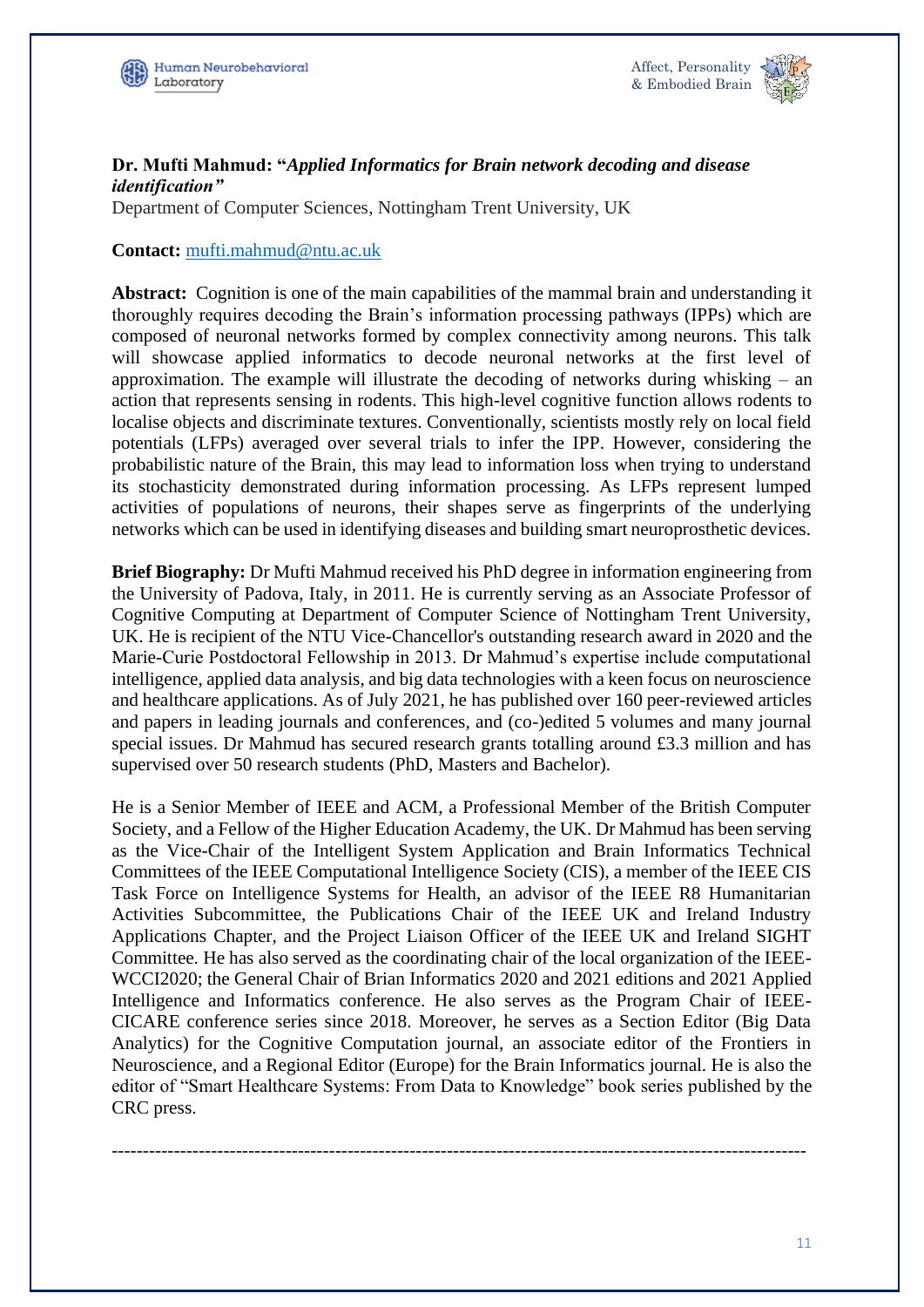



# <span id="page-11-0"></span>**Early Career Keynote:**

**Gabriel Silva: "***A low-cost web platform for neuro-disorders diagnosis"* Universidade Católica Portuguesa, CBQF - Centro de Biotecnologia e Química Fina - Laboratório Associado, Escola Superior de Biotecnologia, Porto, Portugal

# **Contact:** [g.arsilva@hotmail.com](about:blank)

**Abstract:** Neurodegenerative diseases continue to affect millions of people around the world every year, and since there is no cure yet, our best approach is to properly diagnose them as early as possible to delay their development by using EEG and speech signals analysis. However, reaching as many people as possible requires a combination of a very effective and inexpensive diagnostic tool and a simple way to deliver it. In this keynote, some previous work done by our team to develop this effective tool will be presented. We can accomplish several things with a digital web platform. One is that it's the most cost-effective way to reach as many people as possible around the world, and the other is that we can also use our tool as a scanning tool to identify people who are at higher risk of developing these diseases.

**BIO:** Gabriel Silva is winner of the APE2020 Pre-doctoral ECR award. He is a research fellow at CBQF and a PhD candidate in biotechnology at Universidade Católica Portuguesa, where he has focused his work on neurological diseases detection. He completed his master's in biomedical engineering at ESB-UCP where his dissertation work was based on non-linear multi-band EEG analysis for the detection of Alzheimer's and Parkinson's disease in early stages. During this time, he was involved in projects related to artificial intelligence algorithms for neuro-disorders diagnoses, as well as voice disorders.

# <span id="page-11-1"></span>**2. INVITED TALK**

**Title:** Psychological adaptation to hazardous work environments, and the "dual-attention" demand.

----------------------------------------------------------------------------------------------------------------

Authors: Ted Scharf,<sup>1</sup> and Emily J. Haas<sup>2</sup>

**Affiliation:** National Institute for Occupational Safety and Health, (NIOSH) <sup>1</sup>Cincinnati, Ohio; <sup>2</sup>Pittsburgh, Pennsylvania, USA

**Email:** [tscharf@cdc.gov;](about:blank) [EJHaas@cdc.gov](about:blank)

**Abstract:** Workers in constantly changing, dynamic and hazardous work environments must be attentive to safety *at the same time* that they must maintain their assigned production activities. As one NIOSH colleague put it, "Miners are not working 300 feet underground to be safe, they are working there to extract coal.**<sup>1</sup>** This is the "dual-attention demand" that is required of workers in all hazardous work. During the first few hours of a shift, alertness may be high. But what about the eighth, ninth, or tenth hour on that shift?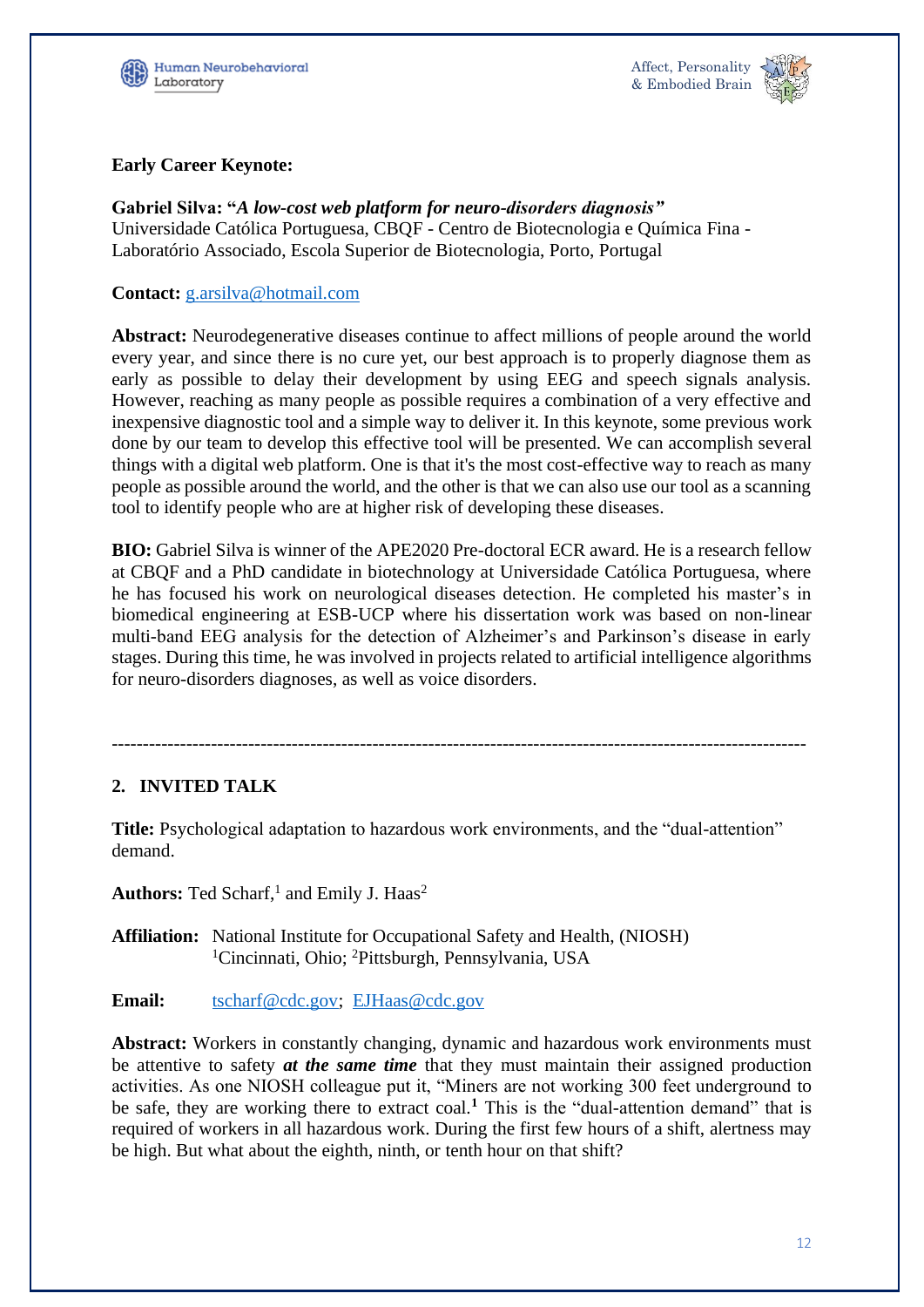

Many different characteristics of hazardous work environments may be explored. For this presentation, we reference just a few of the conditions to which these workers are subject.**<sup>2</sup>** For example, workers in healthcare (including EMT's), construction, mining, agriculture, transport, firefighting, law enforcement, military, and workers in other hazardous work environments will take risks with their own lives to complete their assigned tasks, and to protect co-workers, patients, clients, and bystanders. **3**

Adaptation to hazardous work environments appears to be no different from any other form of psychological adaptation, excepting the safety-related regulations, and procedures required. But every adult has adapted to day-to-day hazards. For example, highway fatalities in the United States declined below 33K/year following the Great Recession, and have not returned to the pre-Recession numbers of 41-42K/year.**<sup>4</sup>** But for 2019, U.S. highway fatalities exceeded 36K. Yet if every person driving a vehicle were to focus on these data, would he/she be able to drive safely? This is a small example of the adaptation that all workers in hazardous environments must perform every day on the job.

This presentation is a blatant appeal for perception and cognitive psychologists and for other neuroscientists to engage their training and experience to assist safety professionals regarding effective adaptation and to distinguish it from dysfunctional adaptation and/or habituation (think of the problems created by the ubiquitous "back-up" alarms in construction).**<sup>5</sup>**

#### **Notes & References:**

- <sup>1.</sup> Wiehagen, Bill, (NIOSH, retired). Personal communication, 1997.<br><sup>2.</sup> Scharf T. Vaught C. Kidd P. Steiner J. Kowalski K. Wiehage
- **2.** Scharf, T., Vaught, C., Kidd, P., Steiner, L., Kowalski, K., Wiehagen, B., Rethi, L., and Cole, H. (2001). Toward a typology of dynamic and hazardous work environments. *Human and Ecological Risk Assessment.* v.7, no.7, pp. 1827-1841. [https://doi.org/10.1080/20018091095429](about:blank)
- <sup>3.</sup> U.S. Department of Labor, Bureau of Labor Statistics. National Census of Fatal Occupational [Injuries in 2019 \(bls.gov\).](about:blank) To be sure, these data do not make the case for "highly dedicated" workers as is asserted in this abstract. (This is a related, but separate argument that relies on qualitative data from interviews with workers in hazardous work environments.) However, these data support the assertion that the carnage to our workforce continues, albeit substantially diminished from the estimated fatality data reported at the beginning of the Twentieth Century in the US.
- <sup>4</sup>. [Fatalities and Fatality Rates.pdf \(nhtsa.gov\)](about:blank)
- **5.** [Quarter2-QDR-2017.pdf \(cpwr.com\)](about:blank)

| <b>Keywords:</b> hazardous work environments |
|----------------------------------------------|
| dual-attention demand                        |
| psychological adaptation                     |

#### **Biographies:**

| Ted Scharf | Research Psychologist, National Institute for Occupational Safety and Health,<br>(NIOSH) 1992- present, Cincinnati, Ohio, USA.                                                              |
|------------|---------------------------------------------------------------------------------------------------------------------------------------------------------------------------------------------|
| BA:        | Psychology and political analysis, Antioch College, 1977, Yellow Springs,<br>Ohio, USA.                                                                                                     |
| MA:        | Psychology, Graduate Faculty of Political and Social Science, New School for<br>Social Research, 1982, New York, NY, USA.                                                                   |
| Ph.D.      | School of Social Ecology, University of California, Irvine, 1995, USA.<br>Emphasis: environmental and community psychology, quasi-experimental<br>research methods, and program evaluation. |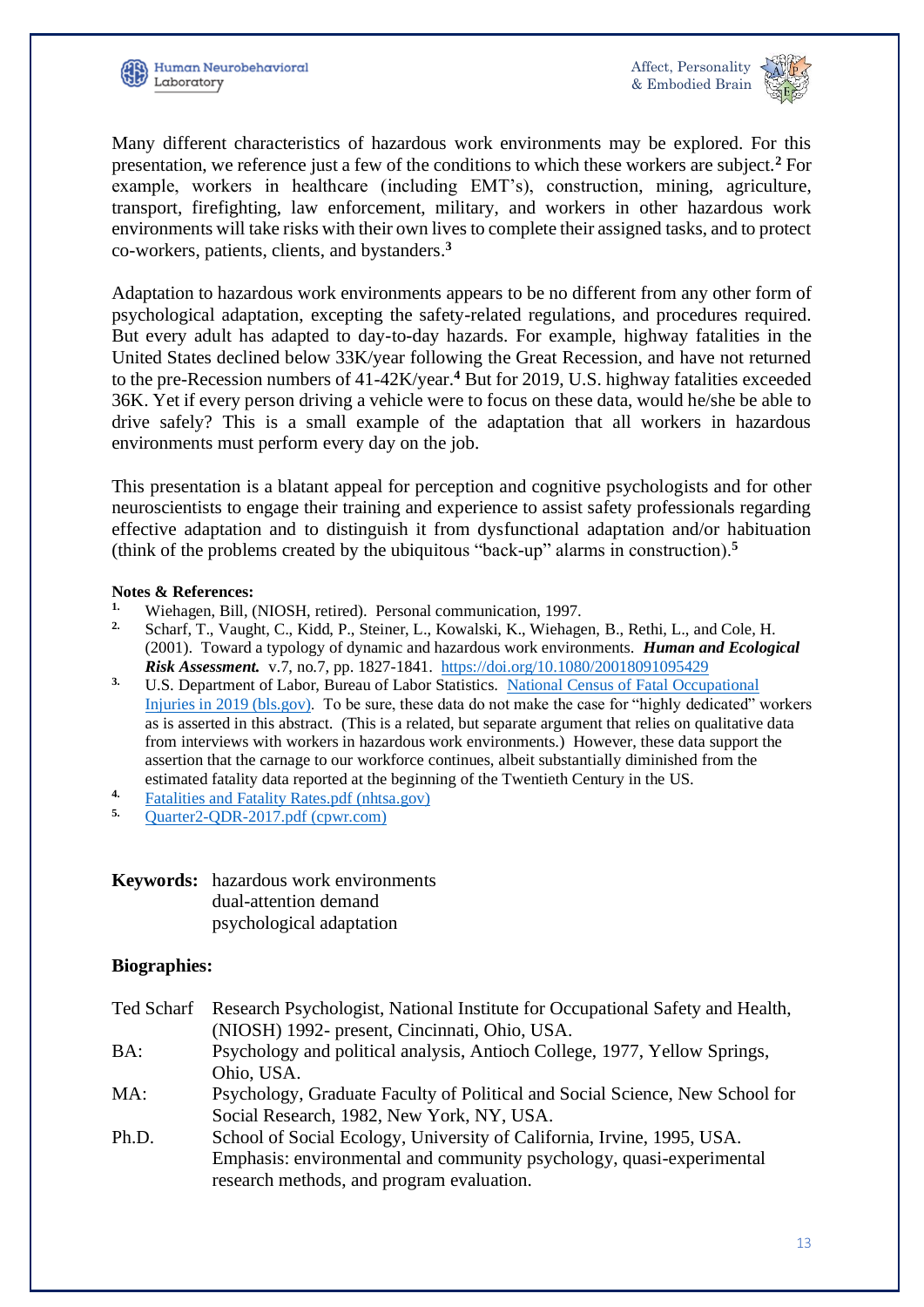



*Research interests:* Workload, stress, and risks for injury in hazardous work environments. Quasi-experimental research methodology. Program evaluation methodology. Participatory action research. Safety culture / climate and safety management systems. Hazard recognition and interactive safety training for workers in hazardous work environments.

*Current project:* Responder organizations & COVID-19: Coping with trauma & promoting resilience: A survey of all NIOSH staff, including fellows and contractors.



**Emily J. Haas, PhD Research Health Scientist** Centers for Disease Control and Prevention National Institute for Occupational Safety and Health Pittsburgh, PA 15236-1867 412-386-4627 (Office) 219-916-2482 (Cell) [EJHaas@cdc.gov](about:blank)

Dr. Emily Haas has worked at the National Institute for Occupational Safety and Health for eight years. She is currently the project officer for multiple projects that are focused on identifying personal, organizational, and environmental risk factors in various workplace settings. Dr. Haas specializes in developing, implementing, and evaluating organizational-level interventions with a present emphasis on improving employee engagement in response to new and evolving technologies, including how workers and managers can better measure and mitigate health hazards in the workplace. Dr. Haas has authored over 75 publications and provided over 100 technical presentations, including workshops and keynotes at international health and safety conferences. Dr. Haas received the Presidential Early Career Award in Science and Engineering in 2016; the Arthur S. Flemming Award in the Social Science, Clinical Trials, and Translational Research in 2018; and, in addition to being a Samuel Hyman Finalist, received the Gears of Government Presidential Award for her research in organizational safety culture in 2019. Dr. Haas received her PhD in Health Communication from the Brian Lamb School of Communication at Purdue University in 2012 and was recently honored with an Emerging Voice Award from her alma mater. She received her BA/MA in Communication from the University of Dayton in 2007 and 2008, respectively.

#### **EXPERIENCE with CDC/NIOSH**

2012 – 2014 Associate Service Research Fellow, Human Factors Branch,

- CDC/NIOSH/PMRD
- 2014 2016 Research Behavioral Scientist, Human Factors Branch, CDC/NIOSH/PMRD
- 2016 2018 Lead Research Behavioral Scientist, Human Factors Branch,
	- CDC/NIOSH/PMRD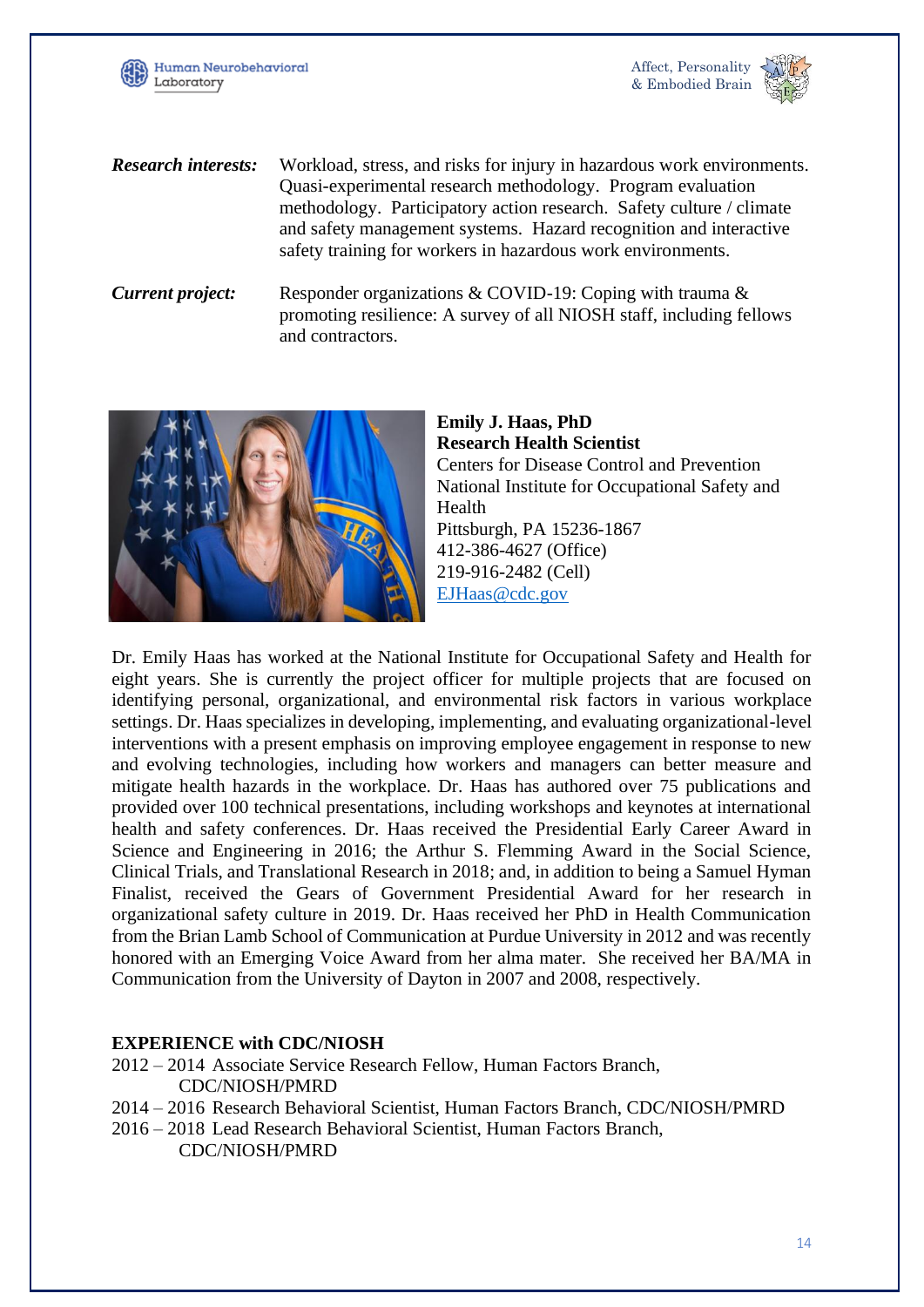



2019 – 2020 Senior Research Behavioral Scientist, Human Factors Branch, CDC/NIOSH/PMRD

2020 – Present Research Health Scientist, Research Branch, CDC/NIOSH/NPPTL

#### **EDUCATION**

- 2012 Purdue University, PhD, Health Communication and Research Methods
- 2008 University of Dayton, MA, Communication and Research Methods
- 2007 University of Dayton, BA, Communication and Marketing

### **RESEARCH INTERESTS**

- The intersection of health and safety management systems and safety culture
- Technology integration using socio-technical systems design frameworks
- Intervention and research designs using formative, process, and outcome evaluations

- Mixed-methods demonstration projects
- Health hazard identification and mitigation strategies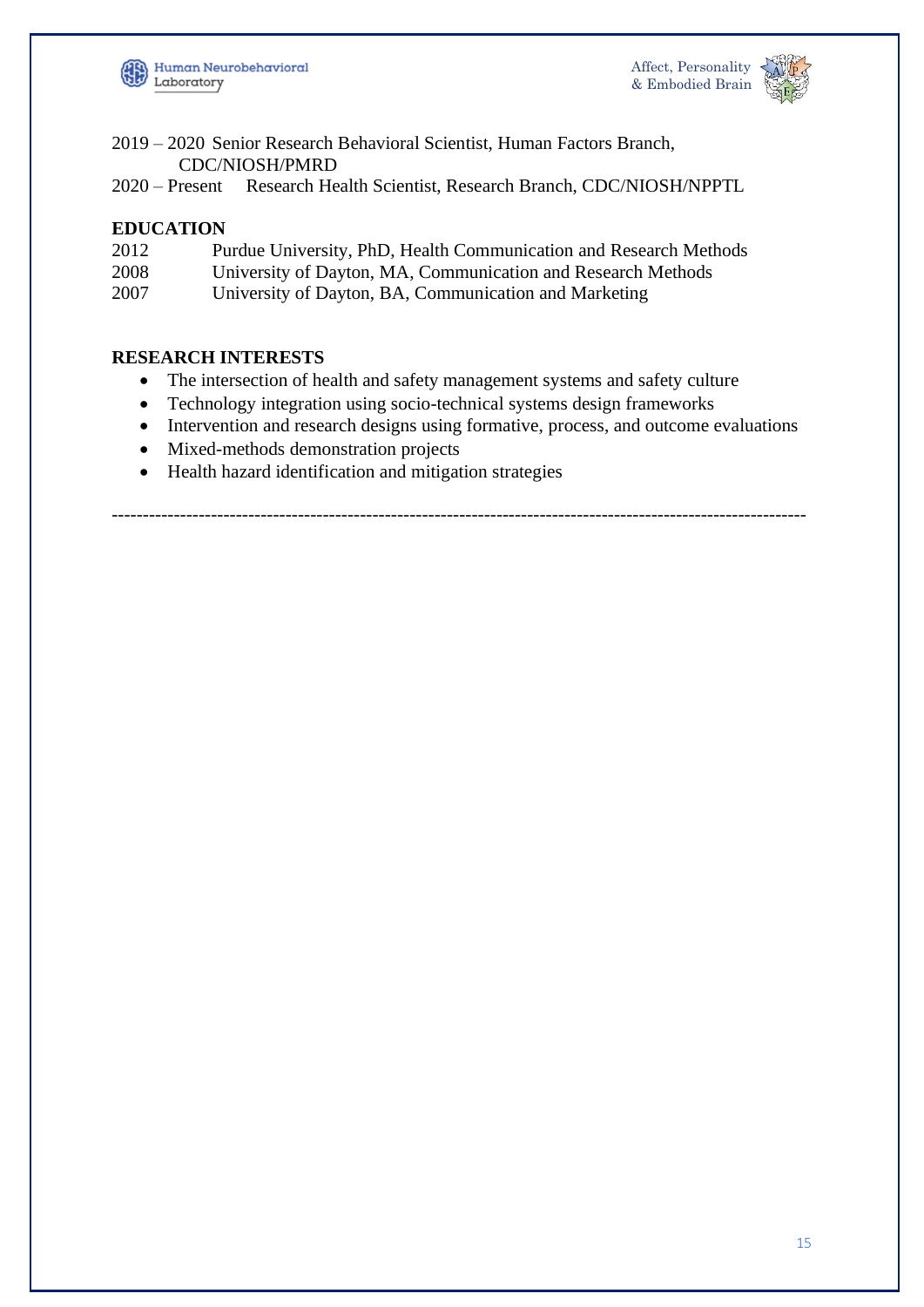

# **3. SYMPOSIA:**

# <span id="page-15-0"></span>**#SYM-01 Convenor: Patricia Oliveira-Silva**

### **Promoting Youth Involvement and Social Engagement (PromISE)**

Authors: Raquel Matos.<sup>1</sup> & Mariana Barbosa.<sup>1</sup>

**Affiliations:** 1. Universidade Católica Portuguesa, CEDH-Research Centre for Human Development, Portugal

#### **Corresponding author:** [rmatos@ucp.pt](about:blank)

**Abstract:** In this symposium, two international projects will be presented, both focused on promoting prosocial skills in young people. The 'Heroic Imagination Project' aims at fighting social indifference and promoting prosocial attitudes through the training of children and young people. Results will be presented on the implementation of the project in Portugal. The EU funded project 'PROMISE' aims at understanding how young people's responses to the challenges they face can provide opportunities for participation and positive social change. In this symposium we will present results from three ethnographic case studies carried out in Portugal, Estonia and the UK.

----------------------------------------------------------------------------------------------------------------

# <span id="page-15-1"></span>**#SYM-02 Convenor: Nadja Heym**

#### **Detection and reporting of child abuse and neglect**

**Overview:** Child abuse and neglect involves physical, emotional abuse, sexual abuse and neglect. Child abuse and neglect is a global issue and huge matter of concern due to its detrimental personal, familial, and societal consequences. Globally it is estimated that one billion children ages 2-17 have experienced physical, sexual, or emotional violence or neglect in the past year (WHO, 2020). Recently, the Domestic Abuse Act 2021 was passed in the house of commons, which recognises children witnessing domestic abuse as victims (Legislation.gov.uk, 2021). Within the UK one in five adults aged 18 to 74 years experienced at least one form of child abuse, whether emotional abuse, physical abuse, sexual abuse, or witnessing domestic violence or abuse, before the age of 16 years (8.5 million people; ONS, 2020). Teachers can be of high importance when it comes down to breaking the cycle of abuse (Yang et al., 2018) especially with the correct training (Swan, 1993). However, studies have found that teachers were more likely to fail to report cases of maltreatment compared to other professional groups (Kenny, 2004; Gilbert et al., 2009; Cerezo & Pons-salvador, 2004). A meta-analysis around child abuse and neglect in England and Ireland showed that non-reporting of child abuse concerns is a key issue (Bunting, Lazenbatt & Wallace, 2010). Research indicates that teachers are more likely to detect and report abuse when they have self-reported confidence of their ability to accurately identify it (Walsh, Schweitzer & Farrell, 2005). Thus, identifying and tackling the barriers and concerns around the identification and reporting of child abuse and exposure to domestic violence is crucial. This symposium will introduce two recent projects by NTU teams examining signs of child abuse and neglect, and domestic violence, to facilitate teachers' confidence in understanding, recognising and reporting these, as well as teaching domestic violence as part of their curriculum.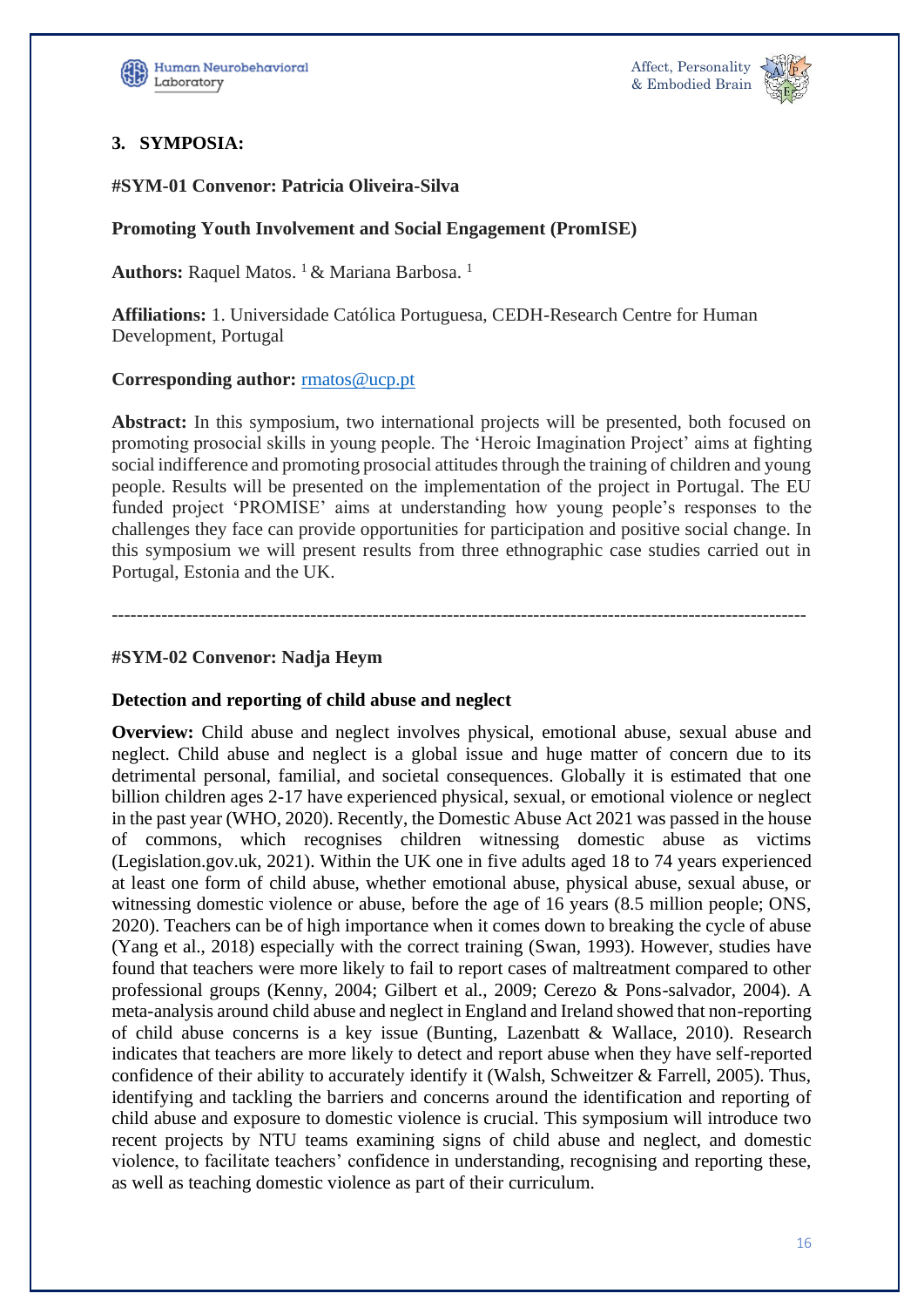



### **Title: The Prochild Project: Empowering Teachers in Detecting and Preventing Child Abuse**

**Authors:** Betts, L.<sup>1</sup>, Holland, D.<sup>1</sup>, Dillon, G.<sup>1</sup>, Heym, N.<sup>1</sup>, Buglass, S.<sup>1</sup> & Abell, L.<sup>1</sup>

**Affiliations**: 1. Psychology Department, Nottingham Trent University, UK

#### **Corresponding author:** [lucy.betts@ntu.ac.uk](about:blank)

**Abstract:** The Erasmus+ Prochild project focuses on empowering teachers to detect and prevent child abuse. As the formal project comes to an end, this session will discuss findings from the country report and outputs from the project. The country report highlighted that although there are a range of datasets to estimate prevalence of child abuse in England, there is currently no single source of information (Elkin, 2020) and the variation in prevalence may reflect, in part, the public's and professionals' awareness of abuse. Although a range of statutory and non-statutory guidance inform teachers' response to child abuse and their ability to detect indicators of abuse, there are challenges in determining an accurate prevalence rate of child abuse in England, complexity associated with what constitutes child abuse, and potential complications around multi-agency working and information sharing. Some recommendations are made to facilitate the process management including developing a single method of recording prevalence, ensuring that teachers have a clear understanding of the complexity of defining abuse and the likely variation of experiences, and offering teachers appropriate continuing professional development opportunities. Finally, information about the range of outputs from the Prochild project that can provide support for teachers in detecting child abuse will be highlighted.

#### **Title: Teachers' confidence in detecting and reporting child abuse in the UK**

Authors: Heym, N.<sup>1</sup>, Bilsby, H.<sup>1</sup>, Stevenson, N.<sup>1</sup>, Jones, D.<sup>1</sup>, Buglass, S.<sup>1</sup>, Dillon, G.<sup>1</sup>, Abell, L.<sup>1</sup>, Ford, C.<sup>1</sup>, Mohammed, M.<sup>1</sup> & Betts, L.<sup>1</sup>

#### **Affiliations**: 1. Psychology Department, Nottingham Trent University, UK

#### **Corresponding author:** [nadja.heym@ntu.ac.uk](about:blank)

**Abstract:** Teachers undertake annual safeguarding training to detect and report suspected cases of child abuse and neglect (CA&N); however, many consider their knowledge insufficient for effective CA&N detection and reporting. Indeed, pre-service training was shown to be largely inadequate in the field of child abuse and neglect; however, inclusion of further training programmes increases the ability to detect and report (McKee & Dillenburger, 2012). Importantly, the barriers to disclosure and reporting need to be better understood to enable the protection of young people. Our preliminary review of the literature summarises a wide range of barriers. Teachers also indicate uncertainty and lack of confidence in teaching these topics to their student to raise awareness and facilitate disclosure. This project aims to (1) evaluate teachers' knowledge, confidence and barriers to recognising the signs and report CA&N; (2) teach students about CA&N; and (3) support the development of a training program through a 3<sup>rd</sup> sector organisation (Living Without Abuse; LWA). Effective training and prevention/intervention programmes must empower frontline professionals to confidently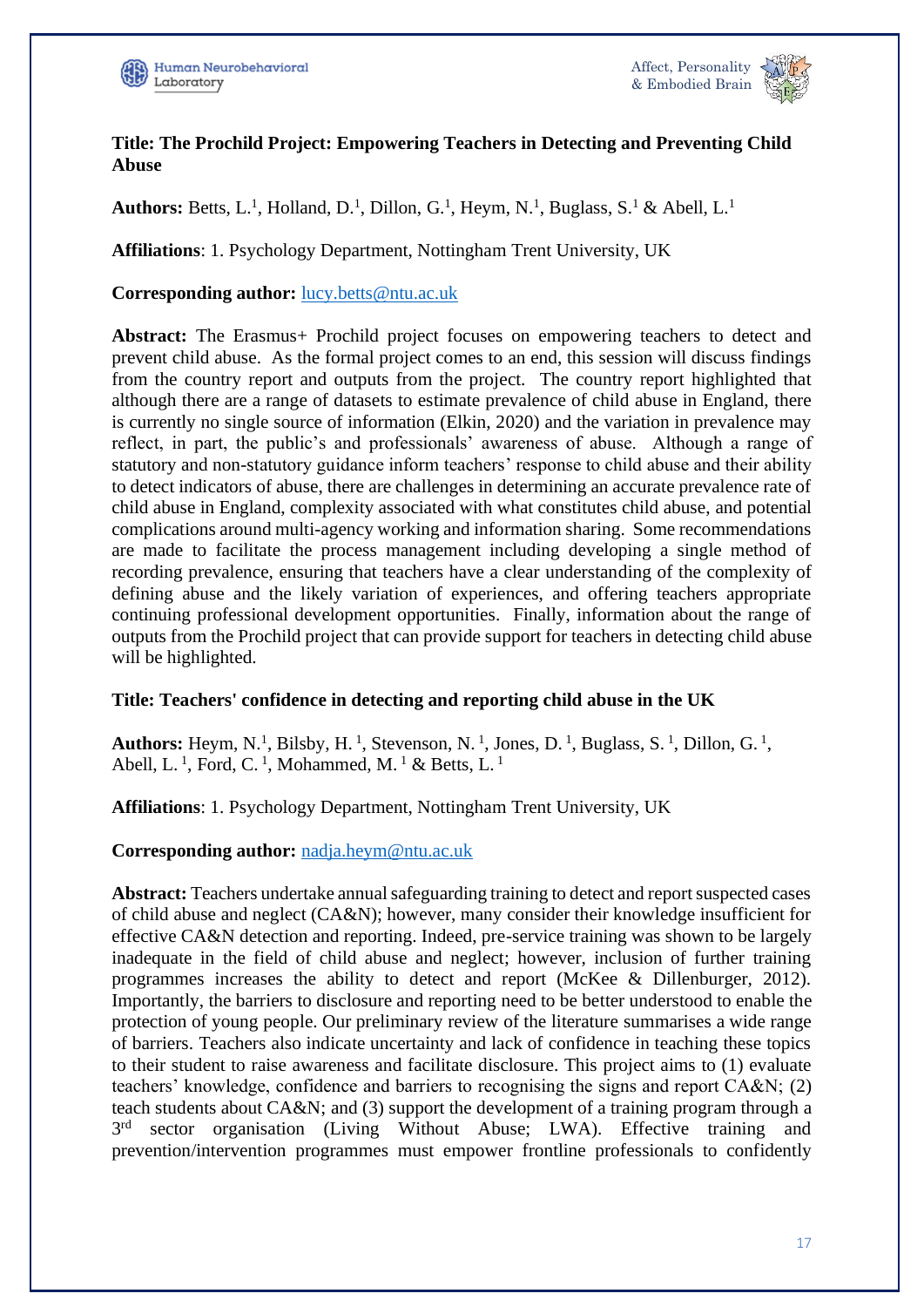



identify and respond to abuse signifiers and disclosure to safeguard victims and promote improved outcomes for survivors of abuse (Lemaigre, Taylor & Gittoes, 2017).

#### **Title: Time 2 Talk – School Program to integrate DVA awareness into the curriculum**

**Author:** Tammy Clinton-Harris, Senior Service Manager Living Without Abuse

#### **Corresponding author:** [tammy@lwa.org.uk](about:blank)

Living Without Abuse have teamed up with a Leicester city school, New College, after identifying a need for a school package, to raise awareness on domestic abuse and sexual violence. We aim to build awareness around domestic abuse and healthy relationships as well as challenge views and behaviours around sexual abuse and rape culture. We consider children and young people who may be witnessing abuse in their home, or victims of abuse form partners, in their own relationships along with recognising and challenging any abusive behaviours they may be using themselves. The aim of this project was to develop a package of classroom materials to be delivered from year 7 through to year 11, building on previous curriculum and covering all appropriate material. The school package covers Domestic abuse and healthy relationships and is designed for teachers to deliver as part of the PSHE sessions in secondary school. The package includes a variety of sessions set out over the years; each year group consists of three 1-hour sessions covering a range of relevant topics. This programme follows alongside a developed online Teacher Training e-learning package consisting of 8 modules with 6-7 lessons each and quizzes. Three schools have been identified for pilot evaluation with a  $4<sup>th</sup>$  school to be recruited. The programme will roll out in October 2021. This talk will introduce the programme and discuss the challenges and anticipated benefits around such programme.

#### <span id="page-17-0"></span>**#SYM-03 Convenor: Nadja Heym**

#### **Virtual Reality**

**Overview:** Dr Nadja Heym convenes a series of presentations on Virtual Reality studies in psychological science. VR offers a step towards future interaction online and is becoming more accessible and widely used. The presented studies are examples of work from several labs in UK and NZ, highlighting the utility if VR in understanding psychological phenomena and in interventions.

----------------------------------------------------------------------------------------------------------------

#### **Title: Effects of system and media driven immersive capabilities on presence and affective experience**

Authors: Standen, B.<sup>1</sup>, Anderson, J.<sup>1</sup>, Sumich, A.<sup>1</sup> & Heym, N.<sup>1</sup>

**Affiliations**: 1. Psychology Department, Nottingham Trent University, UK

**Corresponding author:** [brad.standen@ntu.ac.uk](about:blank)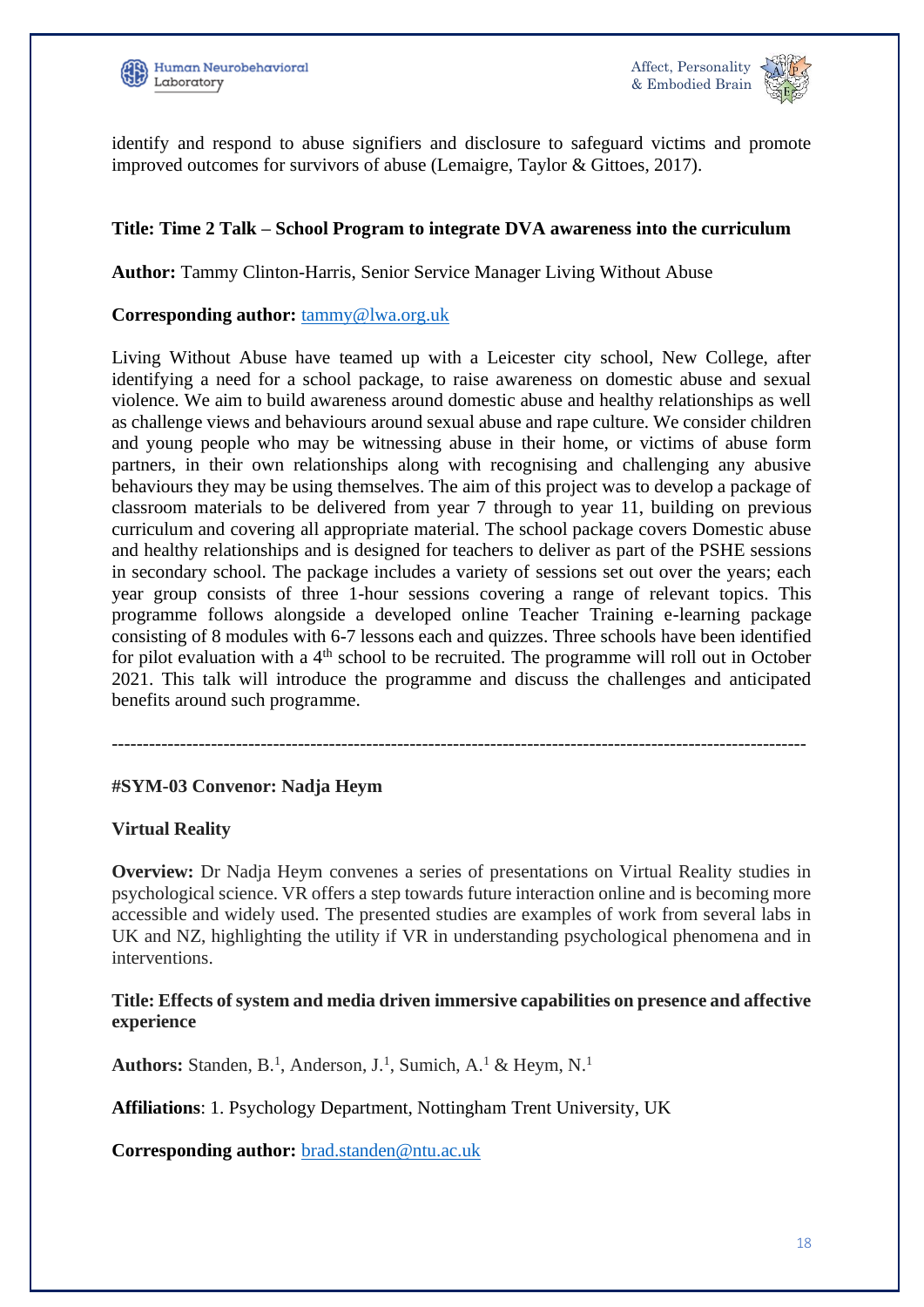

**Abstract:** Virtual reality (VR) is receiving widespread attention as a delivery tool for exposure therapies. The advantage offered by VR over traditional technology is a greater sense of presence and immersion, which magnifies user effects and enhances the effectiveness of exposure-based interventions. The current study systematically examined the basic factors involved in generating presence in VR as compared to standard technology, namely (i) systemdriven factors that are exclusive to VR devices while controlling general factors such as field of view and image quality; (ii) media-driven factors of the virtual environment eliciting motivational salience through different levels of arousal and valence (relaxing, exciting and fear evoking stimuli); and (iii) the effects of presence on magnifying affective response. Participants (N=14) watched 3 different emotionally salient videos (1x fear evoking, 1x relaxing and 1x exciting) in both viewing modes (VR and Projector). Subjective scores of user experience were collected as well as objective EEG markers of presence (frontal alpha power, theta/beta ratio). Subjective and objective presence was significantly greater in the VR condition. There was no difference in subjective or objective presence for stimulus type, suggesting presence is not moderated by arousal, but may be reliant on activation of motivational systems. Finally, presence did not magnify feelings of relaxation or excitement, but did significantly magnify users experience of fear when viewing fear evoking stimuli. This is in line with previous literature showing strong links between presence and generation of fear, which is vital in the efficacy of exposure therapies.

# **Title: Self-guided virtual-reality exposure therapy for public-speaking anxiety: stepping into the spotlight**

Authors: Premkumar, P.<sup>1</sup>, Heym, N.<sup>2</sup>, Brown, D.J.<sup>3</sup>, Battersby, S.<sup>3</sup>, Sumich, A.<sup>2</sup>, Huntington, B.<sup>4</sup> , Daly, R.<sup>3</sup> & Zysk, E.<sup>5</sup>

**Affiliations**: 1. Division of Psychology, London South Bank University, UK; 2. Psychology Department, Nottingham Trent University, UK; 3. Department of Computer Science, Nottingham Trent University, UK; Department of Psychology, University of Nottingham, Nottingham, UK; 5. Department of Psychology, University of British Columbia, Vancouver, BC, Canada

# **Corresponding author:** [premkump@lsbu.ac.uk](about:blank)

**Abstract:** Objectives: Self-guided virtual-reality exposure therapy (VRET) is a psychological intervention that enables a person to increase their own exposure to perceived threat. Publicspeaking anxiety (PSA) is an anxiety-provoking social situation characterized by fear of negative evaluation from an audience. This study aimed to determine if self-guided VRET (1) increases exposure to PSA-specific virtual social threats, and (2) reduces arousal and PSA over repeated exposure.

Methods: 32 university students (27 completers) with high self-reported public-speaking anxiety attended 2 weekly self-guided VRET sessions. Each session involved the participant delivering a 20-min speech in a virtual classroom. Participants could increase their exposure to virtual social threat through the audience size, audience reaction, number of speech prompts, and their own salience in the virtual classroom at 4-min intervals. Participants' heartrates and self-reported anxiety and arousal were monitored during these intervals. Participants completed psychometric assessments after each session and 1 month later.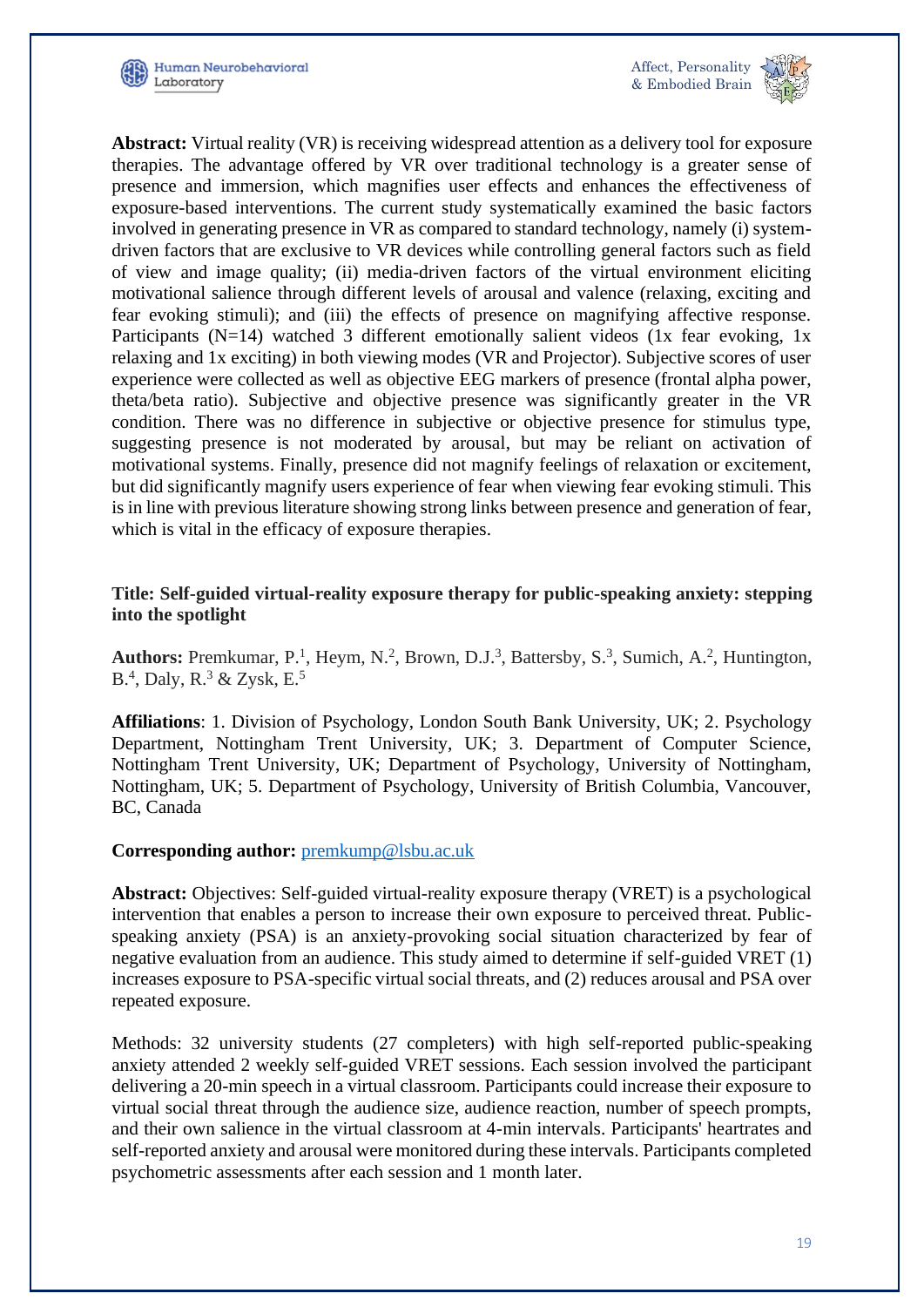

Results: Participants increased their exposure to virtual social threat during each VRET session, which coincided with a reduction in heartrate and self-reported anxiety and arousal. Improvement in PSA occurred post-treatment and 1 month later. The in-session improvement in anxiety correlated with reductions in fear of negative evaluation post-treatment and 1 month later.

Conclusions: Increased self-exposure to virtual social threat from self-guided VRET relieves anxiety, shows immediate reductions in psycho-physiological arousal during application, and yields sustained improvement in PSA. Future research will address the psycho-physiological arousal from public speaking in a virtual environment.

# **Title: Hyperscanning & VR: An Exploration of Neuroscience and Collaborative Virtual Environments**

Authors: Gumilar, I.<sup>1</sup>, Barde, A.<sup>1</sup> & Billinghurst, M.<sup>1</sup>

**Affiliations**: 1. Empathic Computing Laboratory, Auckland Bioengineering Institute, University of Auckland

### **Corresponding author:** [amit.barde@auckland.ac.nz](about:blank)

**Abstract:** Hyperscanning is a neural monitoring technique that is seeing increased usage in studies exploring social interactions among human beings. The technique has been administered using a range of methods developed to record neural activity including EEG and fNIRS among others. The use of hyperscanning has been vital in being able to demonstrate, empirically, that "connectivity" or inter-brain synchrony between two or more exists.

Virtual Reality (VR) is an emerging technology that hold great promise. We have already seen that its applications extend to a large number of domains spanning entertainment, business and communication among others. Its ability to make people feel like they are co-located despite geographical separation is one its major advantages. One of the major uses of VR over the last year and half has been to enable and encourage remote collaboration in as natural a manner as possible.

The work being undertaken at the Empathic Computing Laboratory (ECL) seeks to use the hyperscanning technique in an effort to understand the drivers of social interactions in a collaborative virtual environment. To this end, we are carrying out studies that can help us identify the components of social interactions (eye gaze, hand gestures etc.) and environmental factors that can affect how people collaborate in virtual spaces. Our initial forays into this domain comprise of replicating existing hyperscanning studies carried out in the real world. Results demonstrate that virtual environments are capable of eliciting similar levels of interbrain synchrony as seen in the real-world. We are currently in process of conducting studies that help us identify how individual elements of social interactions affect inter-brain synchrony in virtual environments.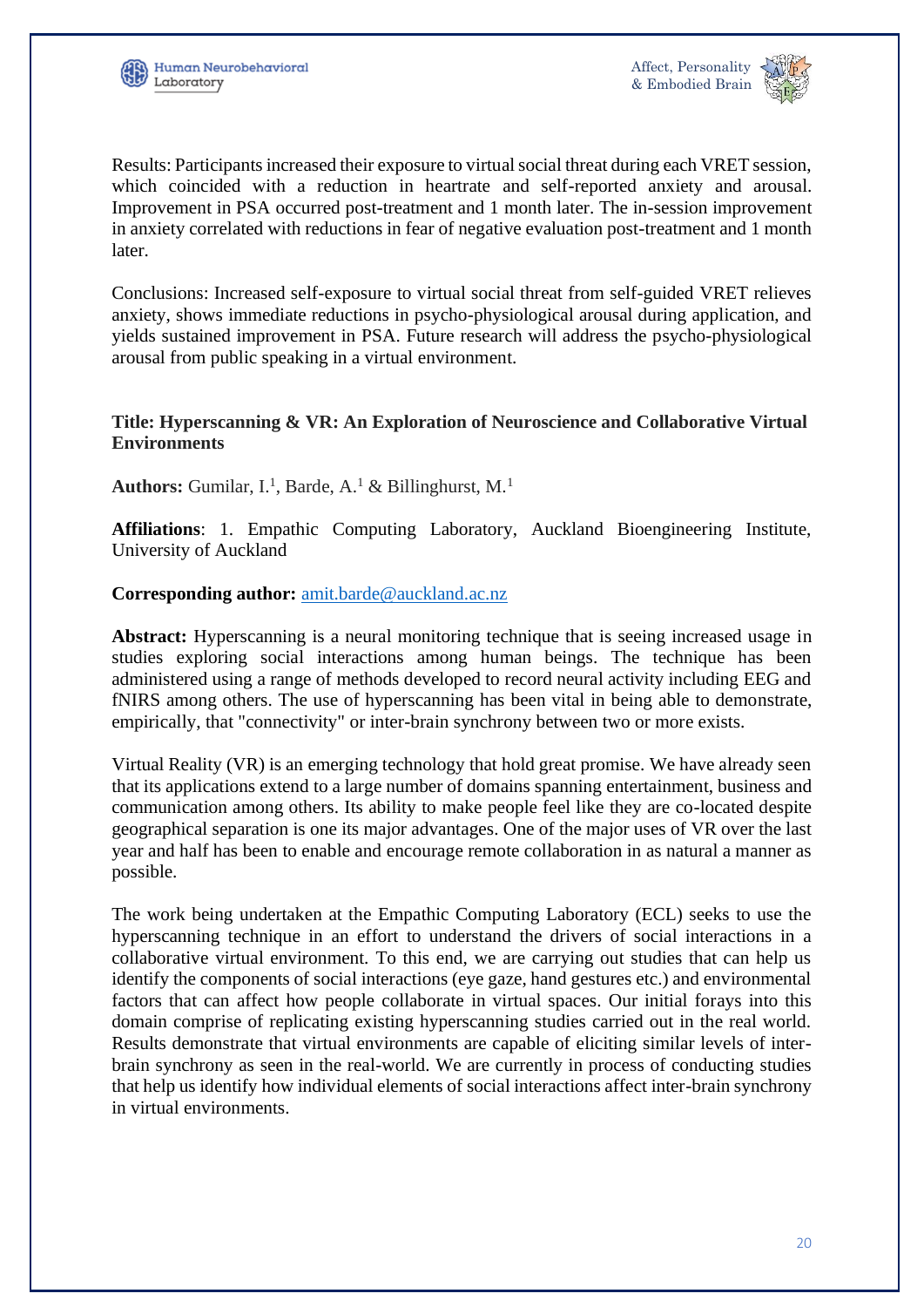





### **Title: Using Virtual Reality with people with intellectual disabilities to reduce social isolation**

Authors: Matthew Harris<sup>1</sup>., Pratik Vyas<sup>1</sup>., James Lewis<sup>1</sup>. & David Brown.<sup>1</sup>

**Affiliations:** 1. Computer Science (CMP), Nottingham Trent University, UK

**Corresponding Author:** [matthew.harris@ntu.ac.uk](about:blank)

People with developmental and learning disabilities are usually one of the last groups to benefit from advances in technology yet special education was quick to adopt information technology even providing exemplars for mainstream education. Virtual environments have many characteristics that suited them perfectly to applications for people with developmental disabilities. More recently, advances in technology (including the release of the first Oculus Rift developer kit in March 2013; AR technologies; and many exciting recent commercial developments) have refreshed our interest in the promise of these technologies to support the inclusion of adults with a learning disability in society. These new technologies also more easily facilitate studies taking place in the home. We have been using elements of co-design in approaches to reducing social isolation of adults with a learning disability using AR and VR over the past two years. We are currently devising a methodology using co-design principles which will be used to design a shared virtual reality environment with these individuals. This will be based on the model described by Herbert Spencer González et al. (2020), which identifies 4 phases: the preparation phase, fieldwork phase, ideation phase and then finally the validation phase. This methodology will be used to design a shared virtual environment to reduce social isolation with these individuals.

----------------------------------------------------------------------------------------------------------------

<span id="page-20-0"></span>**#SYM-04 Convenor: Kirsty Hunter**

#### **Havening**

**Overview:** Havening is a psychosensory technique that integrates psychological techniques, such as positive self-affirmations with nurturing touch. Nurturing touch stimulates the release of oxytocin which supports physical and psychological health. Havening uses the power of touch to cultivate healthy processing of traumatic events, distressing memories and/or disturbing thoughts in order to cultivate a sense of wellbeing. This therapeutic method was first developed by Dr Ron Ruden, and involves application of gentle touch, particularly to the face, tops of the arms and palms of the hands. Havening is currently practiced worldwide with anecdotally impressive outcomes. However, only a few studies have evaluated its efficacy empirically. This symposium will present on the use of Havening in the clinic and some initial work from our team.

#### **Title: Havening: What is it and How is it applied?**

**Author:** Kate Truit. 1

Affiliation: 1. Trauma Counselling Center of Los Angeles, US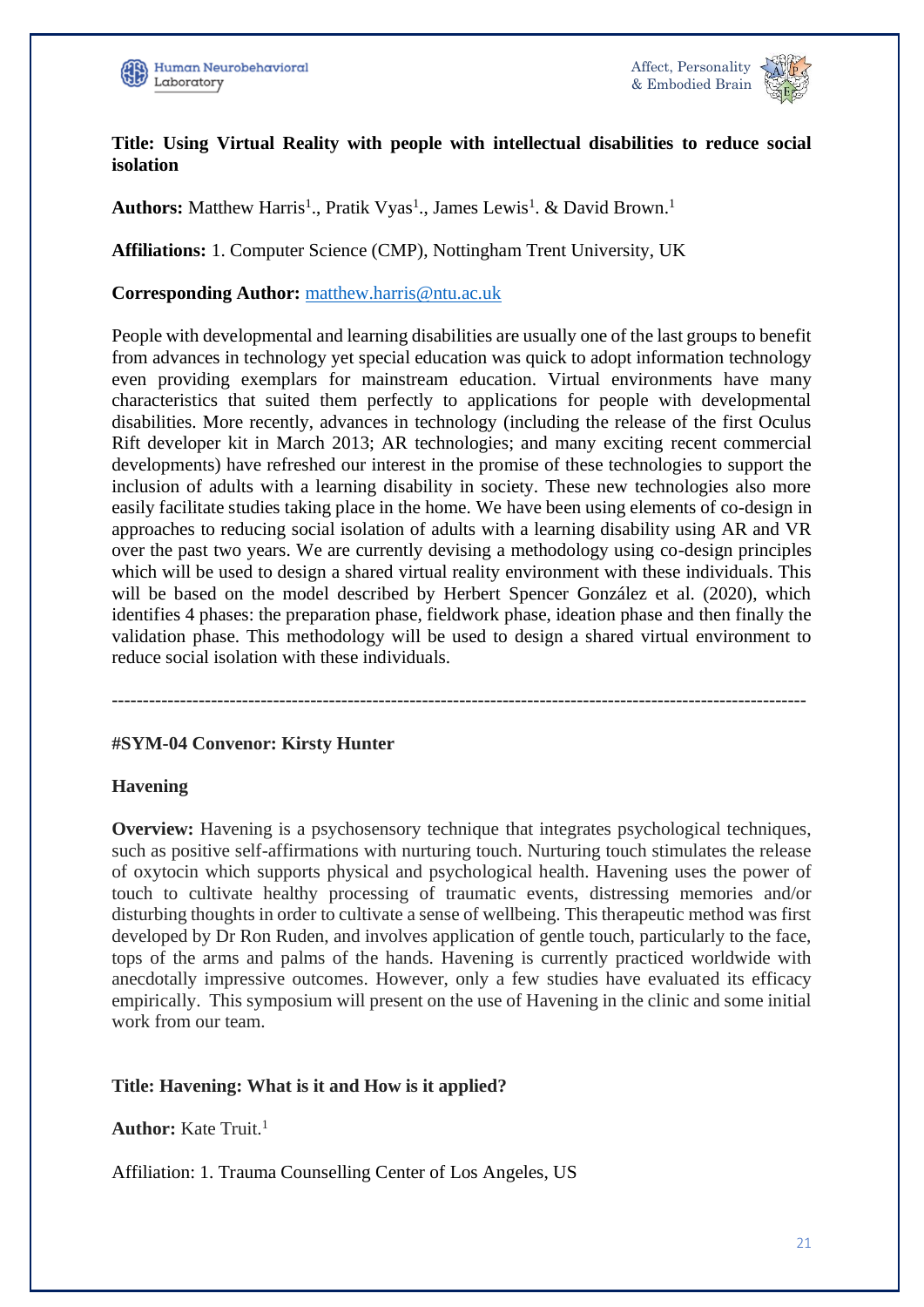

# **Corresponding author:** kate@drtruitt.com

Dr. Kate Truitt will talk on the clinical perspective of Havening as applied to trauma counselling from her experience as an internationally recognized Havening practitioner, with expertise fear, information processing, and nervous system regulation. She has developed a proactive program for self-intervention in moments of "Amygdala Hijack." that integrates Havening Techniques, Psychophysiology, and Cognitive Reframing. CPR for the Amygdala is an innovative and effective way to immediately soothe the amygdala and bring the brain and heart into a state of harmonious coherence.

#### **Title: The power of touch: The effects of Havening on subjective distress, mood, brain function and wellbeing**

Authors: Sumich, A.<sup>1</sup>, Heym, N.<sup>1</sup>, Tony Burgess<sup>2</sup>, Julie French<sup>2</sup>, Sarkar, M.<sup>3</sup>, & Hunter, K.<sup>3</sup>

**Affiliations**: 1. Psychology Department, Nottingham Trent University, UK; 2. Academy of High Achievers Ltd, Stafford, UK 3. Sports Science, Nottingham Trent University, Nottingham, UK

#### **Corresponding author:** [alexander.sumich@ntu.ac.uk](about:blank)

Abstract: Havening is a psychosensory therapeutic technique that harnesses the power of touch to stimulate oxytocin release and facilitate adaptive processing of distressing thoughts/memories. Whilst Havening is used in clinics worldwide, with anecdotal evidence, very few empirical studies exist to support its efficacy. The current study is the first to investigate the effect of Havening touch on subjective distress, mood, brain function and wellbeing. Participants underwent a single session of Havening, in response to a self-reported distressing event. Mood and resting-state electroencephalography were assessed prior to, and immediately following, the session. Psychological health was assessed at baseline and 2 weeks follow-up via an online self-report questionnaire. Results suggest a greater reduction in subjective units of distress during Havening sessions that included Havening Touch (H+) than sessions that did not include Havening touch (H-). H+ also showed an increase in beta and reduction in gamma activity. Both groups showed improved negative mood immediately following the session and better psychological health at follow-up. Findings suggest both touch and non-touch components of Havening have therapeutic potential, and that Havening Touch may accelerate a reduction in distress during a single Havening session.

#### **Title: The use of the Havening Technique to support athletes' mental health**

Authors: Johal, K.<sup>1</sup>, Sakar, M.<sup>1</sup>, Sumich, A.<sup>2</sup> & Hunter K.<sup>1</sup>

**Affiliations**: 1. Sports Science, Nottingham Trent University, Nottingham, UK; 2. Psychology Department, Nottingham Trent University, UK

**Corresponding author:** [kelly.johal@ntu.ac.uk](about:blank)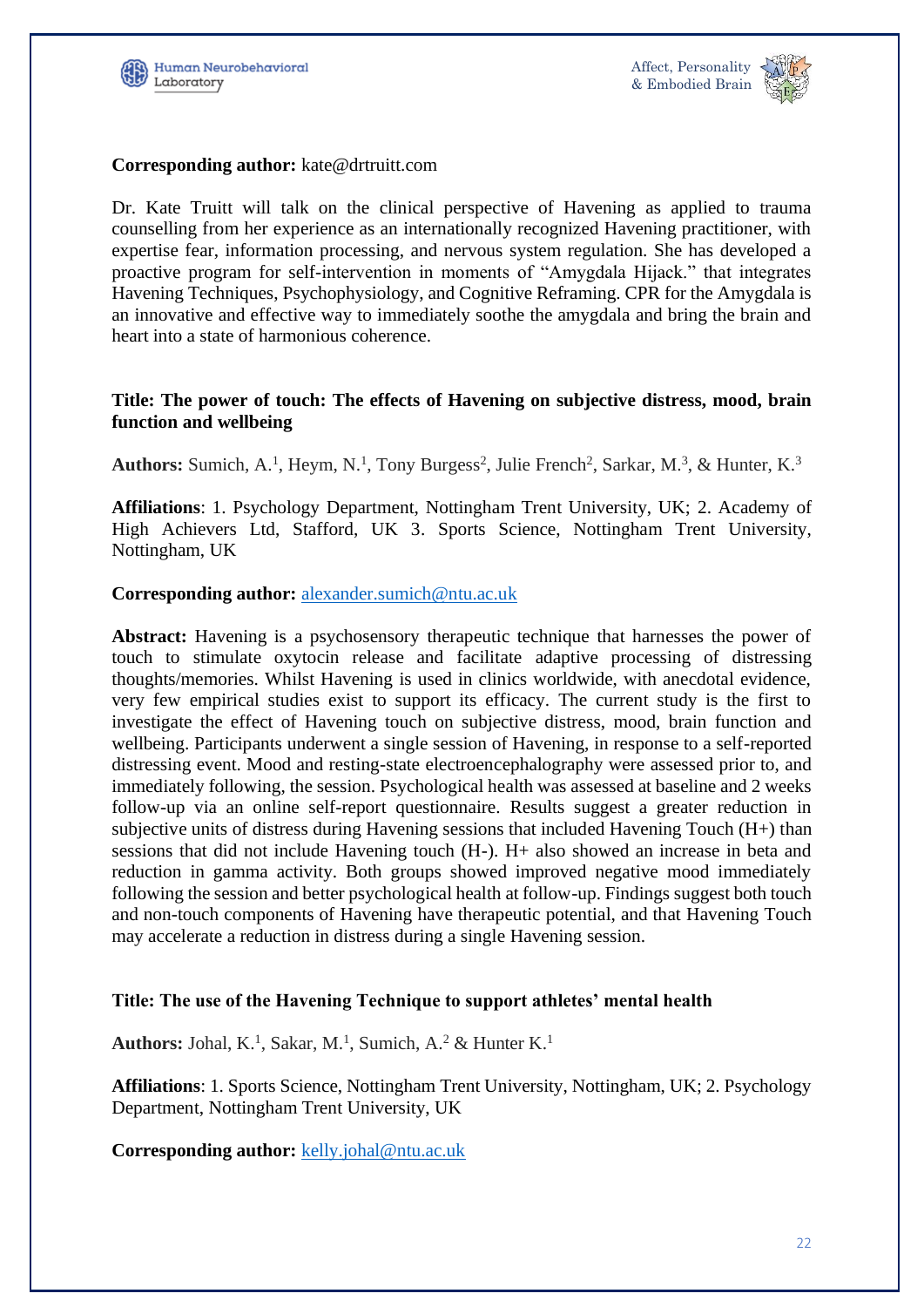

Abstract: Previously, it has been suggested that athletes competing at the highest level were 'mentally and emotionally strong' (Moesch et al., 2018). However, evidence suggests that the athlete population are actually at an increased risk of developing mental ill health symptoms and disorders compared to the general population (Castaldelli-Maia et al., 2019). This data has informed the agenda for a number of regulating bodies of sport such as the International Olympic Committee (IOC) with the management of athletes' mental health being a priority for both applied practitioners and researchers (Henriksen et al., 2019). Following this, there has been a growing demand for interventions and strategies to meet the increasing prevalence of mental health disorders in sport and a greater responsibility to ensure they are effective and feasible for applied sport practitioners (Pitt et al., 2020).

In this talk, I will introduce the proposal that the Havening Technique, a psychosensory therapy which is claimed to promote the healthy processing of traumatic events, distressing memories and/or disturbing thoughts, may be a useful tool for applied sport practitioners to support athletes' mental health.

----------------------------------------------------------------------------------------------------------------

# <span id="page-22-0"></span>**#SYM-05 Convenor: Zohreh Doborjeh**

#### **Neuroinformatics**

**Overview:** Many machine learning methods for brain data separate analysis of spatial and temporal information, rather than incorporating these aspects into one unifying computational model. However, more contemporary methods integrate the dynamic patterns of spatiotemporal brain data. Some of these methods have been inspired by knowledge of neuronal functioning, and moreover offer interpretability and discoverability of causal interactions. Our symposia will present a novel computational framework based on one of the most promising trends of artificial neural networks (ANN), called spiking neural networks (SNN). SNN models have been developed with a neurobiologically-plausible computational architecture that incorporates both spatial and temporal characteristics of data into one unifying model and can be applied for pattern recognition, classification, and prediction of different mental and neurological cognitive states. They are considered a suitable tool for the analysis of the spatiotemporal brain data (STBD), where both space and time components are crucial to be learnt.

#### **Title: Early Diagnosis and Prognosis of Ultra High Risk of Psychosis in Young Adults Through Neuromorphic Computational Modeling of Longitudinal Cognitive Data**

Authors: Doborjeh, Z.<sup>1</sup>, Doborjeh, M.<sup>2</sup>, Sumich, A.<sup>3</sup>, Goh, W.<sup>4</sup>, Lee, J.<sup>5</sup>, William, M.<sup>6</sup>, Lai,  $E^7$  & Kasabov, N.<sup>7</sup>

**Affiliations:** 1. School of Population Health, Department of Audiology, The University of Auckland, New Zealand; 2. School of Engineering, Computer and Mathematical Sciences, Auckland University of Technology, New Zealand; 3. Department of Psychology, Nottingham Trent University, UK; 4. School of Biological Sciences, Nanyang Technological University, Singapore; 5. Institute of Mental Health, Singapore; 6. School of Public Health and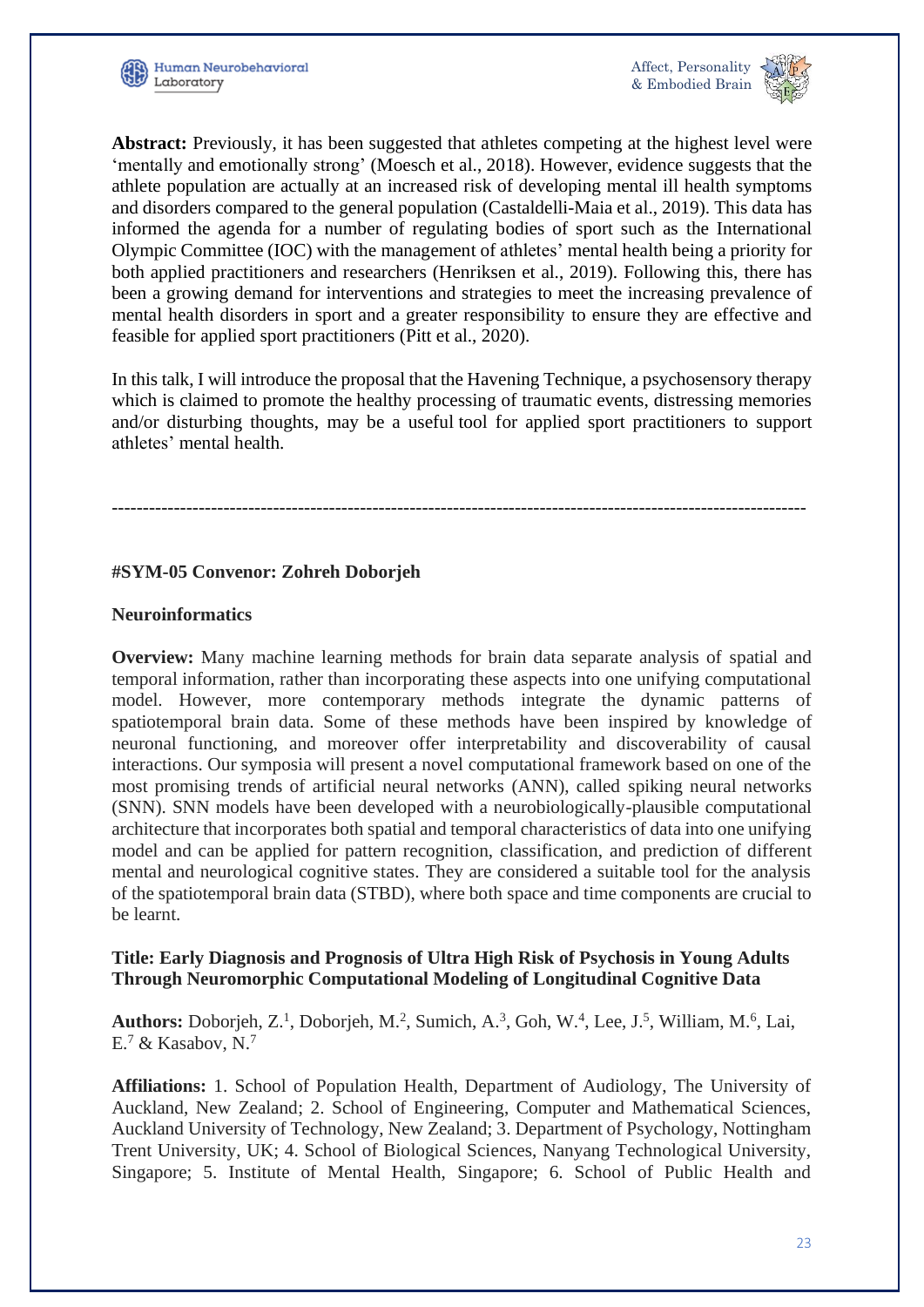



Psychosocial Studies, Auckland University of Technology, New Zealand; 7. School of Engineering, Computer and Mathematical Sciences, Auckland University of Technology, New Zealand

# **Corresponding author:** [zohreh.doborjeh@auckland.ac.nz](about:blank)

**Abstract:** Early identification and intervention in individuals at Ultra High Risk (UHR) for psychosis is critical for maximising key clinical outcomes. Recent advances in Artificial Neural Network (ANN) and Machine learning are making such detection possible. However, many of the existing analytical computational methods are seen as black-box information processing systems that solve a problem without discovering the causal interactions that have resulted in the output. This study proposes a novel mathematical connectionist processing framework based on Spiking Neural Networks (SNN) for modelling of longitudinal behavioural data, and to improve the understanding of cognitive trajectories of individuals at UHR for psychosis. Moreover, SNN allows for examination of the dynamic inter-relationship between cognitive measures and domains, through use of connection weights. Here we also capitalize on these advances to show how latent features of UHR's cognition may be mined to predict the later emergence of psychosis for UHR. Analysis of the changes in the connection weights in the SNN models over time suggest increased changes in social and perceptual closure variables. Greater connection weights were seen in healthy controls compared to UHR' individuals across cognitive features, and was particularly seen for verbal memory, semantic fluency, reaction time, and perceptual closure. SNN models were superior to other machine learning methods in classification of cognitive data (81.07%) used for diagnosis and in prediction accuracy of (77.27%) used for prognosis. Findings support the proposed SNN approach in distinguishing cognitive states of individuals at UHR's subtypes of psychosis for diagnostic purposes. The results also demonstrated the feasibility of the SNN approach as a dynamic risk prediction model using longitudinal data to better understand psychosis risk and improve prognosis. The results of this study can be further extended through developing a mixed-model observation and integrating the behavioural data with other datasets (genetic, neuroimaging) collected from the same individuals to create a personalised profile modelling for each individual, and progress precision medicine for psychosis.

# **Title: Personalised Prediction of Tinnitus Therapy Success using AI decision Tool: Integrated Neurological, Clinical, and Psychological Data**

Authors: Doborjeh, Z.<sup>1</sup>, Doborjeh, M.<sup>2</sup>, Shen, Y.<sup>2</sup>, Liu, X.<sup>2</sup>, Wang, G.<sup>3</sup>, Yan, W.<sup>2</sup>, Kasabov, N.<sup>2</sup>, Sumich, A.<sup>4</sup>, William, M.<sup>5</sup> & Searchfield, G.<sup>6</sup>

**Affiliations:** 1. School of Population Health, Department of Audiology, The University of Auckland, New Zealand; 2. School of Engineering, Computer and Mathematical Sciences, Auckland University of Technology, New Zealand; 3. Department of Psychology and Neuroscience, Auckland University of Technology, Auckland, New Zealand; 4. Department of Psychology, Nottingham Trent University, UK; 5. School of Public Health and Psychosocial Studies, Auckland University of Technology, New Zealand; 6. School of Population Health, Department of Audiology, The University of Auckland, New Zealand

**Corresponding author:** [zohreh.doborjeh@auckland.ac.nz](about:blank)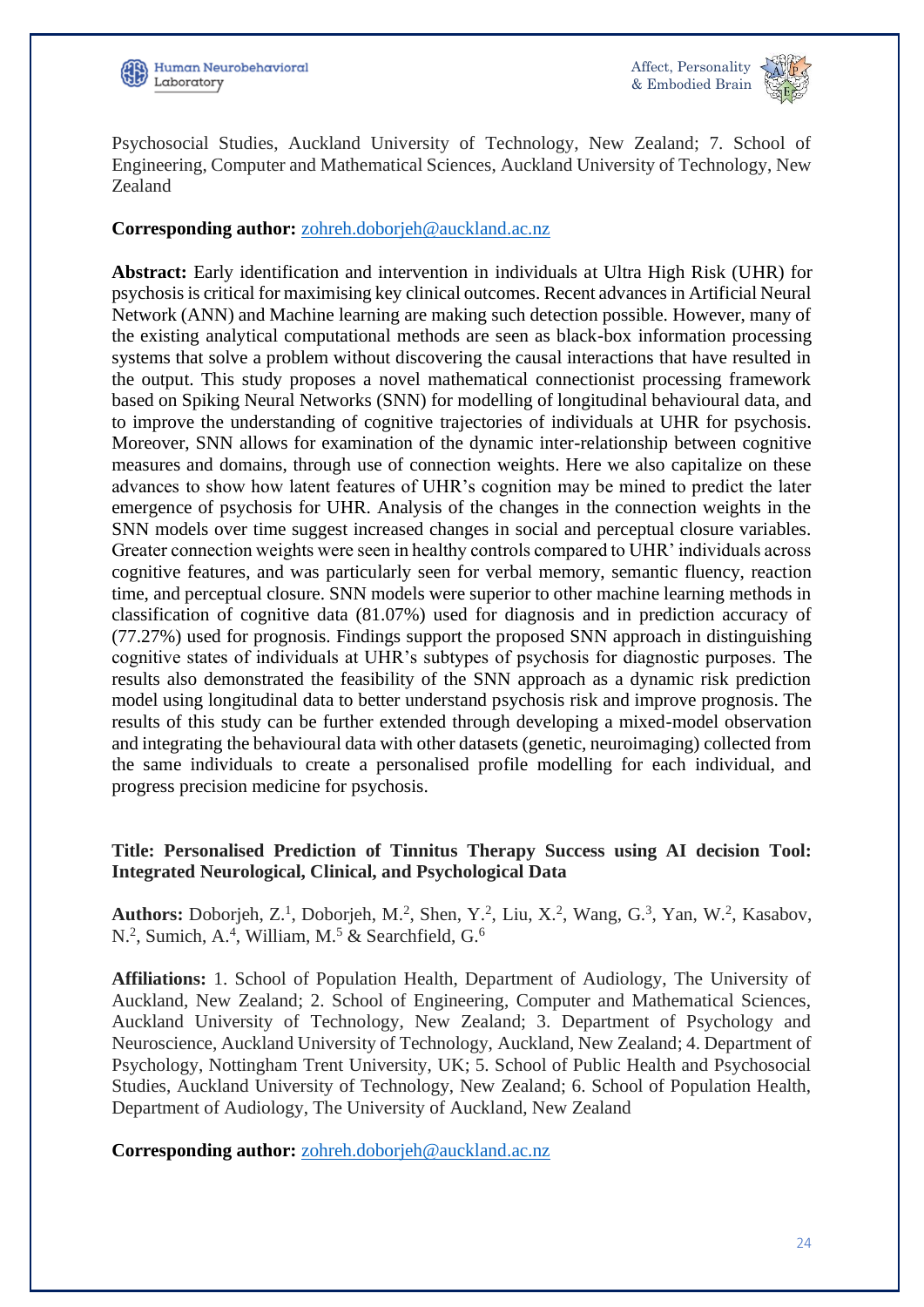

**Abstract:** Tinnitus ("ear and head noise") is a highly prevalent condition affecting between 5- 20 % of the world's population. Tinnitus can have a catastrophic effect on the quality of life and is strongly associated with poor mental health and wellbeing. Whilst currently available treatment is not able to eliminate the perception of tinnitus, reducing its impact through the management of associated depression and anxiety "tinnitus distress" is possible. However, such treatment is complicated by the heterogeneity of tinnitus, and concomitant variability in treatment response. The understanding of the underlying psychological and neural mechanisms of tinnitus subtypes and their response to treatment is currently limited. We propose a novel personalised predictive model based on the advanced brain-inspired artificial intelligence analytical tools for an early prediction of an individual response to tinnitus therapy. We applied this model through a mixed model observation (multimodal datasets-behavioral, clinical, EEG data) from tinnitus patients while they underwent common therapeutic approaches in NZ to i) delineate neurobiological heterogeneity of tinnitus and ii) investigate the effect of different therapies on tinnitus and associated symptoms. EEG was related to clinically significant changes in the behavioral data using the computational AI model. Based on baseline EEG, the AI framework was able to predict good responders (93% accuracy) from non-responders (100% accuracy). The results will be used to develop a diagnosis and prognosis software that can assist clinicians in a personalised treatment approach for tinnitus patients.

# **Title: A New Interpretable Machine Learning Methodology for Diagnosis and Prognosis of Psychosis Using Genetic Features**

Authors: Singh, B.<sup>1\*</sup>, Budhraha, S.<sup>1</sup>, Doborjeh, M.<sup>1</sup>, Doborjeh, Z.<sup>2</sup>, Goh, W.W.B.<sup>3</sup>, Lee, J.<sup>4</sup>, William, M.<sup>5</sup>, Lai, E.<sup>1</sup>, Limson, W.<sup>6</sup>, Sumich, A.<sup>7</sup> & Kasabov, N.<sup>1</sup>

**Affiliations:** 1. School of Engineering, Computer and Mathematical Sciences, Auckland University of Technology, New Zealand; 2. School of Population Health, Department of Audiology, The University of Auckland, New Zealand; 3. School of Biological Sciences, Nanyang Technological University, Singapore; **4.** Institute of Mental Health, Singapore; 5. Tauranga Moan, Public and Māori Health Research Lead, School of Public Health and interdisciplinary Studies, Faculty of Health and Environmental Studies, Auckland University of Technology, New Zealand; 6. National University of Singapore; 7. Psychology, Nottingham Trent University, UK

#### **Corresponding author**: [mgholami@aut.ac.nz](mailto:mgholami@aut.ac.nz)

**Abstract**: The Ultra-high risk (UHR) stage of psychosis is characterised by psychotic-like symptoms and deterioration in functioning. Individuals are currently identified as being at risk for psychosis based on a variety of clinically assessed features. However, the aetiology of schizophrenia is complex with both genetic and environmental factors at play. Given the high heritability of the condition, genetic factors have yet to make a significant impact in triggering the condition as well as the clinical practice. The conventional machine learning methods used to analyse high-dimensional gene datasets are often black-boxes and lack explainability. This research suggests a new methodology for developing an interpretable machine learning system and personalised modelling to provide new insights into the pathophysiology, and possibly improve psychosis diagnosis and prognosis. The methodology is applied to high-dimensional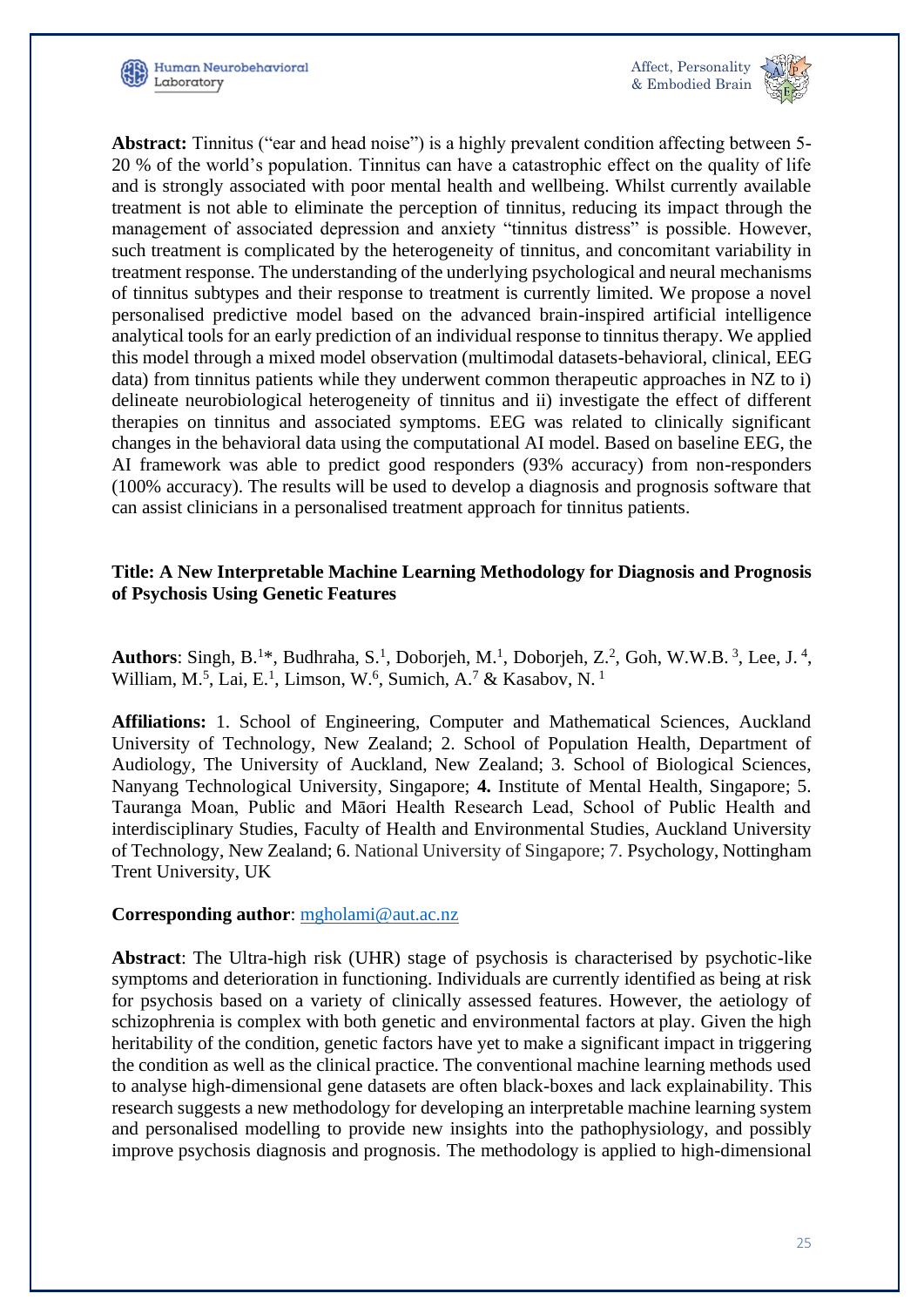



gene pathways and achieved a high accuracy of UHR classification (98%) and identified top informative gene pathways as biomarkers.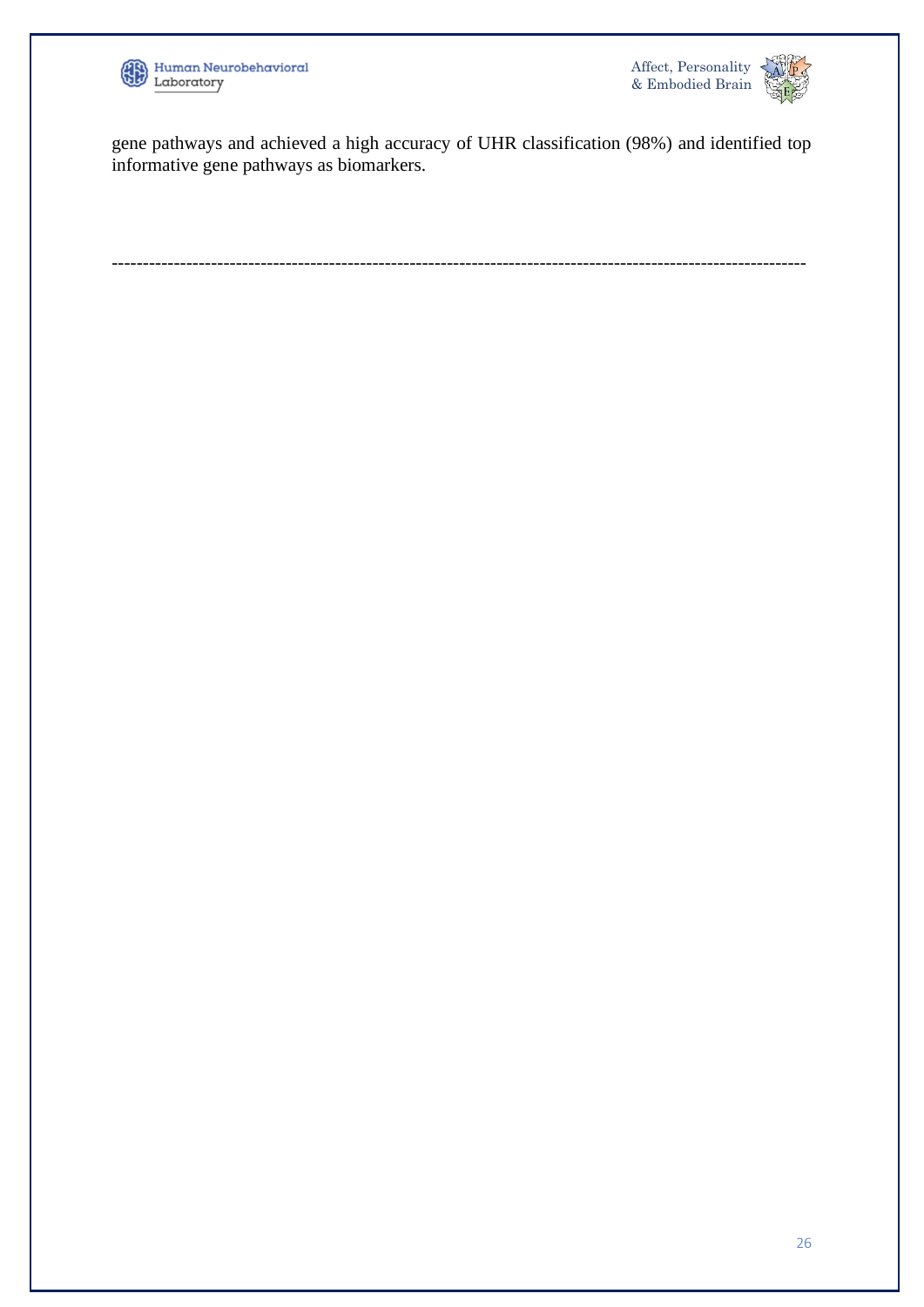



### **4. PRESENTATIONS:**

#### <span id="page-26-0"></span>**#PRES-01**

**Title:** Psychometric evaluation and validation of the Beck Anxiety Inventory in a New Zealand Sample of Young Pacific Adults

Authors: Siegert, R.<sup>1</sup>, Narayanan, A.<sup>2</sup>, Gossage, L.<sup>2</sup>, Wrapson, W.<sup>3</sup>, Dipnall, J.<sup>4</sup>, Tautolo, E.<sup>5</sup>, Sumich, A.<sup>6</sup>, Merien, F.<sup>7</sup>, Paterson, J.<sup>5</sup>, Berk, M.<sup>8</sup>, Balalla, S.<sup>9</sup>, Cornthwaite, K.<sup>9</sup> & Guy, S.<sup>9</sup>

**Affiliation(s)**: 1. Department of Psychology and Neuroscience, Faculty of Health and Environmental Sciences, Auckland University of Technology, Auckland, New Zealand; 2. School of Engineering, Computer and Mathematical Sciences, Auckland University of Technology, Auckland, New Zealand; 3. AUT Public Health and Mental Health Research Institute, Auckland University of Technology, Auckland, New Zealand; 4. Clinical Registries, School of Public Health and Preventive Medicine, Monash University, Melbourne, Victoria, Australia; 5. AUT Pacific Health Research Centre, Auckland University of Technology, Auckland, New Zealand; 6. Department of Psychology, Nottingham Trent University, UK; 7. AUT-Roche Diagnostics Laboratory, School of Science, Auckland University of Technology, Auckland, New Zealand; 8. Orygen, The National Centre of Excellence in Youth Mental Health, Centre for Youth Mental Health, Florey Institute for Neuroscience and Mental Health and the Department of Psychiatry, The University of Melbourne, Melbourne, Australia; 9. Department of Psychology and Neuroscience, Faculty of Health and Environmental Sciences, Auckland University of Technology, Auckland, New Zealand

**Corresponding author:** Richard Siegert, [richard.siegert@aut.ac.nz](about:blank)

**Abstract:** Background: The Beck Anxiety Inventory (BAI) is a widely used self-report questionnaire to measure anxiety symptoms. We report its psychometric evaluation in young Pacific adults in New Zealand.

Methods: In 2020/2021 376 Pacific adults born in Auckland in 2000 (156 M, 218 F) completed an online survey comprising the BAI and standardised measures of depression, hopelessness, perceived stress, self-compassion and Pacific cultural identity/wellbeing. We calculated internal consistency, correlations with relevant measures, explored its factor structure and examined the symptom network.

Results: BAI Internal consistency was high  $(\alpha=0.942)$ . Corrected item-total correlations ranged from 0.35 to 0.76. Principal axis factoring with varimax rotation suggested two factors, Cognitive and Physiological Anxiety. Correlations with measures of depression, hopelessness, stress, self-compassion and Pacific identity/wellbeing were significant, low-moderate, and in the expected direction. Females had higher mean anxiety and a much sparser symptom network compared with males.

Discussion: The BAI is a reliable, valid measure of anxiety for young, English-speaking Pacific adults. Gender differences were observed mean scores and symptom networks and should be considered in developing assessment and intervention for anxiety in Pacific youth.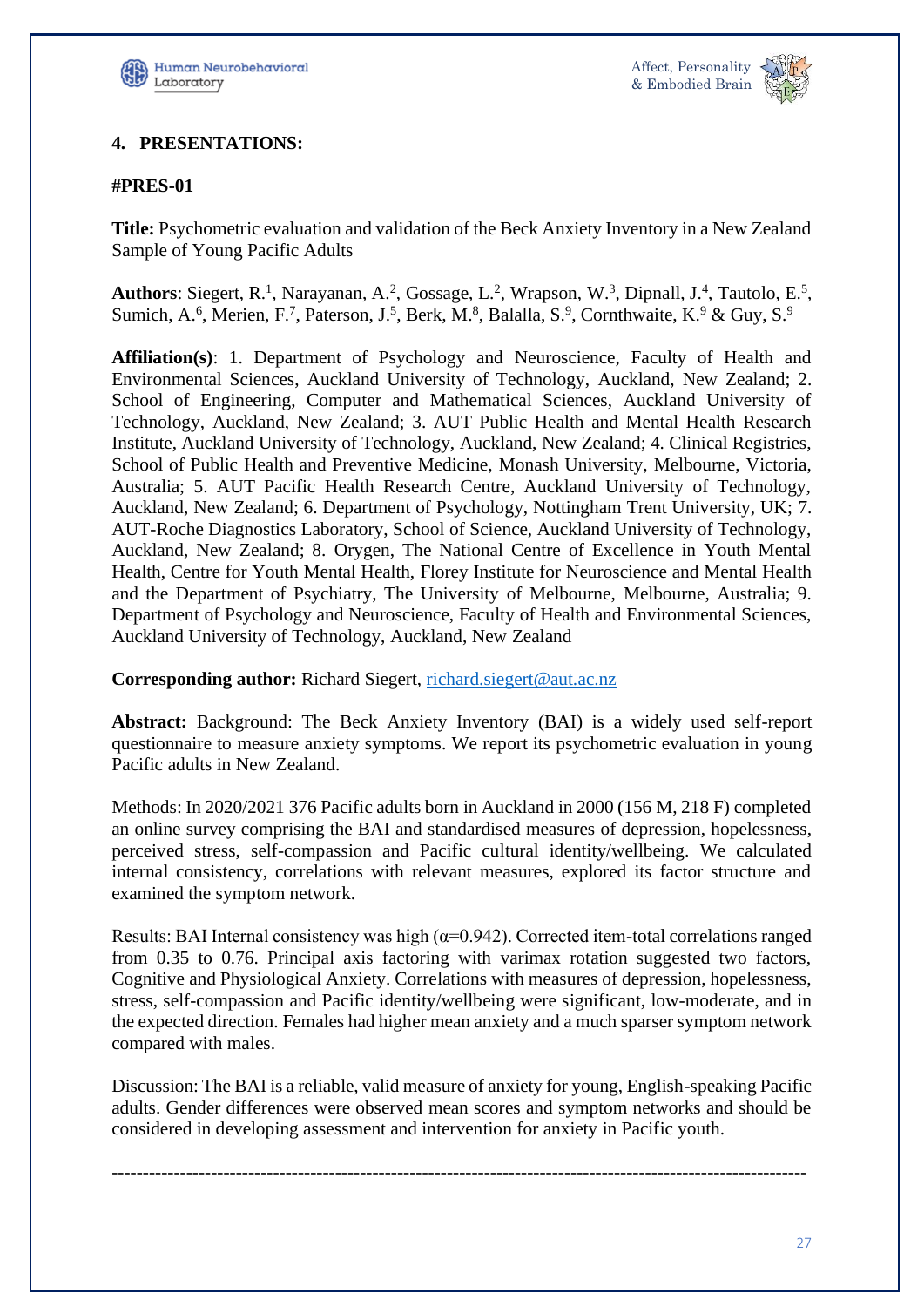



# <span id="page-27-0"></span>**#PRES-02**

**Title:** Risk factors for depression in Pacific adolescents in New Zealand: a network analysis

Authors: Gossage, L.E.<sup>1</sup>, Narayanan, A.<sup>2</sup>, Dipnall, J.F.<sup>3</sup>, Iusitini, L.<sup>4</sup>, Sumich, A.<sup>5</sup>, Berk, M.<sup>6</sup>, Wrapson, W.<sup>7</sup>, Tautolo, E.<sup>8</sup> & Siegert., R.<sup>1</sup>)

**Affiliation(s)**: 1. Department of Psychology and Neuroscience, Auckland University of Technology, New Zealand; 2. School of Engineering, Computer and Mathematical Sciences, Auckland University of Technology, Auckland, New Zealand; 3. Clinical Registries, School of Public Health and Preventive Medicine, Monash University, Melbourne, Victoria, Australia; 5. Department of Psychology, Nottingham Trent University, UK; 6. Orygen, The National Centre of Excellence in Youth Mental Health, Centre for Youth Mental Health, Florey Institute for Neuroscience and Mental Health and the Department of Psychiatry, The University of Melbourne, Melbourne, Australia; 7. AUT Public Health and Mental Health Research Institute, Auckland University of Technology, Auckland, New Zealand; 8. AUT Pacific Health Research Centre, Auckland University of Technology, Auckland, New Zealand.

**Corresponding author**: Lisa Gossage, [lisa.gossage@aut.ac.nz](about:blank)

**Abstract:** Background: Adolescent depression is a serious and growing health issue. A recent report on youth mental health in New Zealand found it was declining and its impact on certain groups, including female, Māori and Pacific youth was disproportionate.

Motivation for study: As with adult depression, heterogeneity of cause and symptom presentation makes full understanding of adolescent depression challenging. Network analysis provides opportunities to gain a greater understanding of the complex interplay of risk factors for depression, including at the symptom level. This study used network analysis to discover risk factors associated with both depression severity and depression symptoms amongst Pacific adolescents in New Zealand.

Methods: A Mixed Graphical Model with regularization was fitted to data from a community sample of New Zealand born Pacific adolescents (n=561; 51% male; Mean age=17) and associations between a wide range of potentially explanatory variables and depression severity and depression symptoms investigated.

Results: In the networks, the explanatory variables that shared an edge with both depression severity and depression symptoms were those related to quality of the relationships with mother or friends, school connectedness, and self-assessed weight, but the symptoms they were associated with varied substantially.

Conclusions: The results illustrate the heterogeneous way that adolescent depression can manifest itself in terms of symptoms suggest specific items on the depression scale that might be suitable targets for prevention strategies and interventions.

----------------------------------------------------------------------------------------------------------------

<span id="page-27-1"></span>**#PRES-03**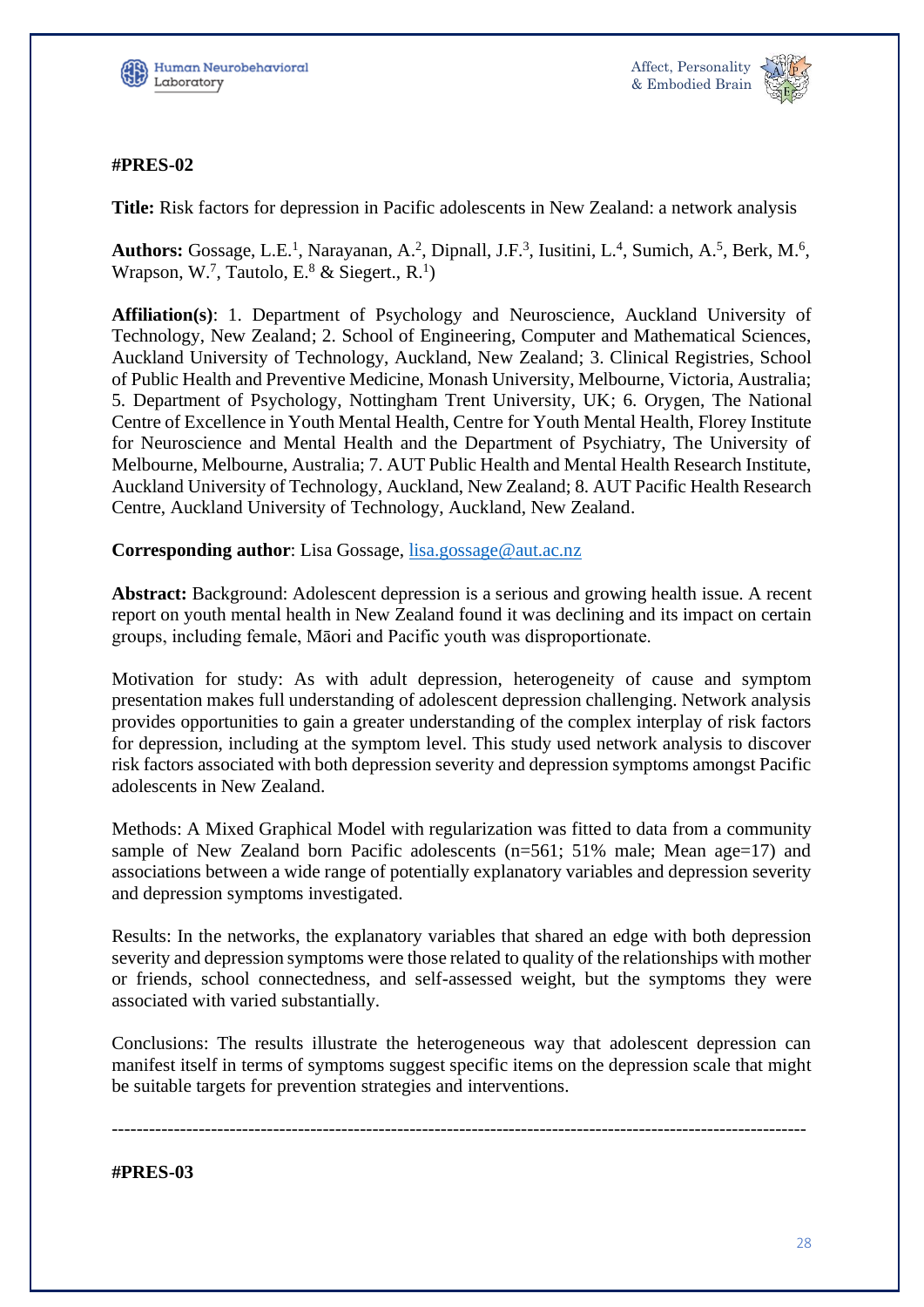



**Title:** Motivations for COVID-19 prevention behaviour vary across Dark Triad and Vulnerable Dark trait traits

Authors: Blanchard, A. E.<sup>1</sup>, Heym, N.<sup>2</sup> & Sumich, A.<sup>2</sup>

**Affiliation(s)**: 1. Department of Psychology, Bishop Grosseteste University, UK; 2. Department of Psychology, Nottingham Trent University, UK **Corresponding author:** Alyson Blanchard, [alyson.blanchard@bishopg.ac.uk](about:blank)

**Abstract:** The COVID-19 pandemic has inspired a plethora of research examining individuals' motivations to engage in COVID safety behaviour such as adhering to lockdown rules, social distancing and wearing masks. The non-agreeable and low empathy profile of those that are high in "dark" traits such as psychopathy and narcissism suggests that they are less likely to comply with restrictions, and research has demonstrated to be as such although the reasons why remain relatively uncharted. Furthermore, it is not known whether people who are high in the vulnerable Dark Traits of secondary psychopathy, vulnerable narcissism and borderline personality disorder are likewise affected. 263 participants were recruited from Amazon MTurk for this online psychometric study. SEM confirmed contrasting results for traditional "dark" traits and those of the vulnerable Dark Triad. Specifically, high primary psychopathic, and grandiose narcissistic individuals engaged in less disease prevention behaviours because they did not take the threat of COVID-19 seriously. Grandiose narcissists were also motivated by COVID-19 conspiracy theories. By comparison, individuals high borderline personality traits reported being fearful of catching the virus which prompted in engagement with disease prevention behaviours. No such relationships were indicated in secondary psychopathy or vulnerable narcissism. The current study dovetails with findings from the current literature, but also demonstrates the need to examine sub-facets of the DT separately to present a more comprehensive understanding of the different motivations for engagement in disease prevention behaviour (or not) of those high in "dark" traits.

<span id="page-28-0"></span>**#PRES-04**

**Title:** The distinguishing role of empathy in understanding motivations for direct and indirect aggression, across the Dark Tetrad traits.

----------------------------------------------------------------------------------------------------------------

**Authors:** Fleet,  $M<sup>1</sup>$  & Heym,  $N<sup>1</sup>$ 

**Affiliation(s)**: 1. Department of Psychology, Nottingham Trent University, UK

**Corresponding author:** Monika Fleet, [N0725717@ntu.ac.uk](about:blank)

**Abstract**: The Dark Tetrad traits (Psychopathy, Sadism, Machiavellianism and Narcissism) have been associated with lower empathy and greater preference for aggression, both direct and indirect forms. However, uncertainty remains regarding the role that empathy plays in the DT traits both engaging in and deriving enjoyment from vicariously viewing these forms of aggression. Likewise, there is a significant lack of research investigating sadism and its facets in relation to aggression and empathy. This study examines (i) the propensity for engaging in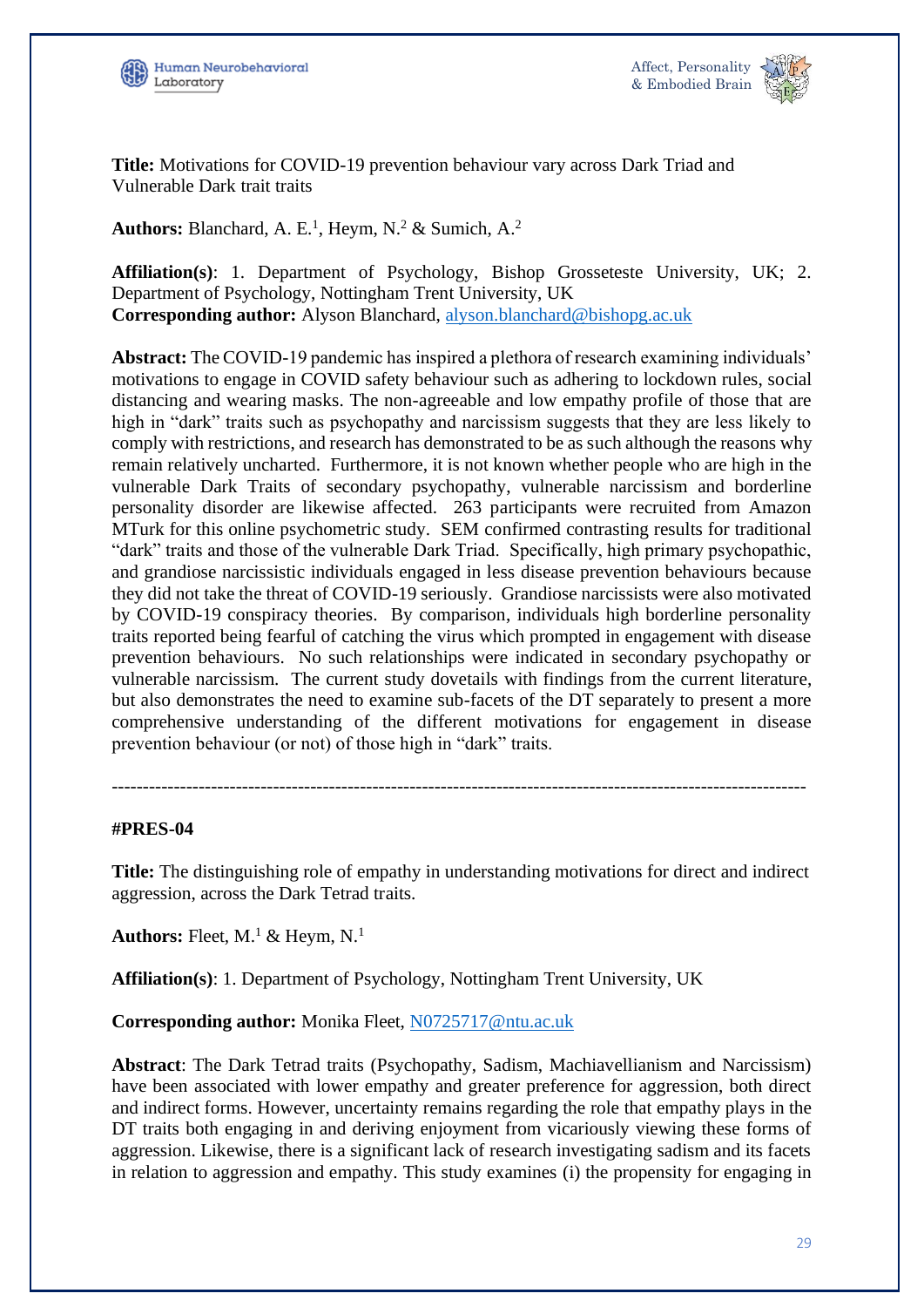



direct and indirect aggression, (ii) the derivation of enjoyment or heightened positive affect when watching both direct (physical) and indirect (verbal) aggression, and (iii) the role of empathy in underpinning these associations. Participants ( $N = 354$ , 120 males, 218 females) completed self-report measures of the DT traits, empathy (cognitive, affective resonance, affective dissonance), direct aggression (proactive, reactive) and indirect aggression (social exclusion, malicious humour, guilt induction). Furthermore, participants viewed four video clips depicting aggression and reported their affective responses. Results demonstrated that psychopathy and sadism were the strongest predictors of engaging in and enjoying watching direct and indirect aggression. Notably, psychopathy was driven by deficits in affective empathy, whereas sadism was driven primarily by increased affective dissonance and positive affect. Implications of these findings in relation to contemporary theories explaining DT traits with aggression are discussed, and recommendations for future research are made – with a particular focus on utilising other experimental methods to study DT traits and aggression.

----------------------------------------------------------------------------------------------------------------

#### <span id="page-29-0"></span>**#PRES-05**

**Title:** Dysfunctional Reinforcement Sensitivity (rRST) underpinning Psychopathic (PP) and Callous-Unemotional (CU) traits: A Latent Profile Analysis (LPA) approach

**Authors:** Firth,  $J^{1}$ , Sumich,  $A^{1}$  & Heym,  $N^{1}$ 

**Affiliation(s)**: 1. Department of Psychology, Nottingham Trent University, UK

**Corresponding author:** Jennifer Firth, [jennifer.firth2016@my.ntu.ac.uk](about:blank)

**Abstract:** The revised-Reinforcement Sensitivity theory (rRST; Gray & McNaughton, 2000) is a neurophysiological framework of personality, comprising three systems of Behavioural Activation (BAS; reward sensitivity), Behavioural Inhibition (BIS; anxiety) and Fight-Flight-Freeze (FFFS; fear). Psychopathic (PP) variants have been characterised by either hypo- or hypersensitivity BIS/BAS under the original RST (oRST), however, limited research has considered the nuances of the rRST. Two cohorts: (total n= 1284) completed the rRST and a latent profile analysis (LPA) identified a four-class solution: Typical (n= 421, averageanxiety/fear, low-reward); (ii) Anxious-Fearful (n= 364, high-anxiety/fear, average-reward; (iii) Fearless-Reward (n= 322, high-reward/anxiety, low fear); and (v) Non Anxious-Fearless (n= 174; low-anxiety/fear, average-reward). Both cohorts completed the Self-Report Psychopathy (SRP-III; Williams et al., 2003); Inventory of Callous-Unemotional Traits (ICU; Frick, 2004) and the Reactive-Proactive Aggression Questionnaire (RPAQ; Raine et al., 2006). Cohort 1 completed Levenson Self-Report Psychopathy (LSRP; Levenson et al., 1995) and cohort 2 completed the Triarchic Psychopathy Measure (TriPM; Patrick et al., 2009). Fearless-Reward and Non-Anxious-Fearless reported higher PP traits, however, Non-Anxious-Fearless was uniquely associated with callous-affective PP/CU deficits. Typical and Anxious-Fearful did not differ on PP traits, though Typical reported higher Uncaring, while Anxious-Fearful reported lower Uncaring and Unemotional (CU) traits. Fearless-Reward and Anxious-Fearful showed higher reactive aggression, whereas Non-Anxious-Fearless reported higher proactive aggression. These findings illustrate how different combinations of high, low and average rRST systems relate to distinct PP/CU deficits and aggression.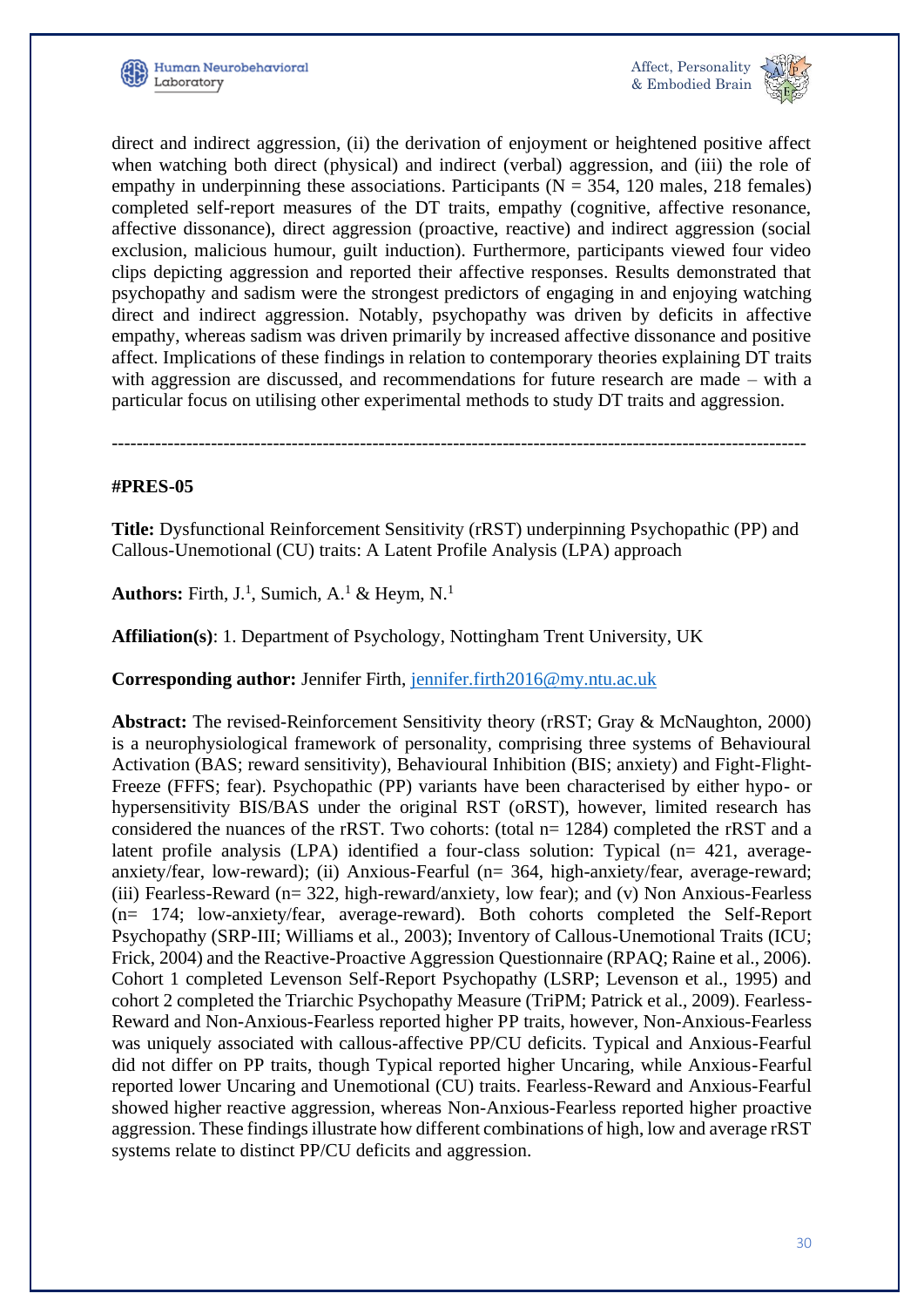



<span id="page-30-0"></span>**#PRES-06**

**Title:** Analyzing The Discursive Psychology Used Within Digital Media To Influence Public Opinions Concerning Female Child-Killers

----------------------------------------------------------------------------------------------------------------

Authors: Harris, K.<sup>1</sup>, Adhikari, J., & Wallace, L.

**Affiliation(s)**: 1. School of Psychology, College of Health, Psychology and Social Care, University of Derby, UK

#### **Corresponding author:** Kessia Harris, [kessiaharris13@gmail.com](about:blank)

**Abstract:** It is known that discursive psychology, as defined by Edwards & Potter (1992), is used to invoke emotion and social action within receivers, and widespread media is notorious for utilizing these linguistic features to negatively skew the public opinion of an individual or group (de Goede, 1996; Thornton & Wahl, 1996), such as criminal offenders (Wilczynski & Sinclair, 1999; Berrington & Honkatukia, 2010). This study aims to investigate through discursive thematic analysis the ways in which digitised media articles utilise linguistic features and discursive devices to invoke emotion within readers, and in turn influence their opinions concerning female child-killers. The data gathered for this piece of research were 9 digital newspaper articles published between 2017 and 2021 by any of the top 10 most-read titles according to YouGov (2021) and were sourced using Google Chrome. The key terms used to locate these articles were the names "Rachel Henry", "Tracey Connelly" and "Louise Porton" followed by the names of the top 10 most-read titles (e.g. "Rachel Henry Daily Mail"). The discursive devices discussed in this study are in line with those identified by Wiggins (2016). The themes identified suggest a consistent aim within the media to negatively influence the public opinion of the offenders by portraying them as evil, inhuman, delusional individuals who are inherently different from "normal" members of society, to invalidate them and reinforce societal norms and values. These findings may have wider implications for the ethical considerations of using such influential linguistic features within widespread media.

----------------------------------------------------------------------------------------------------------------

#### <span id="page-30-1"></span>**#PRES-07**

**Title:** Impact of media exposure on body perception and emotional regulation: A racialethnic study

**Authors:** Aguiar, C.<sup>1</sup> & Oliveira-Silva, P.<sup>1</sup>

**Affiliation(s)**: 1. Human Neurobehavioral Laboratories (HNL), Universidade Católica Portuguesa, Portugal

**Corresponding author:** Catarina Aguiar, [catarinaguiar\\_5@hotmail.com](about:blank)

**Abstract:** The present research aims to assess the impact of media exposure to standardized beauty ideals and how this affects body satisfaction and emotion regulation, considering four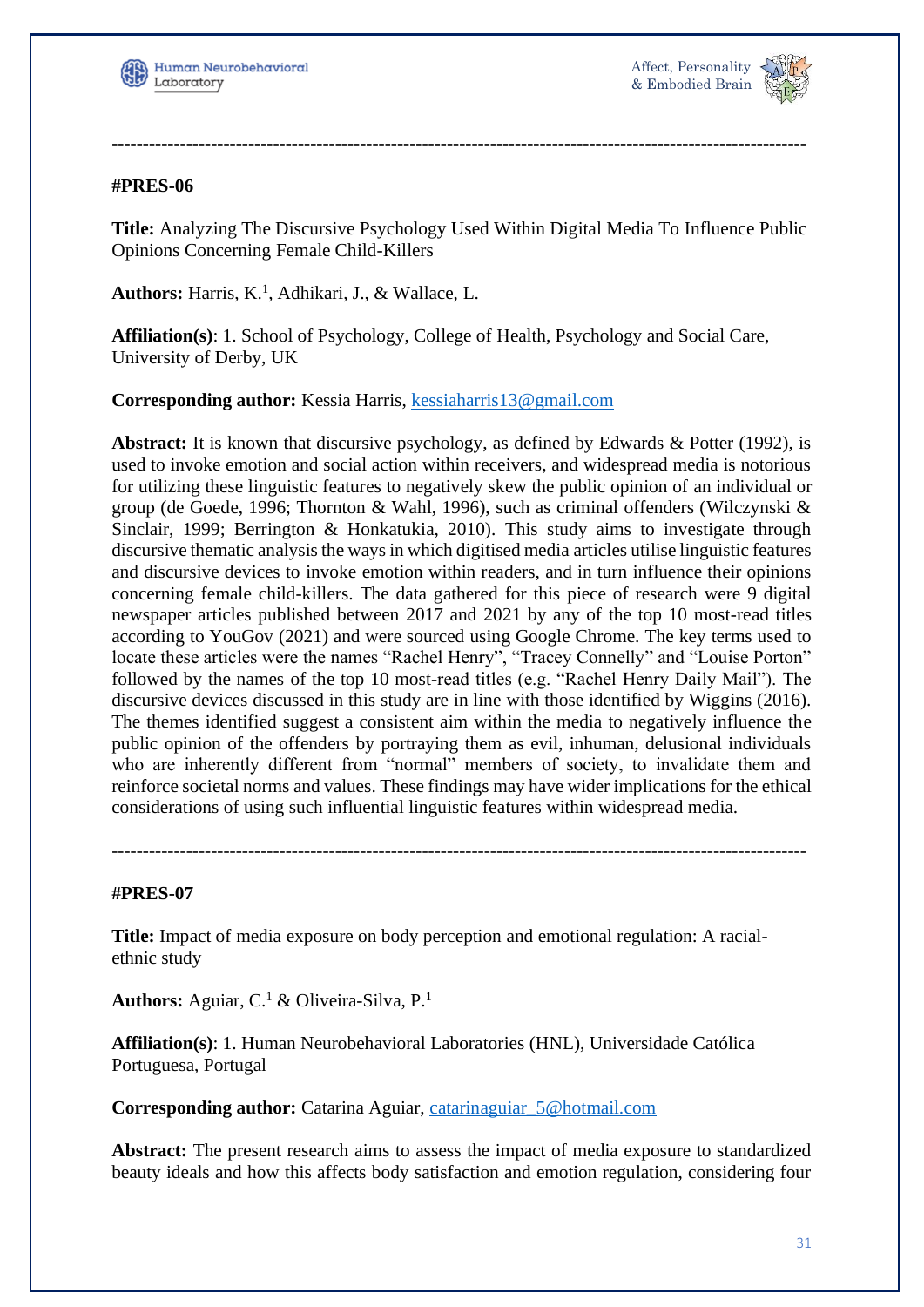

racial-ethnic categories in a group of young women in Portugal. To answer the research question and investigate this impact, it was used self-report instruments compiled in a virtual questionnaire administered to 124 women between 18 and 39 years old. The main results point to a high level of media exposure and high body satisfaction, regardless of racial-ethnic category. Regarding emotion regulation ability, the results show a frequency of emotional suppression as a prioritized strategy of emotion regulation. From a practical point of view, this exploratory study was conducted to fill the lack of studies in this area in Portugal and presents as future recommendations to prioritize increased research to implement strategies to mitigate the deleterious impact that the dissemination of beauty ideals may have on individuals of various racial-ethnic origins. This line of research seeks to raise awareness about the importance of literacy related to the risks and potentialities of media and its impact on body satisfaction in young women.

**----------------------------------------------------------------------------------------------------------------**

#### <span id="page-31-0"></span>**#PRES-08**

**Title:** Characterization of caffeine consumption in the Portuguese population

Authors: Peixoto, J.<sup>1,2</sup> & Oliveira-Silva, P.<sup>1</sup>

**Affiliation(s)**: 1. Human Neurobehavioral Laboratory, Research Centre for Human Development, Faculdade de Educação e Psicologia, Universidade Católica Portuguesa, Porto, Portugal; 2. Neuropsychiatry Center, Trofa Saúde Hospital Central, Vila do Conde, Portugal

**Corresponding author:** João Peixoto, [psijmp@gmail.com](about:blank)

**Abstract:** Caffeine is one of the most used psychoactive substances with impact in multiple spheres (individual, social, and economic). Also, there is evidence of the physiological, cognitive, and emotional effects after its consumption. Objective: The objective of this study is to characterize the consumption of caffeine in a sample of the Portuguese population. Method: The sample was obtained using convenience sampling (non-probabilistic) on both 'Study 1' ( $n = 216$ ) and 'Study 2' ( $n = 223$ ). The exclusion criteria were to be under 18 or over 35 years old, not to have Portuguese nationality, or to have a health problem that impedes caffeine consumption. Results: The results point to higher consumption in males (when compared to females) and in the group of subjects aged between 31 to 35 years, which represents results like another study conducted with the Portuguese population. Was also possible to identify the 50ml coffee (also known as "espresso") as the most consumed source of caffeine in the Portuguese population. Finally, it proved that among the reasons given by individuals for consuming caffeinated products are the improvement of alertness and the taste of products with caffeine. Conclusions: The availability, the expected cognitive and physiological effects, and the social impact associated with caffeinated products, particularly coffee, seem to be translated into a vast consumption in Portuguese society. This work demonstrates the importance of assessing caffeine intake in routine psychological assessment since this substance's effects can be translated into behavioural changes or worsening symptoms associated with certain disorders.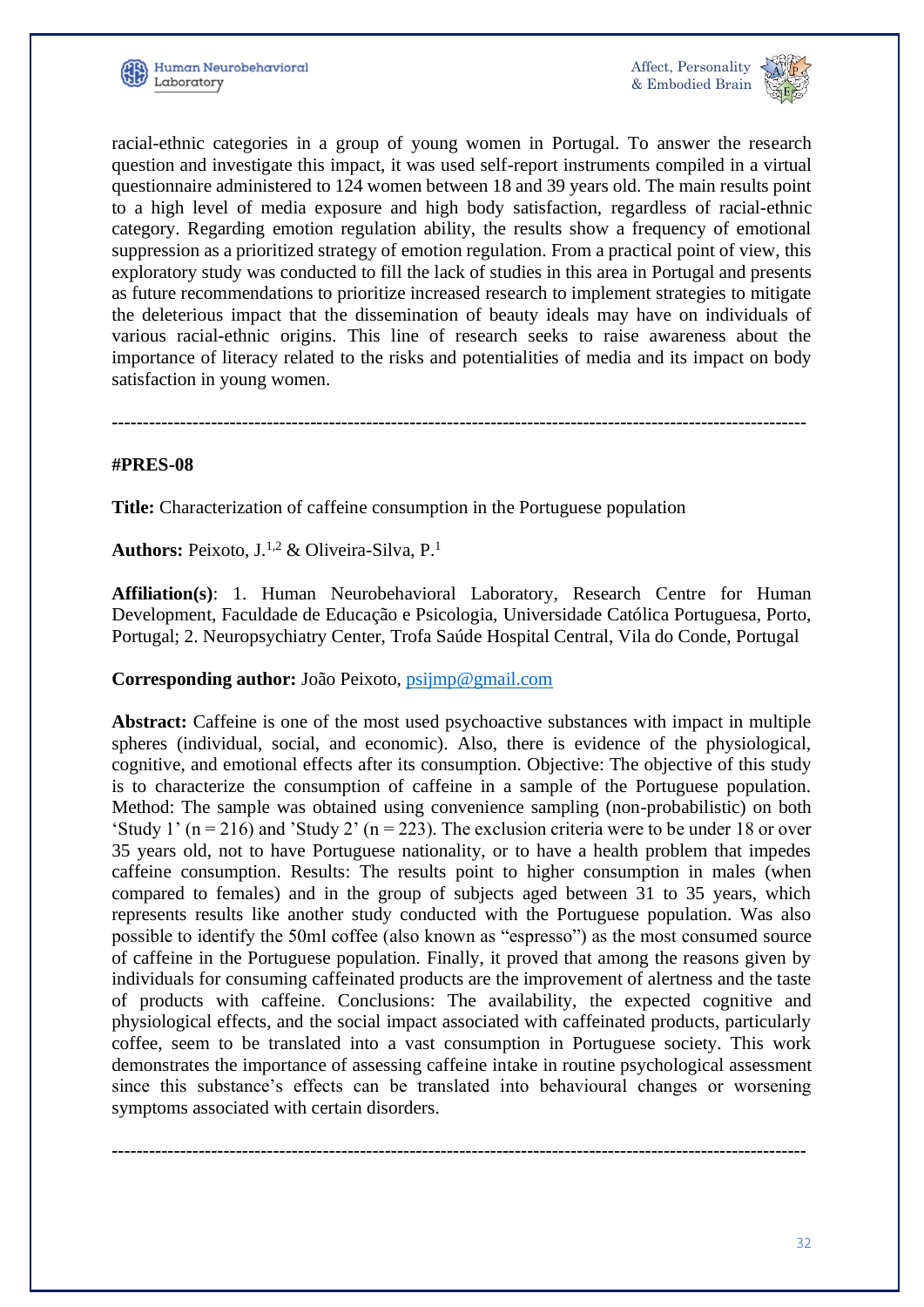



#### <span id="page-32-0"></span>**#PRES-09**

#### **Title: Can motivation and parental support predict musical achievement?**

Authors: Oliveira, A.<sup>1</sup>, McPherson, G. E.<sup>2</sup>, Ribeiro, L. M.<sup>3</sup> & Oliveira-Silva, P.<sup>1</sup>

**Affiliation(s)**: 1. Universidade Católica Portuguesa, Human Neurobehavioral Laboratory, Research Centre for Human Development (CEDH), Porto, Portugal; 2. Melbourne Conservatorium of Music, The University of Melbourne, Australia; 3. Universidade Católica Portuguesa, Research Centre for Human Development (CEDH), Faculdade de Educação e Psicologia, Porto, Portugal

#### **Corresponding author:** Antonio Oliveira, [325318002@porto.ucp.pt](about:blank)

**Abstract:** Selection of candidates to elementary level is done by public music conservatoires in Portugal through the assessment of aural capacities. However, the literature in the field points out that other dimensions exert a stronger influence than skills over the learning process. The aims of this research were to investigate if the aural capacities assessment predicts the candidate's future musical achievement, and to probe whether information on the candidate's motivation to learn how to play a musical instrument and parents' intentions of provision of support, both collected during the admission procedure, could be predictors of the candidate's future musical achievement. For that purpose, we created two questionnaires, one to be administered to the candidates with the help of a researcher, and the other to the parents. We also collected the grades awarded to students every term during the academic years 2019/2020 and 2020/2021. Our sample includes the 60 candidates that were invited to enrol in 2019/2020. Results will be discussed and suggestions for future research will be given.

----------------------------------------------------------------------------------------------------------------

#### **#PRES-10**

**Title:** Psychological trauma, Mood and Social Isolation do not explain elevated Dissociation in Functional Neurological Disorder (FND)

**Authors:** Blanco, S.R.<sup>1, 2</sup>, Mitra, S.<sup>1</sup>, Howard, C.J.<sup>1</sup> & Sumich, A.<sup>1,3</sup>

**Affiliation(s)**: 1. Department of Psychology, Nottingham Trent University, UK; 2 Bishop Grosseteste University, UK; 3. Auckland University of Technology, New Zealand

**Corresponding author:** Stephanie Blanco, [stephanie.blanco2013@my.ntu.ac.uk](about:blank)

**Abstract:** Functional Neurological Disorder (FND) results in altered motor, sensory and cognitive function in the absence of evident organic disease. It often co-occurs alongside dissociative disorders and dissociation has been found to be high in patients across FND subtypes (particularly in those with Non-Epileptic Attack Disorder; NEADs). However, the presence of dissociation in FND is varied and there are contradictory definitions and suggestions for elevated levels. Here, four studies are presented; three studies show that dissociation is a prominent, defining feature of people with FND compared to those who are healthy or have other, similar long-term health conditions, and that this heightened dissociation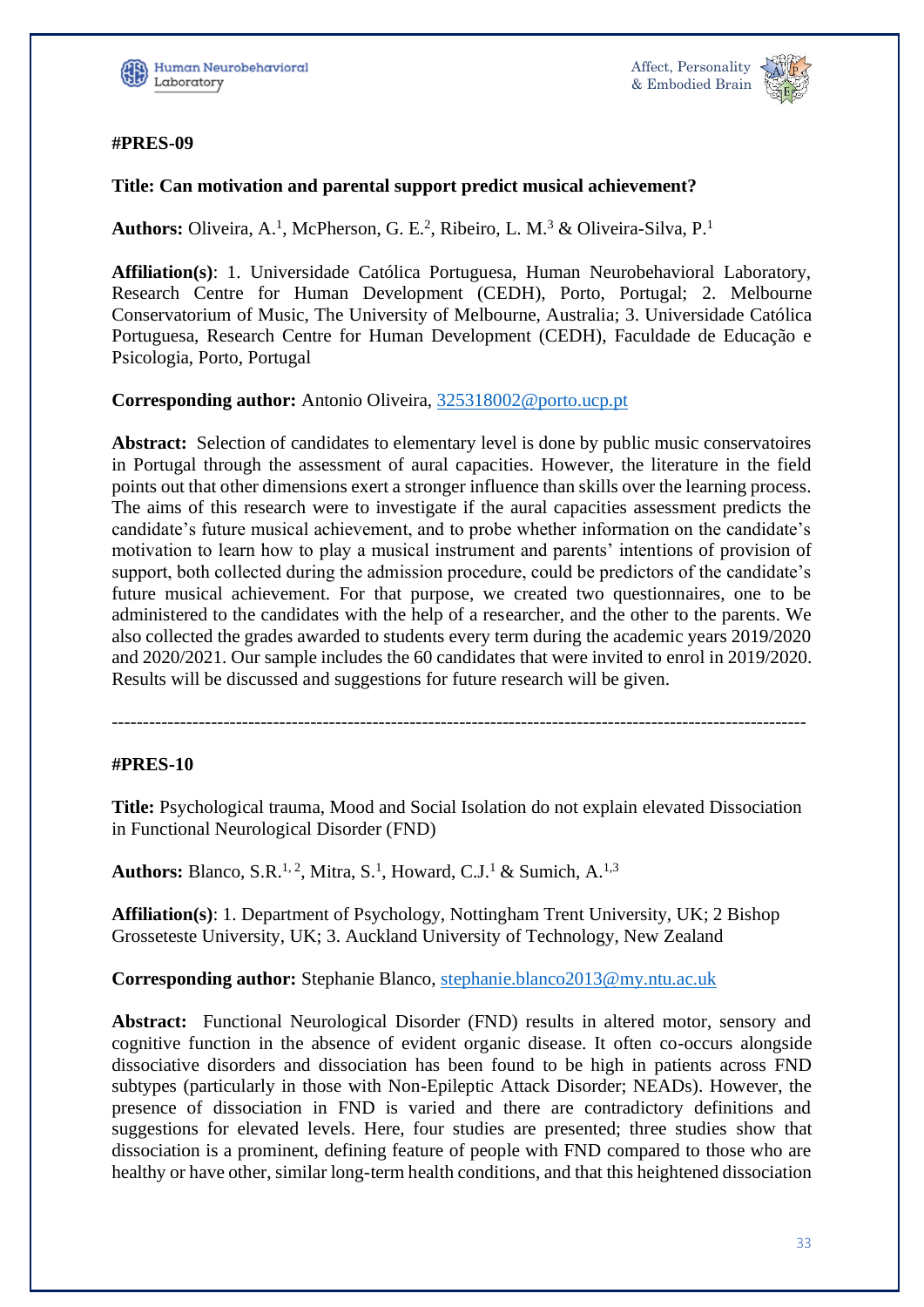

is not explained by a history of trauma (study 1), mood (study 2) and is not associated with social isolation/social exclusion (study 3). A further study (study 4) was conducted using Electroencephalography (EEG) to explore brain activity in participants with FND ( $N = 17$ ) in comparison to a healthy control group ( $N = 18$ ). The findings from this study suggest that elevated levels of dissociation in the FND group may be underpinned by mechanisms reflected in N100 and P300 amplitudes. As dissociation appears to occur in FND in the absence of the usual contributing factors, and a higher level of it is associated with increased disability, illness impacts, altered cortical activity and patterns of activation, understanding its role is of fundamental importance to developing our understanding of FND. These findings have further applications, beyond the theoretical, in clinical settings and in research.

----------------------------------------------------------------------------------------------------------------

#### <span id="page-33-0"></span>**#PRES-11**

**Title:** Interoception as a superglue interlinking mindfulness, emotion regulation and mental health

Authors: Tripathi, V.<sup>1</sup>, Kumari, V.<sup>2</sup> & Pandey, R.<sup>1</sup>

**Affiliation(s)**: 1. Affective Science Lab, Department of Psychology, Banaras Hindu University, Varanasi, India; 2. Centre for Cognitive Neuroscience, College of Health, Medicine and Life Sciences, Brunel University London, Uxbridge, UK

**Corresponding author:** Vishnukant Tripathi, [rpan\\_in@yahoo.com,](about:blank) [tvishnukant@outlook.com](about:blank)

**Abstract:** One prominent hypothesis explaining the mindfulness - mental health link is that mindfulness results in better emotion regulation which in turn improves mental health. There is also some evidence suggesting that mindfulness practice is associated with increases in interoceptive accuracy and/or awareness. Given that interoception also correlates with emotion regulation and mental health, it may be the super-ordinate common factor underlying the mindfulness - mental health relationship. We tested this speculation in 128 healthy adults who were assessed on self-report measures of trait mindfulness, interoceptive accuracy and awareness (IAA), emotion regulation difficulties (ERD) and mental health problems (MHP). Consistent with earlier findings, IAA was found associated with greater trait mindfulness, fewer MHP and ERD. Mindfulness also correlated with fewer ERD and MHP. When the IAA was controlled, the relationship of mindfulness with MHP reduced substantially but remained statistically significant. Similar reduction was noted in the strength of relationship between mindfulness and ERD as well as ERD and MHP. However, when both ERD and IAA were controlled the strength of relationship between mindfulness and MHP became statistically nonsignificant for all the domains except obsessive compulsive disorder, interpersonal sensitivity, hostility and paranoid ideation. The findings suggest that interoception (and associated neurophysiologic mechanisms) may be a common but not the only underlying factor linking mindfulness, emotion regulation and mental health.

----------------------------------------------------------------------------------------------------------------

<span id="page-33-1"></span>**#PRES-12**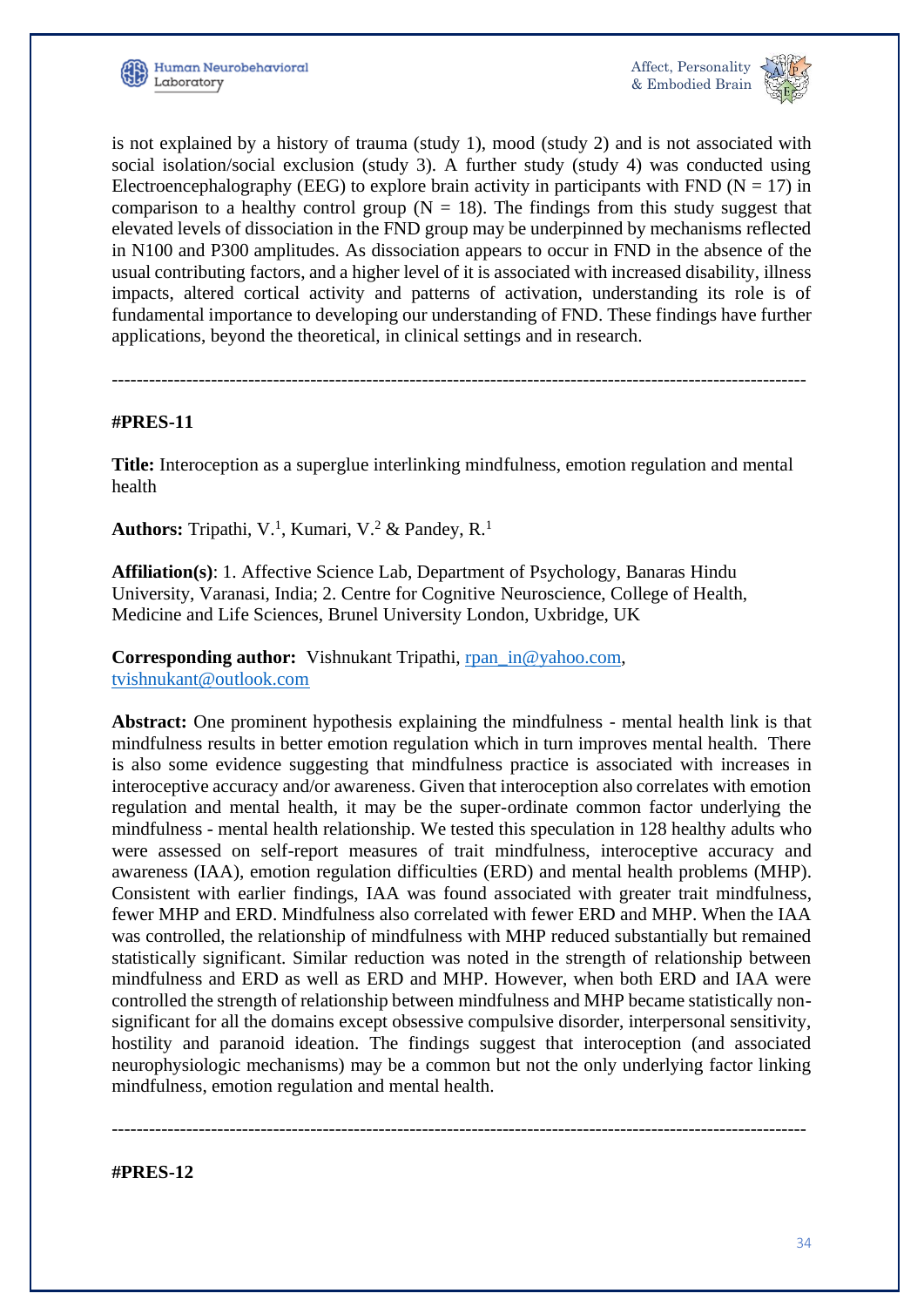



**Title:** The Portuguese paradigm regarding pre and probiotics as health management tools

Authors: Soares, J.<sup>1</sup>, Ferreira, M.<sup>1</sup>, Freitas, S.<sup>1</sup>, Oliveira-Silva, P.<sup>1</sup>, Pintado, M.<sup>1</sup> & Batista,  $P<sub>1</sub>$ 

**Affiliation(s)**: 1. HNL | CEDH (Human Neurobehavioral Laboratory | Research Centre for Human Development), Universidade Católica Portuguesa, Porto – Portugal

**Corresponding author:** Joana Soares, [joana.raquel.soares0@gmail.com](about:blank)

**Abstract:** Probiotics and prebiotics are microbiota management tools at the forefront of different industries such as food, nutraceuticals and pharma. They can be used to battle healthcare costs acting on prevention and treatment of various conditions and management of health status in general. The pandemic situation enlightened the need and demand for products that aim to maintain or improve mental wellbeing and health in general. Following this trend, it becomes clear the importance of pre and probiotics, which establish a clear connection between gut and brain as portrayed by scientific data. Since probiotics' effectiveness can be species-, dose-, and disease-specific, it's vital to provide adequate tools to consumers and health care professionals (HCP) to assess the available options. This study aims to present a review of the Portuguese paradigm about pre/probiotic products, focusing primarily on the familiarity of HCP with these tools, the gap between current health benefits explored and emerging/potential, and the delay of information between the scientific community and practitioners and consumers.

#### <span id="page-34-0"></span>**#PRES-13**

**Title:** Identifying Influential Symptoms and Covariates in Problematic Internet Use Development and Maintenance

----------------------------------------------------------------------------------------------------------------

Authors: O'Brien, O.<sup>1</sup>, Sumich, A.<sup>2</sup>, Baguley, T.<sup>2</sup> & Kuss, D.<sup>2</sup>

**Affiliation(s)**: 1. Department of Computer Science Munster Technology University, Ireland; 2. Department of Psychology, Nottingham Trent University, UK

**Corresponding author:** Oonagh O'Brien, [Oonagh.obrien@mtu.ie](about:blank)

**Abstract:** A partial correlation Network is used to represent the symptoms of problematic internet use (PIU), problematic smartphone use, problematic general internet use, problematic internet gaming, problematic social media use, problematic pornography use and the relationships with covariates FOMO, Loneliness and Wellbeing in students. The nodes on the network represent symptoms of the disorder and the covariates and the edges represent their inter-relationships. The network can be used not to identify a latent common cause but explains the disorder through the symptoms' dynamic causal interactions. The network topology can identify influential nodes, with nodes central to the network having the greatest influence on the development and maintenance of PIU. Using the I-PACE model and the partial correlation network of PIU symptoms and covariates, the development and maintenance of PIU can be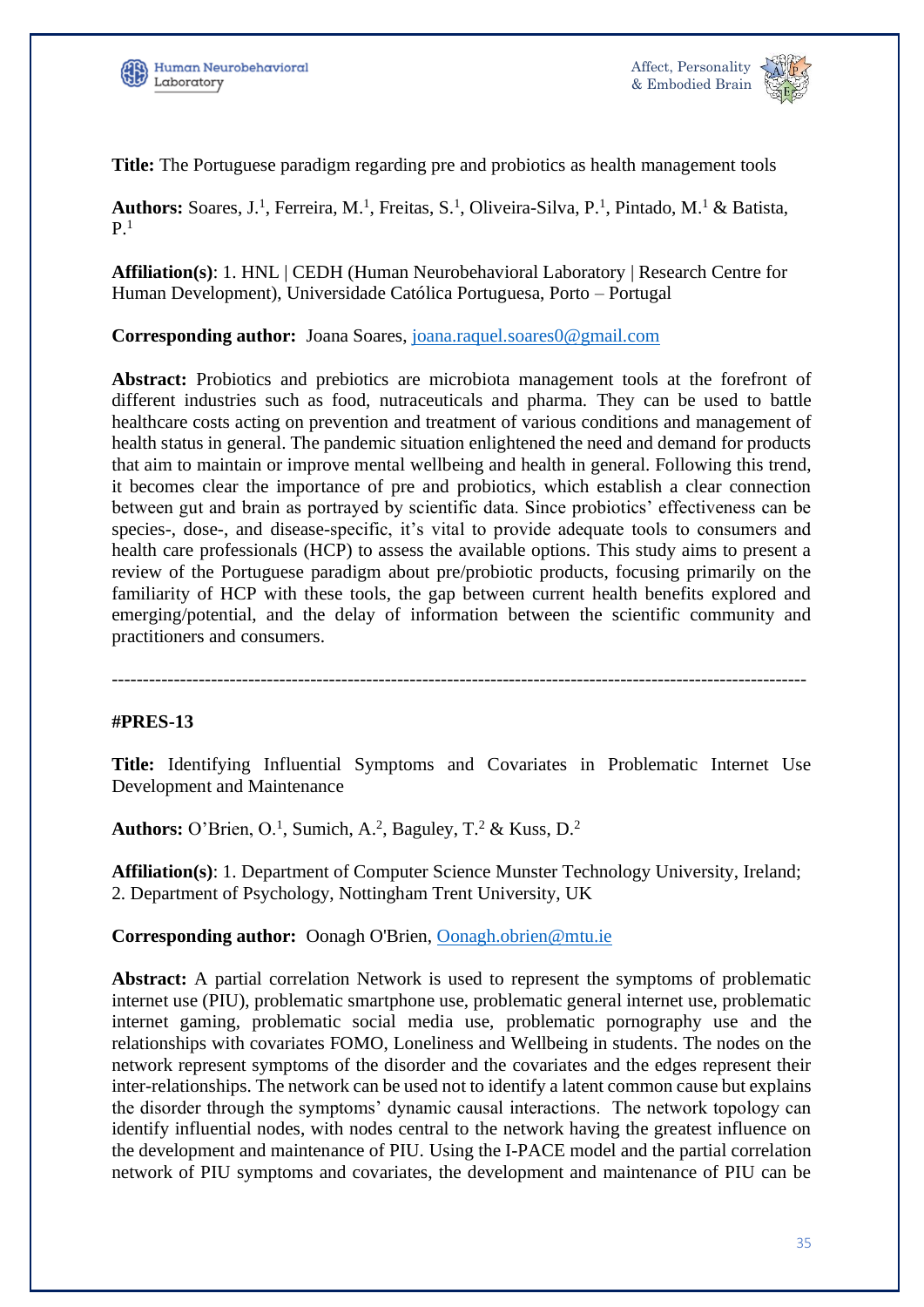





explained by pre-disposing biological and psychological variables which when interact with moderating and mediating variables can develop and maintain PIU in an addiction process. Variance partitioning is used to determine the extent of the influence of PIU moderators or mediators. The partial correlation network and variance partitioning can be used to gain insight into the relationships between symptoms and covariates of PIU and their level of influence.

----------------------------------------------------------------------------------------------------------------

#### <span id="page-35-0"></span>**#PRES-14**

**Title:** Interplay between the salience and the default mode network in a social-cognitive task towards a close other

Authors: Da Costa, C. R.<sup>1</sup>, Soares, J. M.<sup>2</sup>, Oliveira-Silva, P.<sup>3</sup>, Sampaio, A.<sup>1</sup> & Coutinho, J.  $F<sup>1</sup>$ 

**Affiliation(s)**: 1. Psychology Research Centre, School of Psychology, University of Minho, Portugal; 2. Life and Health Sciences Research Institute, School of Medicine, University of Minho, Portugal; 3. Faculty of Education and Psychology, Catholic University of Portugal, Porto, Portugal

**Corresponding author:** Cátia Da Costa, [catiadmribeiro@gmail.com](about:blank)

**Abstract:** Social cognition relies on two main subsystems to construct the understanding of others, which are sustained by different social brain networks. One of these social networks is the default mode network (DMN) associated with the socio-cognitive subsystem (i.e., mentalizing), and other is the salience network (SN) associated with the socio-affective route (i.e., empathy). The DMN and the SN are well-known resting state networks that seem to constitute a baseline for the performance of social tasks. We aimed to investigate both networks' functional connectivity (FC) pattern in the transition from resting state to social task performance. A sample of 42 participants involved in a monogamous romantic relationship completed a questionnaire of dyadic empathy and underwent an fMRI protocol that included a resting state acquisition followed by an fMRI task in which subjects watched emotional videos of their romantic partner and elaborated on their partner's (Other condition) or on their own experience (Self condition). Independent component and seed-based analysis were used to assess alterations in task-independent (Rest condition) and task-dependent (Self and Other conditions) FC. We found that the spatial FC maps of the DMN and SN evidenced the traditional regions associated with these networks in the three conditions. Some DMN regions exhibited increased FC during the social task performance in comparison to resting state. The Other condition revealed a more limited SN's connectivity in comparison to the Self and Rest condition. The results revealed an interplay between the DMN and SN which was particularly evident in Self and Other conditions.

----------------------------------------------------------------------------------------------------------------

#### <span id="page-35-1"></span>**#PRES-15**

**Title:** Right Bundle Branch Block detection by Convolution Neural Networks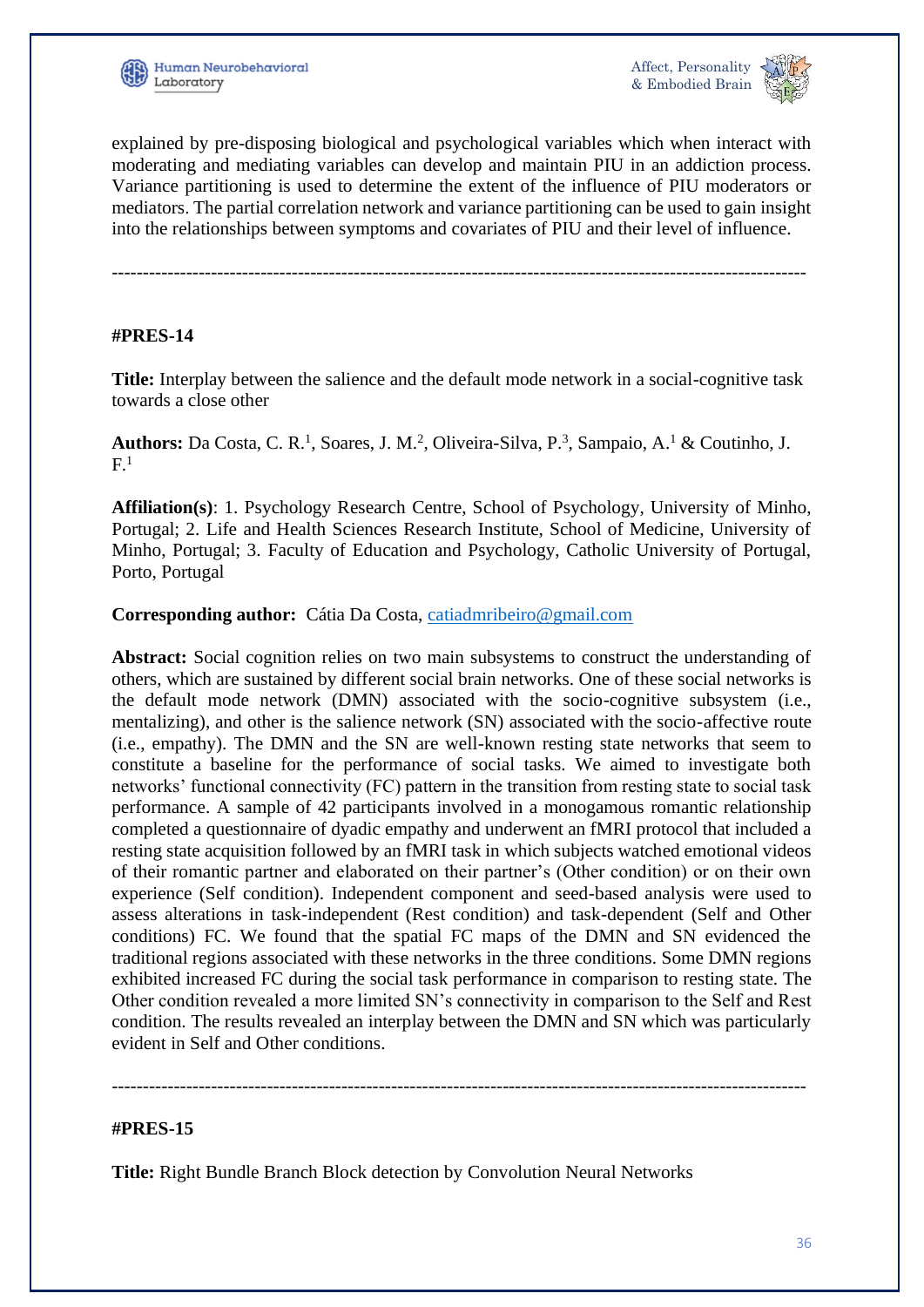



Authors: Ribeiro, P.<sup>1</sup>, Paiva, D.<sup>1</sup>, Sá, J.<sup>1</sup> & Rodrigues, P. M.<sup>1</sup>

**Affiliation(s)**: 1. Universidade Católica Portuguesa, CBQF - Centro de Biotecnologia e Química Fina - Laboratório Associado, Escola Superior de Biotecnologia, Porto, Portugal

**Corresponding author:** Pedro Ribeiro, [pmrodrigues@ucp.pt](about:blank)

**Abstract:** With the exponential growth of cases number for cardiovascular diseases, the idealization of an algorithm that can distinguish pathologies is a great ally in the diagnosis. The Right Bundle Branch Block (RBBB), although a disease that may never present symptoms, it is an excellent indicator for future cardiovascular diseases that have a much higher degree of severity. To detect the appearance of RBBB in the early stages, in this work the Discrete Wavelet Transform was applied to the raw ECG signals, which allowed to extract features such as energy, entropy and coherence for three different levels of signal decomposition. The signal discrimination was performed through CNN in the 30-fold cross-validation process. The discrimination accuracy between RBBB and a large set of other cardiovascular diseases, present in the same database, ranged from 64,31% and 100%, with the best results appearing when presented small portions ECG signals to the CNN entries.

<span id="page-36-0"></span>----------------------------------------------------------------------------------------------------------------

#### **#PRES-16**

**Title:** Boosting Attention in scholar aged children with Subclinical ADHD through Near-Infrared Spectroscopy-based Neurofeedback Intervention

Authors: Freitas, S.<sup>1</sup> & Oliveira-Silva, P.<sup>1</sup>

**Affiliation(s):** 1. Human Neurobehavioral Laboratories (HNL), Universidade Catolica Portuguesa, Portugal

**Corresponding author:** Sara Freitas, [sarapsifreitas@gmail.com](about:blank)

**Abstract:** Attention-Deficit/Hyperactivity Disorder (ADHD) is one of the most prevalent neurodevelopmental disorders in children, with significant individual, social and economic burden. Subclinical ADHD (sADHD) has also been recognized as a significant problem, but fail to meet current criteria for diagnosis. Individuals with sADHD are significantly functionally compromised in several areas of life. Non-pharmacological interventions are of particular importance for sADHD, as they are unlikely to be recommended a pharmacological treatment, and appropriate intervention is necessary to prevent further functional decline. A novel approach to an existing intervention is proposed to strengthen brain development in sADHD children. This study is original because it optimizes and evaluates an alternative treatment approach for school-aged children with sADHD using a randomized control trial design, which compares two types of neurofeedback with cognitive training, in order to establish efficacy and test a new clinician tool.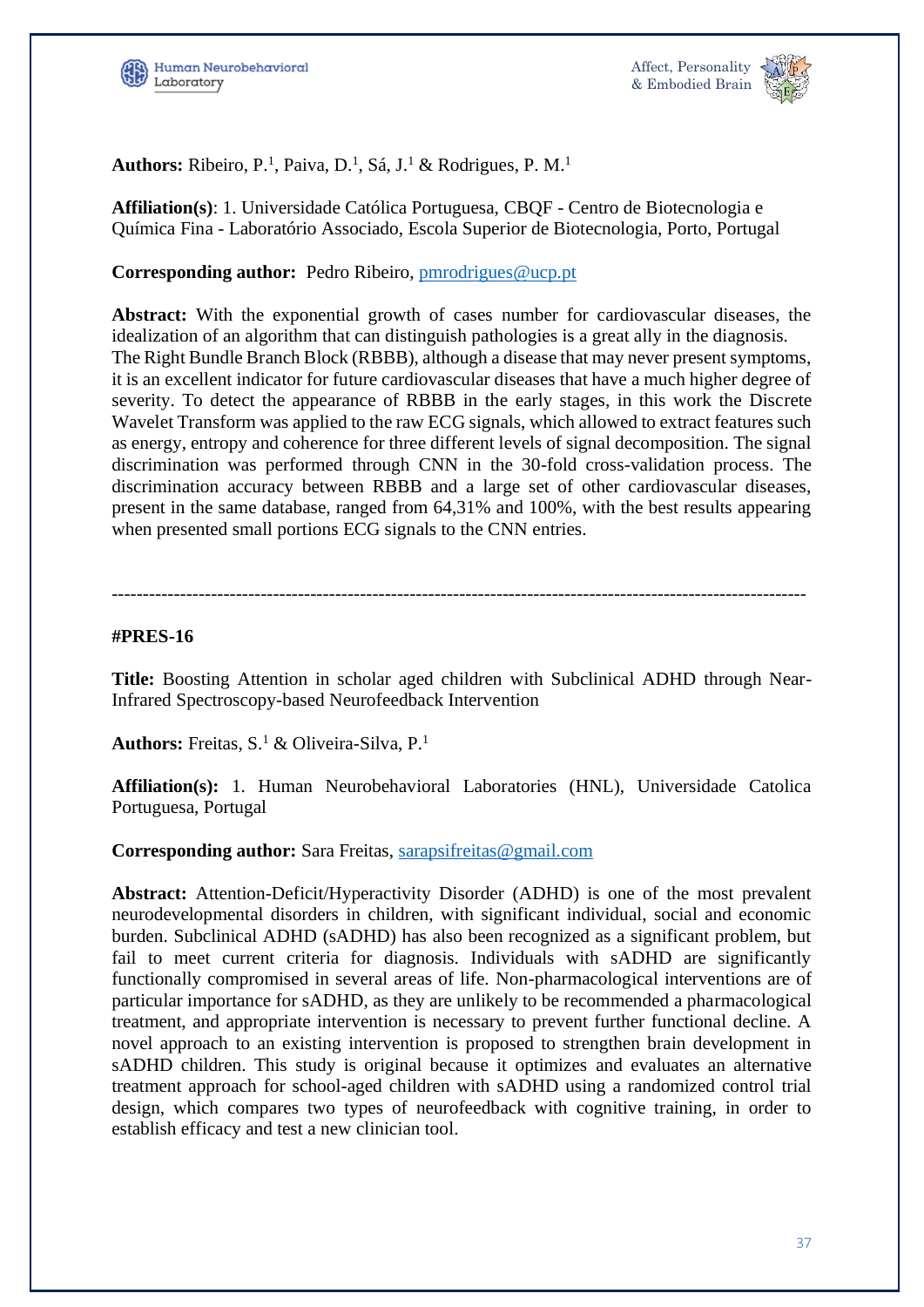

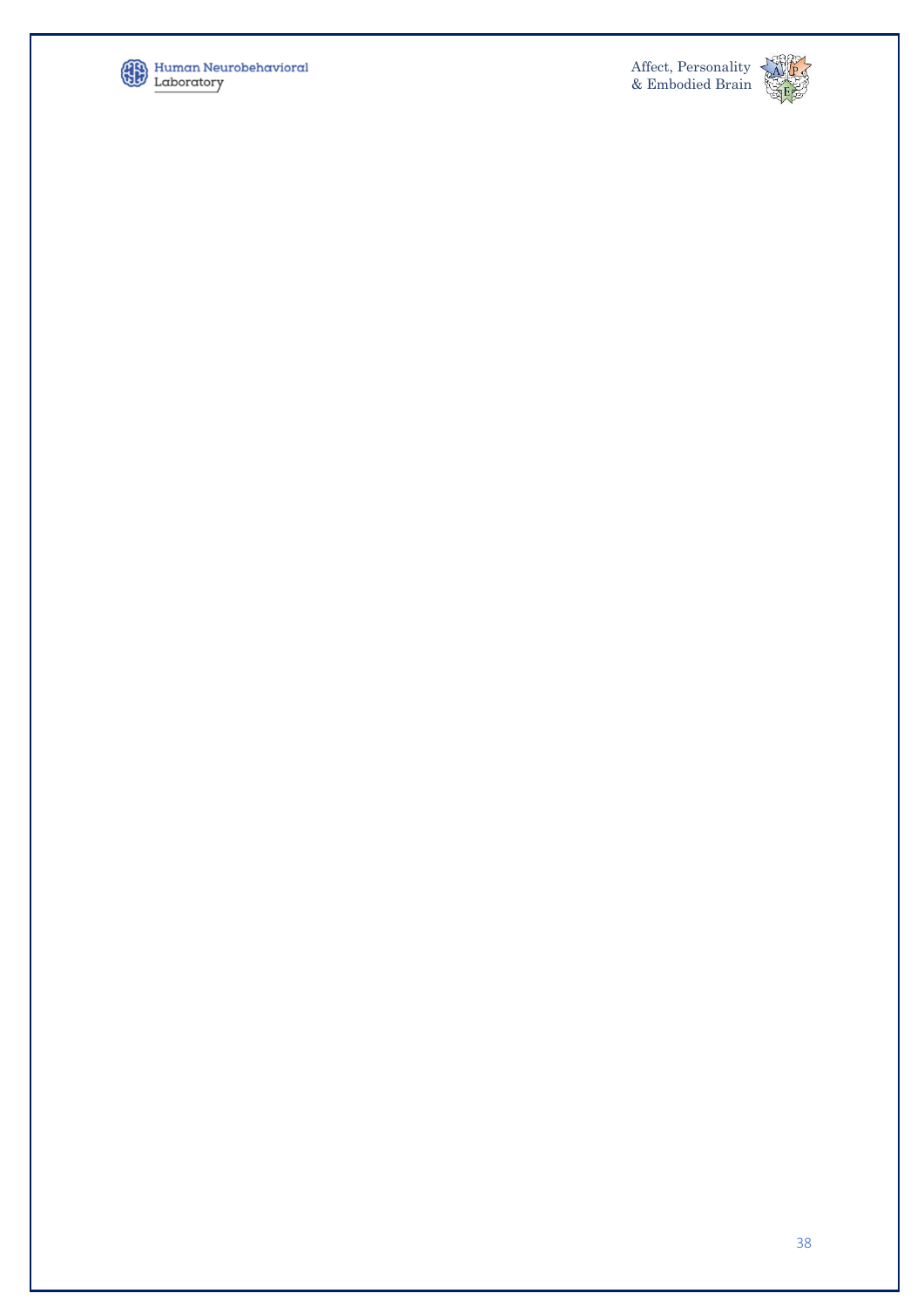





# **5. POSTER BLITZ:**

### <span id="page-38-0"></span>**#POSTBL-01**

**Title:** Shades of Darkness: Individual Differences in Adult Attachment across Dark Personality and Dark Empathy Latent Profiles

**Authors:** Fino, E.<sup>1</sup>, Sumich, A.<sup>1</sup>, Bloxsom, C.<sup>2</sup> & Heym, N.<sup>1</sup>

**Affiliation(s):** 1. Department of Psychology, Nottingham Trent University, UK; 2. Centre for Lifelong Learning, Warwick University, UK

#### **Corresponding author:** Emanuele Fino, [emanuele.fino@ntu.ac.uk](about:blank)

**Abstract:** Recent studies suggest the role of empathy in preserving individuals' social adaptability and interpersonal functioning, even in presence of "dark" personality traits, namely Machiavellianism, narcissism, and psychopathy. Four latent "dark" profiles have been recently identified, distinguishing individuals scoring highly in dark traits and either lowly (Dark Triad) or highly in empathy (Dark Empath), from individuals scoring lowly in dark traits and either averagely (Typical) or highly in empathy (Empath). The present study aimed to test differences in experiences in close relationships with the partner, best friend, and parents, as measures of adult attachment, across the four latent profiles, in 264 individuals from the community. The results showed non-significant differences in anxiety, whereas significant differences were found in avoidance: For partner, Dark Triad scored significantly higher than Typical, Empath, and Dark Empath. For friend, Dark Triad scored significantly higher than Typical, Dark Empath, and Empath; Typical scored significantly higher than Empath; Dark Empath scored significantly higher than Empath. For parents, Dark Triad scored significantly higher than Typical and Empath. These results support the protective role of empathy in adults' ability to bond, contributing to advance a theoretical model of individual differences in attachment, dark personality traits, and empathy.

#### <span id="page-38-1"></span>**#POSTBL-02**

**Title:** An increased functional connectivity between several posterior brain regions is detected in patients with late mild cognitive impairment and Alzheimer's disease

----------------------------------------------------------------------------------------------------------------

Authors: Penalba, L.<sup>1,2,3</sup>, Oliveira-Silva, P.<sup>2</sup>, Sumich, A.<sup>3</sup> & Cifre, I.<sup>1</sup>

**Affiliation(s):** 1. Comunicació i Salut, Universitat Ramon Llull, Spain; 2. Human Neurobehavioral Laboratory, Universidade Catolica Portuguesa, Portugal; 3. Department of Psychology, Nottingham Trent University, UK

**Corresponding author:** Lucia Penalba, luciaps@blanquerna.url.edu

**Abstract:** Alzheimer's disease (AD) is the most common age-related neurodegenerative disorder. In view of our rapidly aging population, there is an urgent need to identify AD at an early stage, differentiate stages of the disease, and explore compensatory mechanisms that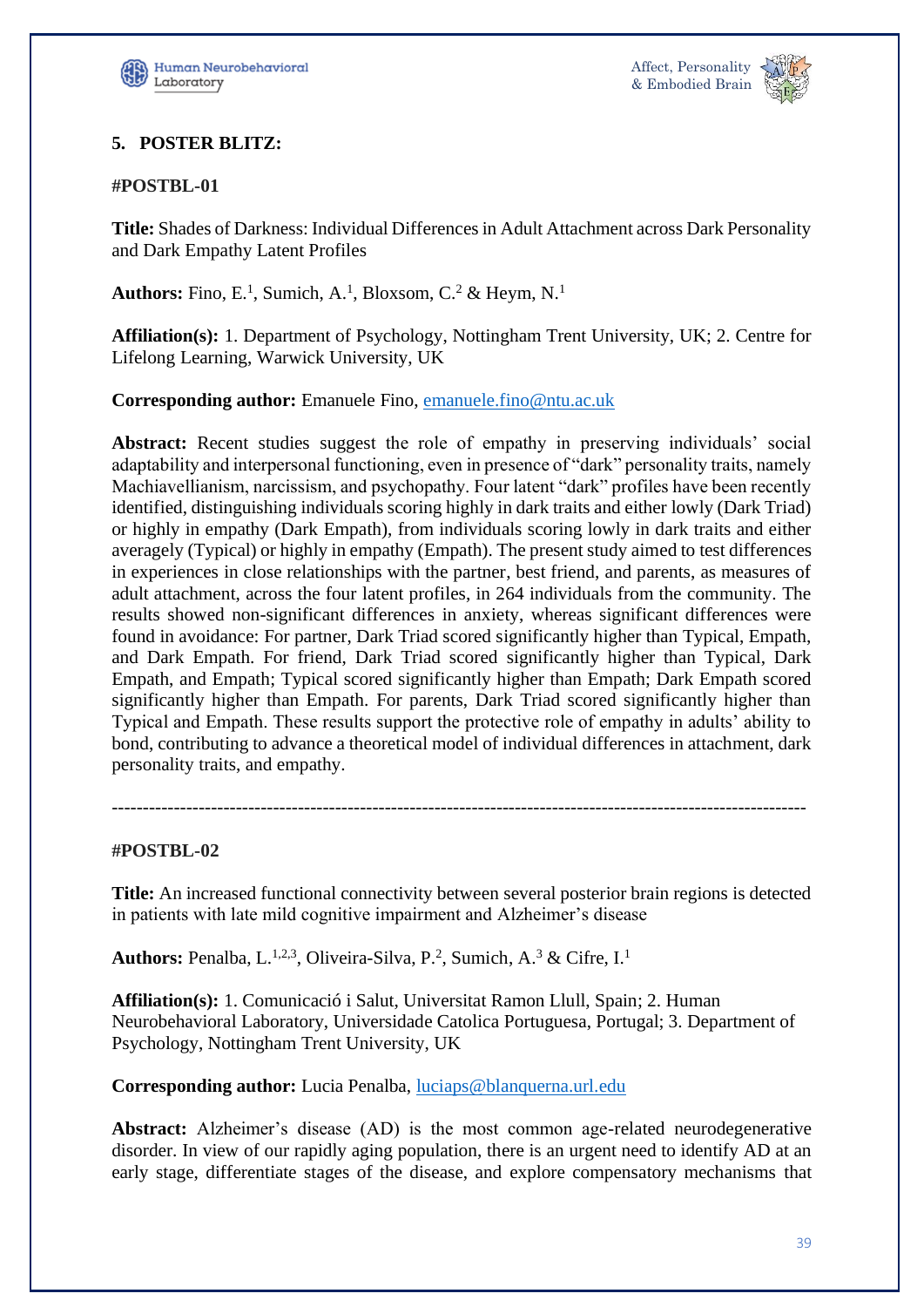





might be present even in well established (long-term) illness. A potential way to do so is by assessing the functional connectivity (FC) (i.e. the statistical dependency between two or more brain regions) using new approaches. Here, a rsfMRI dataset from the Alzheimer's disease neuroimaging initiative (ADNI) was used (n= 128). The blood oxygen level-dependent (BOLD) signals of 116 regions of 4 groups of participants i.e. healthy controls (n=35), early mild cognitive impairment (EMCI) ( $n=29$ ), late mild cognitive Alzheimer's (LMCI) ( $n=30$ ), and Alzheimer's disease (AD) (n= 34) were extracted and analyzed. FC and dFC were computed using widely used Pearson correlation and sliding-windows correlation (SWC) analyses respectively. More specifically, for FC pairwise correlations of the whole signal and graph theory measures were computed, then, for dFC, SWC analysis approach was employed to detect variability amongst windows. Our results showed a hypoconnectivity FC pattern in several regions, most of them in posterior areas in EMCI in contrast to LMCI and AD. Moreover, a longer characteristic path length in EMCI and an increased variability across windows in EMCI were detected. These FC and dFC connectivity features, although based on Blood Oxygen Level Dependent (BOLD) and not on the anatomy or direct neural activity, suggest an increase in excitatory neurotransmitters such as glutamate in a late prodromic AD stage i.e. LMCI and in mild AD, that could be explained as a mal-adaptive mechanism to maintain cognition.

#### <span id="page-39-0"></span>**#POSTBL-03**

**Title:** Artificial Intelligence System for the Automatic Detection of Alzheimer Disease through Electroencephalographic Signals

----------------------------------------------------------------------------------------------------------------

Authors: Araújo, T.<sup>1</sup>, Teixeira, J. P.<sup>2</sup> & Rodrigues, P. M.<sup>1</sup>

**Affiliation(s):** 1. Universidade Católica Portuguesa, CBQF - Centro de Biotecnologia e Química Fina - Laboratório Associado, Escola Superior de Biotecnologia, Porto, Portugal; 2. 2. CEDRI and UNIAG of Polytechnic Institute of Braganca, Braganca, Portugal

#### **Corresponding author:** Teresa Araujo, *pmrodrigues@ucp.pt*

**Abstract:** Nowadays, as a result of medical improvements, people are living longer. Elderly people have a greater propensity to develop neurodegenerative diseases such as dementia. Alzheimer's disease (AD) is known as the most common form of dementia and methods capable of assisting this disease on its early stages (MCI) are still needed. In this study, it was performed an EEG nonlinear multiband analysis by Wavelet Packet in order to extract a set of features. Regarding Machine Learning binary classifications, C vs MCI, C vs ADM, C vs ADA, MCI vs ADM, MCI vs ADA, ADM vs ADA and All vs All provided maximum accuracy values of 78.9% (Decision Tree), 81.0% (Cubic and Fine Gaussian SVM), 84.2% (Linear SVM and Gaussian Naive Bayes), 88.9% (Cosine KNN), 93.8% (Decision Tree), 77.8% (Ensemble Subspace Discriminant and Fine KNN) and 56.8% (Medium Gaussian SVM), respectively.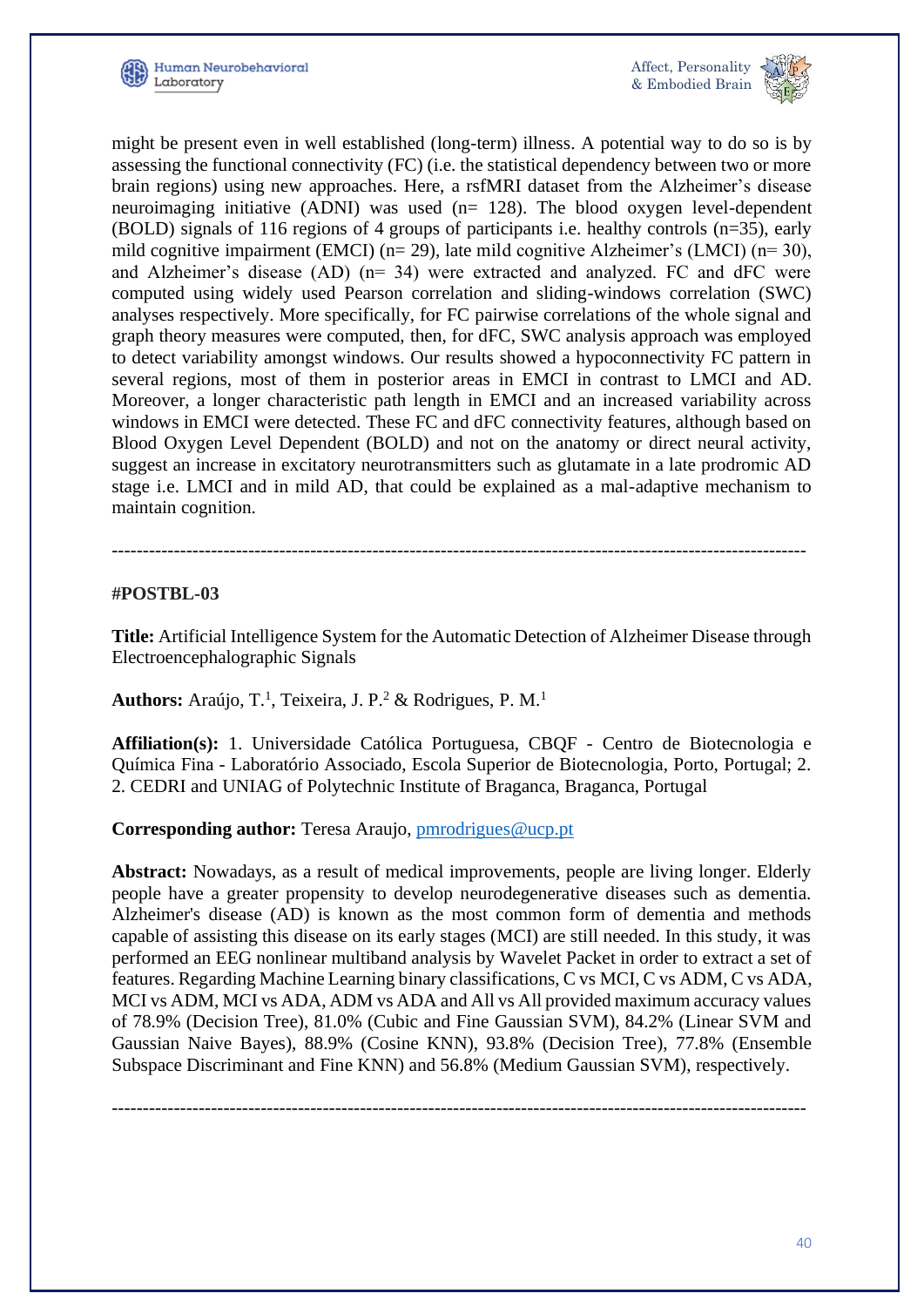





#### <span id="page-40-0"></span>**#POSTBL-04**

**Title:** Machine learning models for automatic detection of Alzheimer's Disease using Magnetic Resonance Imaging (MRI)

Authors: Silva, J.<sup>1</sup> & Rodrigues, P.M.<sup>1</sup>

**Affiliation(s):** 1. Universidade Católica Portuguesa, CBQF - Centro de Biotecnologia e Química Fina - Laboratório Associado, Escola Superior de Biotecnologia, Porto, Portugal

**Corresponding author:** Joana Silva, [pmrodrigues@ucp.pt](about:blank)

**Abstract:** Alzheimer's (AD) disease is a neurodegenerative disease and one of the main causes of dementia affecting millions of people. Its initial stage - Mild-cognitive impairment (MCI) is asymptomatic and although several studies have been made, no cure is yet available. Thereby, there is an increased need to perform an early diagnosis to minimise the AD impact by delaying it. In this work, a set of MRI images were analysed in the sagittal, frontal, and horizontal anatomical planes, and features have been extracted to feed different machine learning algorithms. For comparison between: (1) AD vs Control (CN) a Bagged Trees Classifier reached a discrimination accuracy of 93.3%; (2) AD vs MCI, Quadratic SVM classifier got a discrimination accuracy of 87.7%; (3) CN vs MCI, Fine KNN and Subspace KNN classifiers achieved 88.2% of discrimination accuracy, respectively; and (4) All vs All, the Subspace KNN classifier provided 75.3% of discrimination accuracy.

----------------------------------------------------------------------------------------------------------------

### <span id="page-40-1"></span>**#POSTBL-05**

**Title:** Portuguese perception of psychological impact of COVID-19 vaccines

Authors: Batista, P.<sup>1</sup>, Menezes, B.<sup>2</sup>, Pereira, A.<sup>2</sup> & Oliveira-Silva, P.<sup>1</sup>

**Affiliation(s):** 1. Universidade Católica Portuguesa, HNL/CEDH – Human Neurobehavioral Laboratory/Research Centre for Human Development, Porto, Portugal; 2. University of Aveiro, Education and Psychology Department, Campus Universitário de Santiago, Aveiro, Portugal

**Corresponding author:** Patricia Batista, [pbatista@ucp.pt](about:blank)

**Abstract:** In view of the pandemic situation experienced, the scientific knowledge was exponential to finding solutions, namely in COVID-19 vaccines development. The efforts for developing a vaccine have reached unprecedented levels, and doubts and the faster applications were some reasons that condition vaccine adherence in the world. In this study we intended to contribute to increasing the knowledge about the perception of Portuguese people's about the levels of anxiety regarding the development, availability and adhesion to COVID-19 vaccines. In this cross-sectional study, we applied the Generalized Anxiety Disorder scale (GAD-7) to evaluate the COVID-19 vaccine's anxiety disorders. The data were analysed by SPSS statistical software. The results showed that the participants reported mild to severe anxiety symptoms. Similar results were reported by general anxiety felt towards the disease and the anxiety associated with the availability and effectiveness of a COVID-19 vaccines. This study intends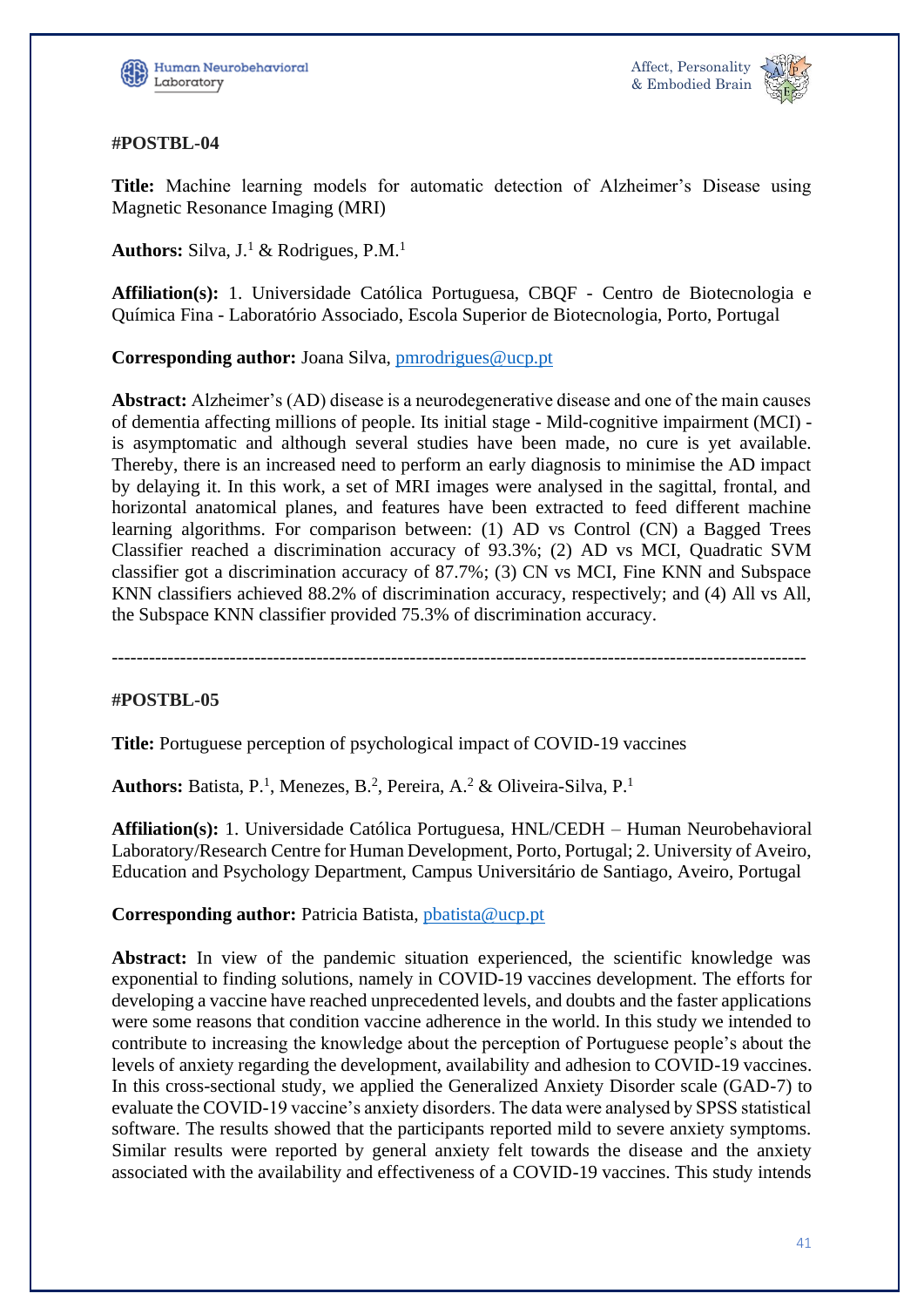



to pay attention to anxiety related COVID-19 vaccine the consequences on mental health. The increase in anxiety can condition not only mental health but also vaccine decision-making. This is an emerging health public problem that needs to be discussed, in order to find potential solutions for health quality improvement by increase health literacy in this area.

----------------------------------------------------------------------------------------------------------------

#### <span id="page-41-0"></span>**#POSTBL-06**

**Title:** Detection of cardiomyopathy activity through deep learning algorithms

Authors: Paiva, D.<sup>1</sup>, Sá, J.<sup>1</sup>, Ribeiro, P.<sup>1</sup> & Rodrigues, P. M.<sup>1</sup>

**Affiliation(s):** 1. Universidade Católica Portuguesa, CBQF - Centro de Biotecnologia e Química Fina - Laboratório Associado, Escola Superior de Biotecnologia, Porto, Portugal

**Corresponding author:** Daniela Paiva, [pmrodrigues@ucp.pt](about:blank)

Abstract: Cardiomyopathies are a heart pathology hard to diagnose through the typical diagnosing methods, as it is ECG. In this sense, algorithms are still needed to improve the capacity of early detection for medical diagnosis support. In this study, an ECG multiband cepstral analysis of pathological (Dilated Cardiomyopathy - DCM and Obstructive Hypertrophic Cardiomyopathy - HOCM) and non-pathological (control - CL) was performed for extraction cepstral distances, in each level of decomposition and in each lead of the ECG. The cepstral distances serve as features to fed convolutional networks (CNNs) for getting the ability to identify pathological DCM and HOCM typical sequences. The CNNs achieved a discrimination accuracy for DCM vs CL of 92,39% and for HOCM vs CL of 92,58% and DCM vs HOCM of 99,64%. The high rates of accuracy show that CNN was able to identify typical pathological events characteristic of each cardiomyopathy activities.

**#POSTBL-07**

**Title:** Detection of Myocardial infarction activity through Convolution Neural Networks

<span id="page-41-1"></span>----------------------------------------------------------------------------------------------------------------

Authors: Sá, J.<sup>1</sup>, Ribeiro, P.<sup>1</sup>, Paiva, D.<sup>1</sup> & Rodrigues, P.M.<sup>1</sup>

**Affiliation(s):** 1. Universidade Católica Portuguesa, CBQF - Centro de Biotecnologia e Química Fina - Laboratório Associado, Escola Superior de Biotecnologia, Porto, Portugal

**Corresponding author:** Joana Sa [pmrodrigues@ucp.pt](about:blank)

**Abstract:** The Electrocardiogram is the first-line exam in what concerns the diagnosis of cardiovascular diseases. Myocardial infarction is one of the electrocardiographic changes that detected in a timely manner can have a huge impact at the physiological and anatomical level of the cardiac muscle itself. The existing need for a fast and correct decision-making has led to the development of algorithms capable of detecting pathologies in the electrocardiographic signal. To maximize the discriminative capacity of the different types of myocardial infarction,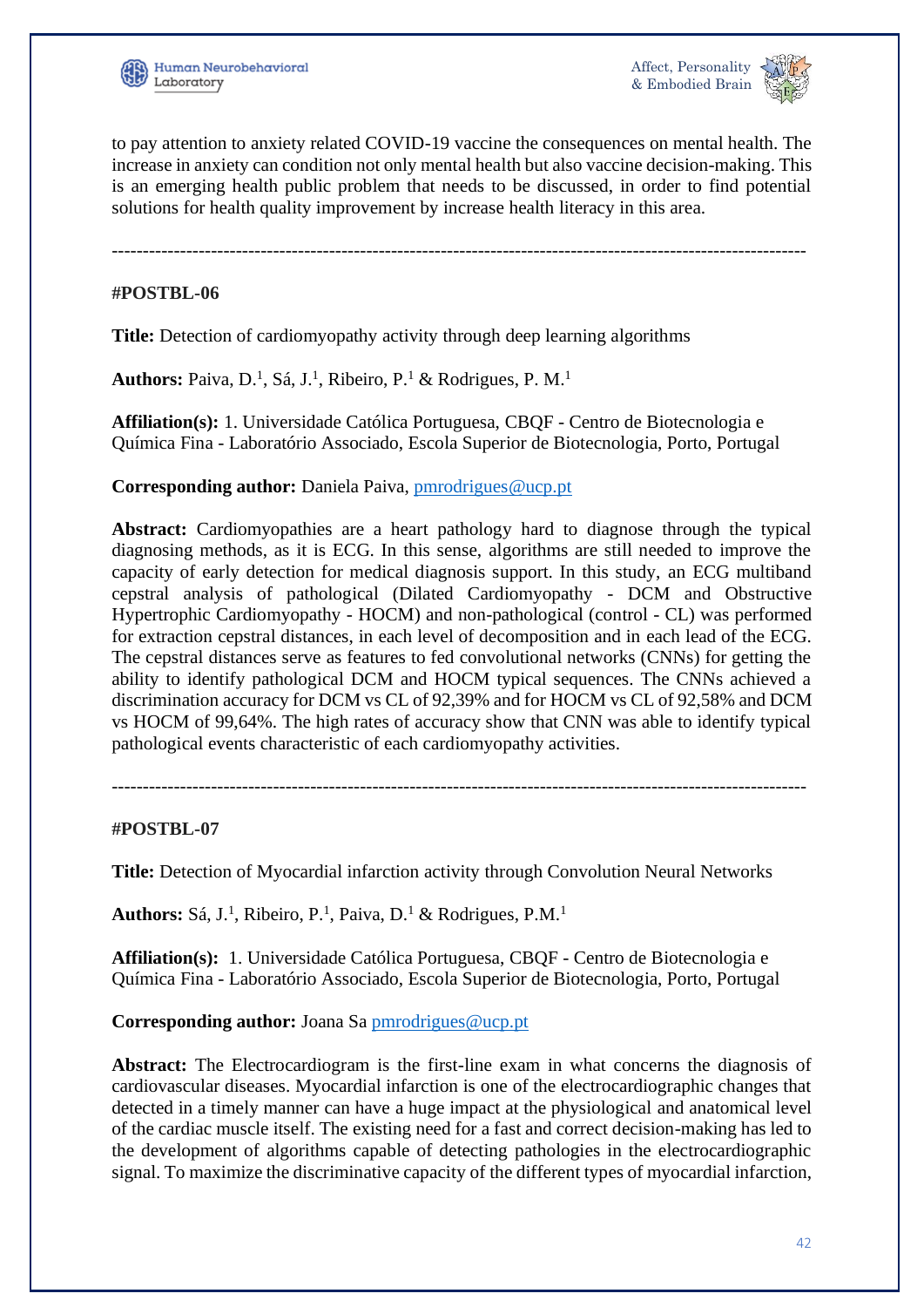



specific time-frequency patterns have been extracted from the ECG signals for feeding Convolution neural networks (CNN). CNN presented 99.39%, 99.64%, 97.76% and 98.98% of accuracy levels for identifying Anterior, Anterolateral, Inferior and Inferolateral, respectively. The promising discriminative results prove that the CNN model is ready for detecting pathological activity over time as a new ECG signal is presented to its entries.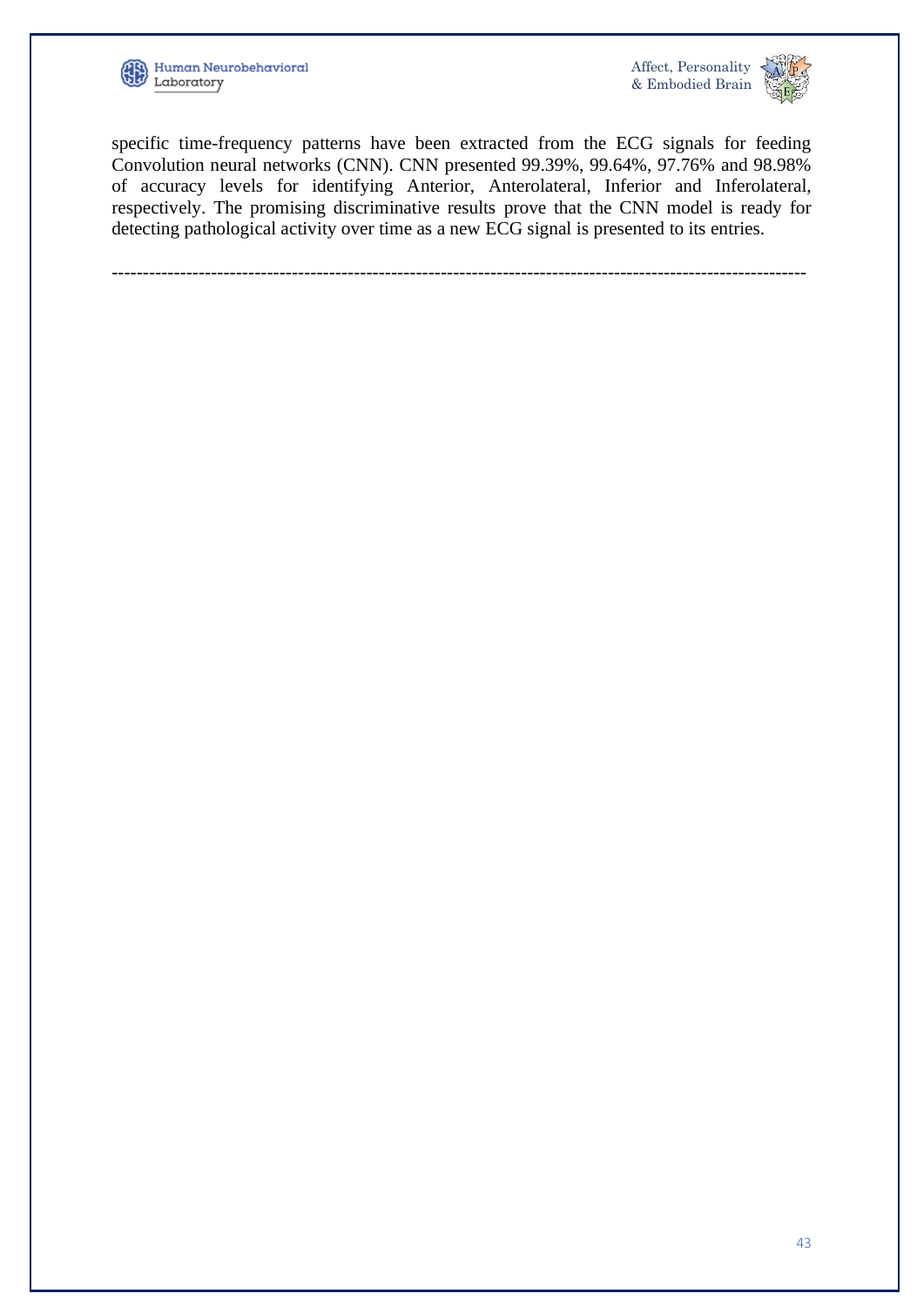



#### **6. POSTERS:**

#### <span id="page-43-0"></span>**#POSTER-01**

**Title:** The Utility of Specialist Algorithms in Distinguishing Neurodivergent Children in a Domestic Violence Cohort

Authors: Stevenson, N.<sup>1</sup> & Heym, N.<sup>1</sup>

**Affiliation(s):**1. Department of Psychology, Nottingham Trent University, UK

**Corresponding author:** Nikki Stevenson, [N0893931@my.ntu.ac.uk](about:blank)

**Abstract:** Neurodiversity encompasses autistic, callous-unemotional and attention deficit hyperactivity disorder traits. Neuro-minorities experience divergent thoughts, experiences, and perceptions yet remain uncharacterised across public services where this hinders the implementation of remedial interventions tailored to their unique profiles. However, various Strengths and Difficulties Questionnaire (SDQ)-derived algorithms appear effective in characterising neurodivergent and at-risk groups. Seven algorithms (five for neurodiversity and two for dysregulated behaviour) were tested using secondary data of the parent rated SDQ-P  $(N = 222$ ; with N=121 impact supplementary scale completions) of children referred to a domestic violence and abuse (DVA) service provider to validate and explore i) whether neurominorities could be characterised within the cohort; ii) risks of developing inter-relational aggression , iii) dysregulated behaviour iv) different types of DVA exposure; and v) wellbeing and intervention outcomes. Clustering techniques (on the SDQ-subscales) and a multivariate analysis of variance (MANOVA) with post-hoc analyses revealed five naturally occurring, significantly different groups in the data mapping on neurotypical (58%), ADHD (5%), conduct problems either with (18%) or without (9%) callous-unemotional traits and autism (9%) profiles. Correlational analyses, t-tests and chi-square tests revealed anticipated significant relationships between the algorithms, DVA indices, aggression, wellbeing and intervention outcomes. The neurodiversity algorithms lacked additional utility over the SDQ-P-subscales for establishing DVA risk but were effective in delineating children who made poor interventional progress. The relationship between dysregulation and aggression was significant and can be exploited to identify vulnerable at-risk sub-cohorts of children. Recommendations for the algorithms and implications of the cluster-groups are further discussed.

#### <span id="page-43-1"></span>**#POSTER-02**

**Title:** Gut microbiota modulate electrophysiological correlates of feedback processing

Authors: Lenzoni, S.<sup>1,2</sup>, Hunter, K.<sup>3</sup>, Heym, N.<sup>1</sup>, Blanco, S.<sup>1</sup>, Heasman, B.<sup>1</sup>, Gibson, G.<sup>4</sup>, Mograbi, D.<sup>5,6</sup> & Sumich, A.<sup>1,7</sup>

----------------------------------------------------------------------------------------------------------------

**Affiliation(s):** 1. Department of Psychology, Nottingham Trent University, UK; 2. Pontifical University of Rio de Janeiro, Brazil; 3. Department of Sport Science, Nottingham Trent University; 4. Department of Food and Nutritional Science, University of Reading, UK; 5.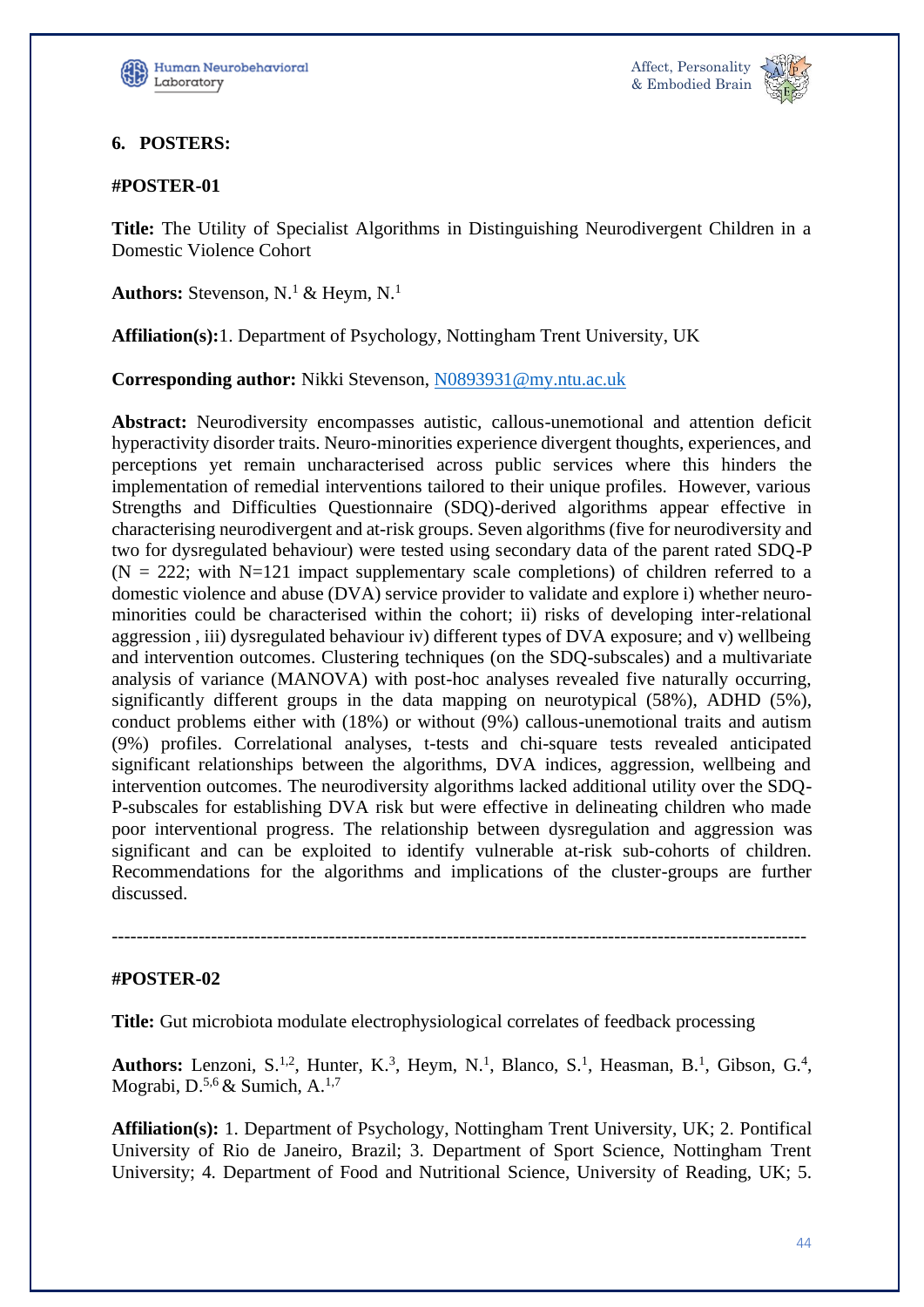





Department of Psychology, Pontifical University of Rio de Janeiro, Brazil; 6. Institute of Psychiatry, Psychology & Neuroscience, King's College, London, UK; 7. Department of Psychology, Auckland University of Technology, New Zealand

#### **Corresponding author:** Sabrina Lenzoni, [sabrina.lenzoni@ntu.ac.uk](about:blank)

**Abstract:** Evaluative processing of action feedback is considered crucial for learning and adaptive adjustments of behaviour. Impaired self-monitoring is reported in several clinical conditions. The feedback-related negativity (FRN) is an event-related potential elicited by feedback presentation and generated in the anterior cingulate cortex. Although previous studies have extensively investigated external factors modulating the FRN, limited research explored the contribution of peripheral interoceptive signals. Recent research suggests that bidirectional communications within the brain-gut-microbiota axis can modulate cognitive functioning and behaviour. Emerging evidence suggests that microbial levels are associated with medial prefrontal cortex function. The present study investigates the association between gut microbiota and the FRN. 29 healthy participants completed self-report measures of depression and a Feedback and Faces task. Microbiota (Clostridium, Lactobacilli) and inflammation (Creactive protein) were assayed from faecal and blood samples, respectively. FRN amplitude was positively correlated with microbiota and depression. Association between microbiota and FRN was confirmed using multilevel modeling (MLM). Depression did not have an independent effect on the FRN. Findings suggest that gastrointestinal tract signals may modulate central self-monitoring processes. The current work provides relevant insights into peripheral mechanisms underlying FRN generation and highlight the possible benefits of therapeutic interventions, such as prebiotic treatments.

#### <span id="page-44-0"></span>**#POSTER-03**

**Title:** New insights into neural networks of error monitoring and clinical implications: A systematic review of ERP studies in neurological diseases

----------------------------------------------------------------------------------------------------------------

Authors: Lenzoni, S.<sup>1,2</sup>, Baker, J.<sup>2</sup>, Sumich, A.<sup>2,3</sup> & Mograbi, D.<sup>1,4</sup>

**Affiliation(s):**1. Department of Psychology, Pontifical University of Rio de Janeiro, Brazil; 2. Department of Psychology, Nottingham Trent University, UK; 3. Department of Psychology, Auckland University of Technology, New Zealand; 4. Institute of Psychiatry, Psychology & Neuroscience, King's College London, UK

**Corresponding author:** Sabrina Lenzoni, [sabrinalenzoni@gmail.com](about:blank)

**Abstract:** Error monitoring allows for efficient performance of goal-directed behaviors and successful learning. Furthermore, error monitoring as a metacognitive ability, is thought to contribute to the emergence of self-awareness, and may play a crucial role for neuropsychological interventions, such as rehabilitation. In the past decades, research has suggested two electrophysiological markers for error monitoring: the error-related negativity (ERN) and the error positivity (Pe), thought to reflect, respectively, error detection and error awareness. Studies on several neurological diseases have investigated the alteration of ERN and Pe. A systematic review was conducted to understand what neurological conditions present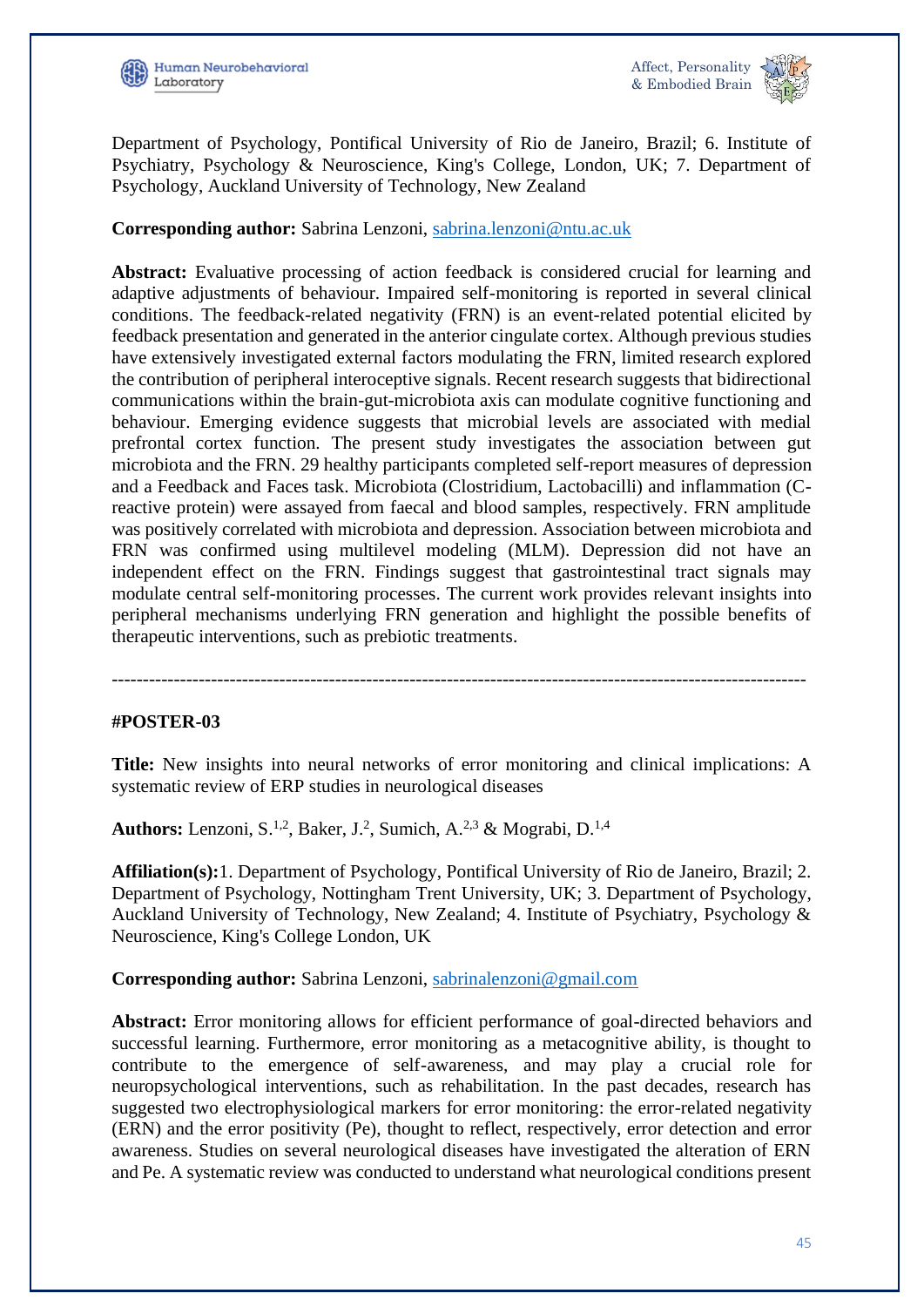



alterations of error monitoring event-related potentials (ERPs) and their relation with clinical measures. Additionally, we explored the contribution of different brain structures to neural networks underlying error monitoring, also discussing domain-specific mechanisms of error processing and clinical implications of findings.

<span id="page-45-0"></span>---------------------------------------------------------------------------------------------------------------

#### **#POSTER-04**

**Title:** The impact of the COVID-19 pandemic on the risk of exposure to domestic violence and abuse and mental health problems in vulnerable mothers and their children

Authors: Tanasescu, A.<sup>1</sup> & Heym, N.<sup>1</sup>

**Affiliation(s):**1. Department of Psychology, Nottingham Trent University, UK

**Corresponding author:** Andra Tanasescu, [andra.tanasescu2018@my.ntu.ac.uk](about:blank)

**Abstract**: The current COVID-19 pandemic initiated a silent domestic violence and abuse (DVA) epidemic that emerged from the prolonged periods of distress and uncertainty within high-risk cohorts (WHO, 2020; Refugee, 2020; UN Women, 2020). There is a gap in knowledge and data regarding this silent epidemic and its wider collateral damages, especially for vulnerable children who have been exposed to DVA (Dickinson & Yates, 2020; Chandan et al., 2020). This two-part pilot study examined the impact of the COVID-19 pandemic on the risk of DVA and mental health issues on at-risk women (N=35) and their children (N=61). Part 1 used a phone call survey, investigating mothers' risk of DVA and their children's externalising and internalising behaviours. Part 2 comprised of an online questionnaire which assessed women's cognitive flexibility, anxiety, depression and trauma impact, and their children's anxiety, depression, and impact of trauma. The study was the first to use the COVID-19 amended version of the DASH and the results indicated that 20% of the sample encountered DVA during the pandemic, from which  $55\%$  of the participants (N=11) who completed the second part of the study scored moderate to severe levels of anxiety, 36% scored moderate to severe levels of depression and 91% scored moderate to severe levels of trauma. The results also found that 18 at-risk children showed aggressive behaviours during the pandemic, from which 50% were exposed to COVID-19 DVA trauma, and 25% (N=12) recorded borderline and abnormal levels of anxiety and depression. The research revealed valuable novel data regarding the risk of DVA and mental health consequences in vulnerable mothers and their children during the pandemic.

#### **#POSTER-05**

**Title:** An exploratory study of the relationship between continued consumption of Kombucha and cognitive and affective functioning

<span id="page-45-1"></span>----------------------------------------------------------------------------------------------------------------

Authors: Fraga, J.<sup>1</sup>, Ferreira, M.<sup>1</sup>, Soares, J.<sup>1</sup>, Pintado, M.<sup>1</sup> & Oliveira-Silva, P.<sup>1</sup>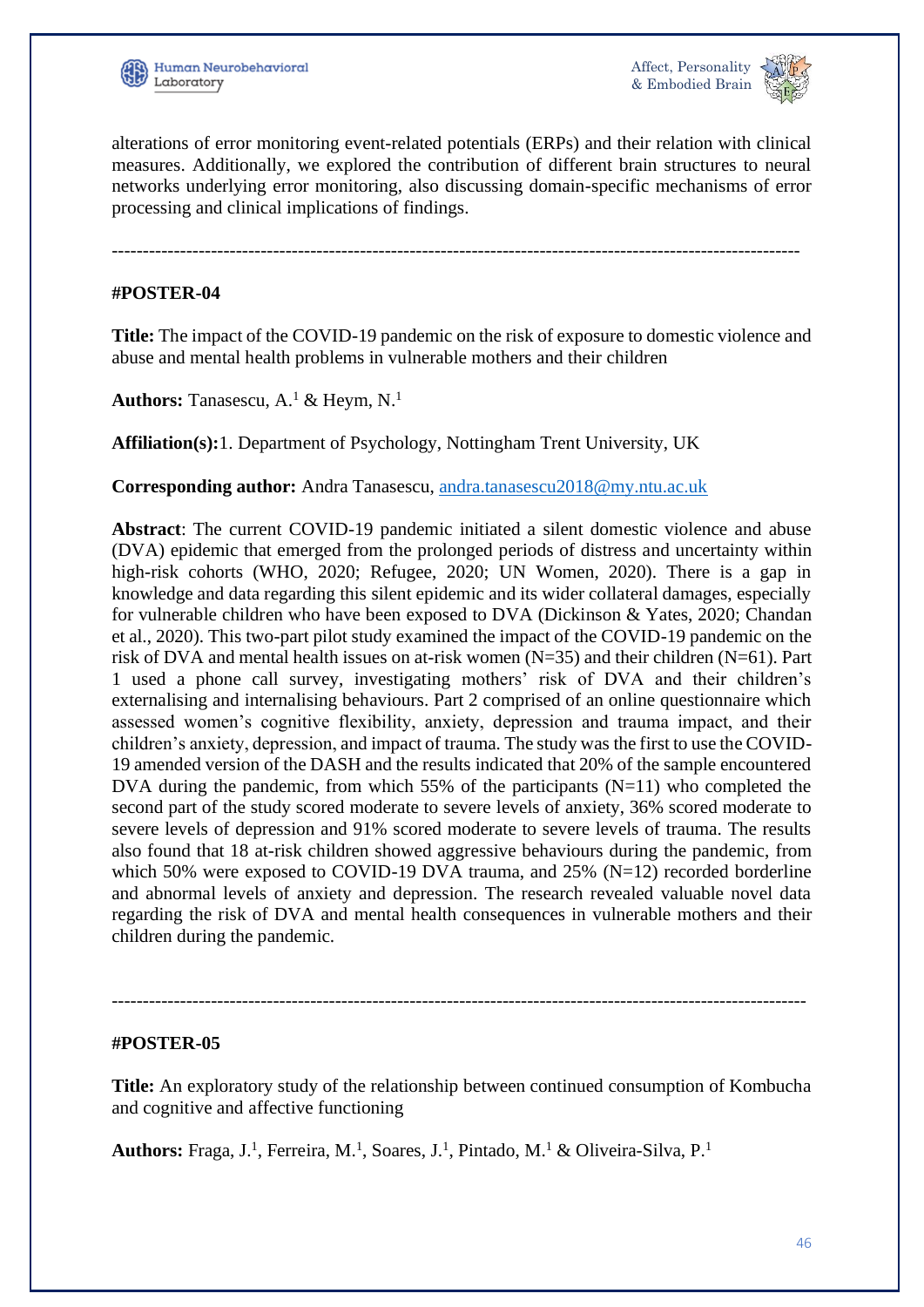

**Affiliation(s):** 1. HNL | CEDH (Human Neurobehavioral Laboratory | Research Centre for Human Development), Universidade Católica Portuguesa, Porto – Portugal

# **Corresponding author:** Jessica Fraga, [325718010@porto.ucp.pt](about:blank)

**Abstract:** The short- and long-term health-promoting effects of fermented food have been known for thousands of years in the East. However, a fermented beverage has only recently become extremely popular in western cultures. Kombucha is a slightly sweet fermented beverage made from brewed tea and sugar, which results from a symbiotic culture of bacteria and yeast. Within the functional food movement, many health benefits have been alleged to Kombucha, including benefits at the cognitive and affective levels. This study compares the short-term effects of consumption of Kombucha on the cognitive and affective functions and at the peripheral neurophysiological response (electrodermal and cardiac activities) compared to a control group. The sample was between 18 and 25 years old who consumed Kombucha or green tea for 30 days, being assessed in 4 different points. In this talk, the author will discuss results, implications, and suggestions for future studies.

----------------------------------------------------------------------------------------------------------------

#### <span id="page-46-0"></span>**#POSTER-06**

**Title:** The impact of social media exposure during COVID-19 lockdown on body satisfaction

**Authors:** Nóbrega, S.C. <sup>1</sup> & Oliveira-Silva, P.<sup>1</sup>

**Affiliation(s):** 1. HNL | CEDH (Human Neurobehavioral Laboratory | Research Centre for Human Development), Universidade Católica Portuguesa, Porto – Portugal

**Corresponding author:** Sofia Nóbrega, [sofiaxcarina@hotmail.com](about:blank)

**Abstract:** Contemporary media have been repeatedly criticized for conveying unrealistic appearance ideals and over-emphasizing the importance of physical beauty, thinness, and attractiveness, especially for women, which has been related to an increase in women's body dissatisfaction. Furthermore, during the COVID-19 pandemic, an unprecedented and massive disruption of our daily life dragged almost all the population to home, further increasing screen time and social media exposition. The present study explored whether the abrupt working and social changes after the COVID-19 outbreak (resulting in significantly more screen time, with more exposure to the own face and more concerns related to their appearance) have aggravated the consequences and idealization of a standard/ideal of beauty leading to greater body/facial dissatisfaction. For this, 148 women between 18 and 35 years old responded to a questionnaire exploring media consumption and body satisfaction, pre and during the pandemics. Outcomes and future implications will be discussed.

----------------------------------------------------------------------------------------------------------------

#### <span id="page-46-1"></span>**#POSTER-07**

**Title:** Relationships of psychopathic and callous-unemotional traits with proactive and reactive aggression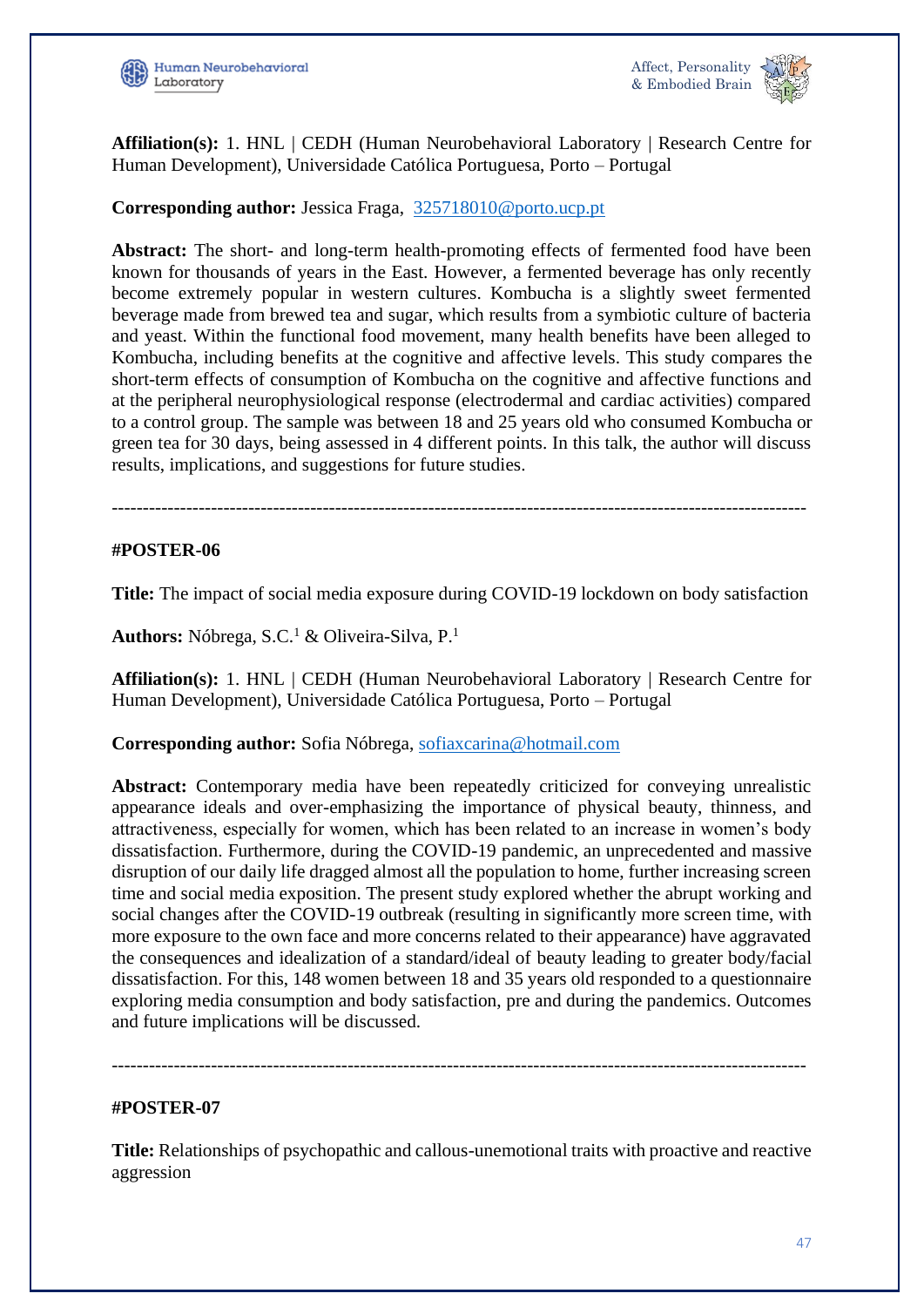





Authors: Firth, J.<sup>1</sup>, Sumich, A.<sup>1</sup> & Heym, N.<sup>1</sup>

# **Affiliation(s):** 1. Department of Psychology, Nottingham Trent University, UK

**Corresponding author:** Jennifer Firth, [jennifer.firth2016@my.ntu.ac.uk](mailto:jennifer.firth2016@my.ntu.ac.uk)

**Abstract:** There are several subclinical adult psychopathic trait (PP) inventories in operation with distinctive conceptualisations of psychopathy – from classic to triarchic conceptualisations. Youth inventories focus on callous-unemotional (CU) traits as potential precursors to adult psychopathy. Prior research has associated CU traits with affective psychopathy deficits (e.g., Cold-heartedness), however, limited research has examined how the underlying constructs of CU and different PP inventories map. Two independent samples: (1) n= 519 adults (M=23.69; SD=9.24) completed the Self-Report Psychopathy (SRP-III; Williams et al., 2003), Levenson's Self-Report Psychopathy (LSRP; Levenson et al., 1995), Inventory of Callous-Unemotional Traits (ICU; Frick, 2004) and Reactive-Proactive Aggression Questionnaire (RPAQ; Raine et al., 2006); and (2) n= 592 adults (M=21.96; SD= 7.24) completed the SRP-III, Triarchic Psychopathy Measure (TriPM; Patrick et al., 2009), ICU and RPAQ. Two SEM path models indicated the presence of two latent variables comprising affective-interpersonal PP deficits and CU traits (AFFECT) and impulsiveirresponsible PP deficits (IMPULSE). AFFECT was a predictor of proactive aggression and IMPULSE was a predictor of reactive aggression in both models. Nevertheless, there was some variability between models indicating that the relationship between PP traits and aggression may vary depending on the inventory used. Overall, this research highlights the necessity for replication of models.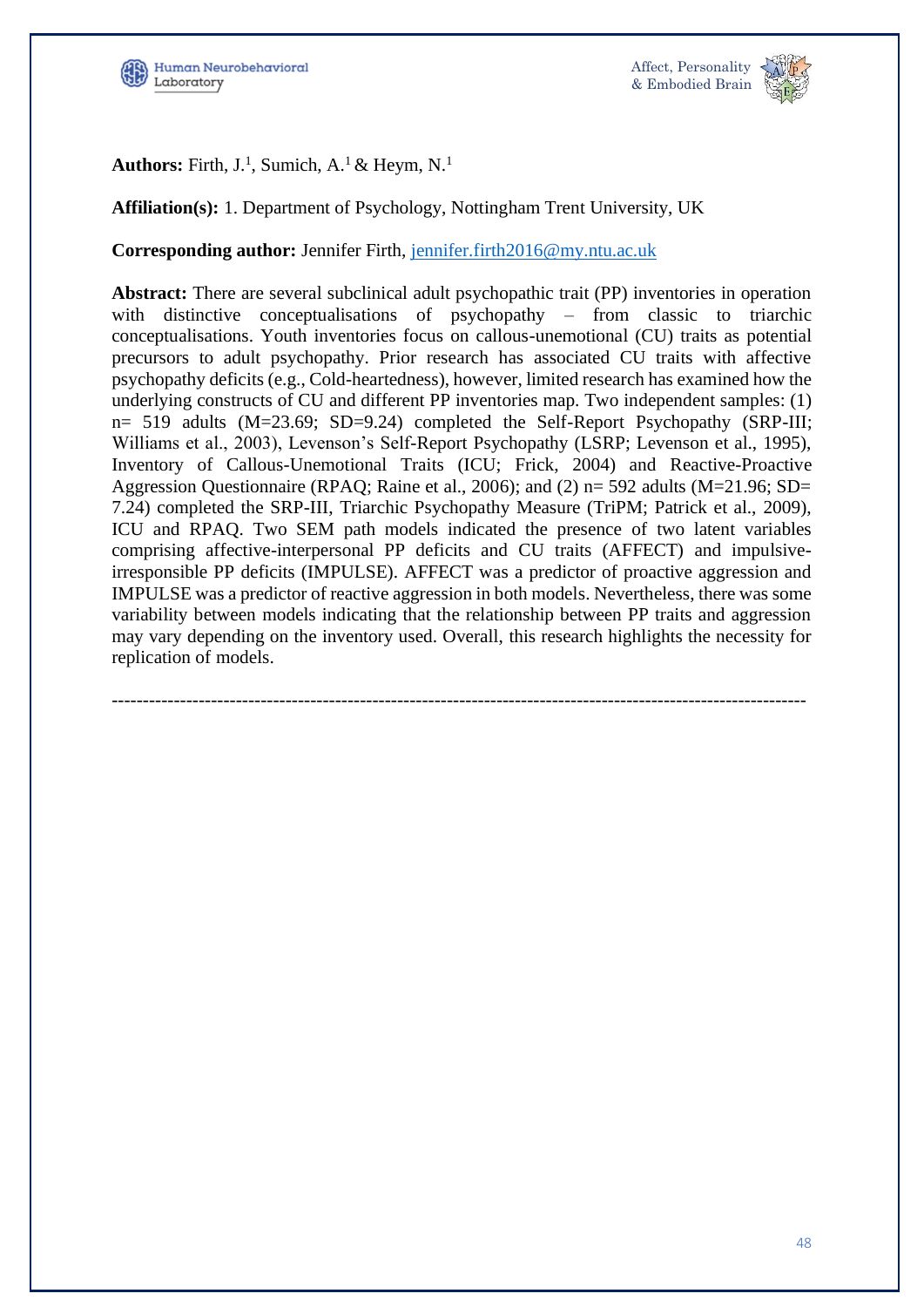



# **7. OTHER SESSIONS:**

# **CHARITY & ACADEMIA ROUND TABLE DISCUSSION**

#### **Invited Speakers:**

Tammy Clinton-Harris, Senior Service Manager, Living Without Abuse (LWA), [tammy@lwa.org.uk,](about:blank) Twitter [@lwacharity](about:blank)

- [Living Without Abuse](about:blank) offer help and support for anyone suffering from abuse, in particular families and children from domestic violence background.

Steven Webster, Chair and Founder of FND Dimensions, [steve@fnddimensions.org,](about:blank) Twitter [@FNDDimensions](about:blank)

- [FND Dimensions](about:blank) provide support for people diagnosed with Functional Neurological Disorder (FND) as well as carers, families, and medical professionals with a focus on peer and individual support sessions.

David Kosson, Professor of Psychology at Rosalind Franklin University of Medicine and Science, President and Founder of Aftermath, [Moving-on-support@rosalindfranklin.edu,](about:blank) Twitter [@AftermathFDN8](about:blank)

- [Aftermath](about:blank) support the families and victims of those with psychopathy. Surviving Psychopathy is dedicated to educating the public regarding the nature of psychopathy and its cost to individuals and society. They support research that aims to: prevent or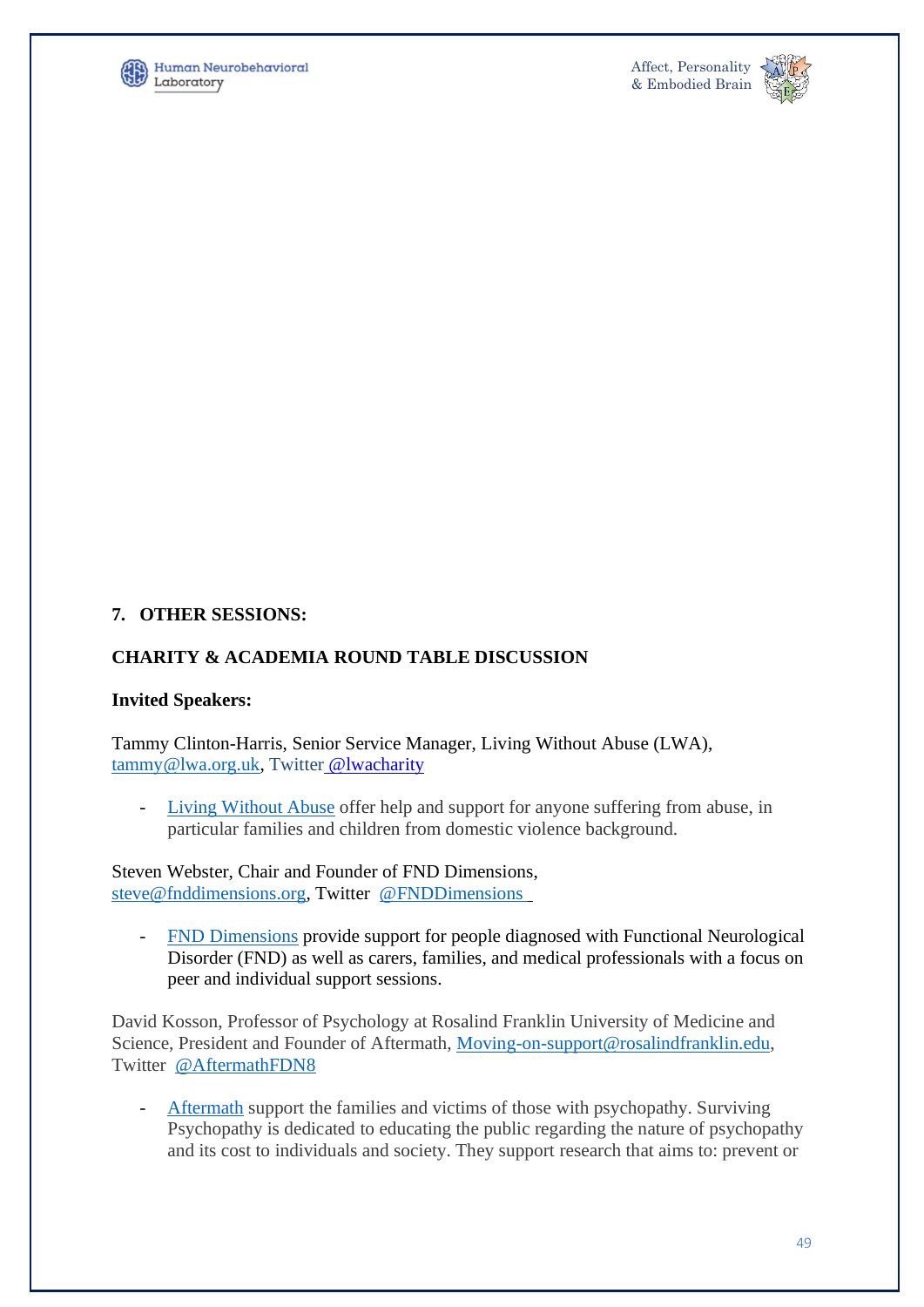



minimize the development of psychopathic traits, reduce the impact of psychopathic traits, and understand and treat the aftermath of psychopathy. 

#### **Working with charities & 3rd sector Organisations**

Working with charities or  $3<sup>rd</sup>$  sector organisations is a symbiotic process – it allows us to conduct really meaningful research (for example through recruiting hard to reach populations or tackling actual problems out there), whilst simultaneously supporting and facilitating their goals. This work entails a strong commitment from both sides to ensure mutual benefit. It can be a truly intrinsically rewarding experience as we can foster collaboration with our external partners, see real world impact in their sector on the basis of our supporting work, whilst at the same time substantially contributing to the academic community and knowledge with applied research. Projects can be cocreated with maximum user/stakeholder involvement and incorporation of true lived experience. As such, this process allows us to draw out strong pathways to impact – a clear narrative essential in funding applications. Funding bodies and policymakers have systematically encouraged taking on and fostering this approach, some making it an explicit requirement.

Whilst it is clearly a positive undertaking for both sides, it can also be hard work taking up additional time on both sides. Researchers and organisations may have distinct motivations, goals and constraints within such partnerships, which sometimes require careful negotiation to avoid complications. External partners may be confronted with administrative and time constraints faced by academia – as we often cannot commit full-time and have processes to follow to conduct our research that may delay anticipated outcomes. Getting extra funding to support the projects, adhering to ethics, procedures and methodologies, and finally conducting research (especially without funding) to get the answers sought, all takes time. In this session, we have the pleasure to host several of our partner charities and  $3<sup>rd</sup>$  sector organisations to discuss their experience and lessons learnt from working and collaborating with academics. We will discuss advantages of working together and what could be achieved that otherwise maybe wouldn't have been.

#### **Questions to be discussed:**

- What does your charity do/your work involved?
- Why and how have you worked with academics together?
- What were the advantages of working with academics?
- What makes university-charity collaboration successful?
- What are the key factors to foster mutual trust and understanding to positively influence the collaborative partnership?
- What has been gained by working together?
- What are the barriers and issues of working with academia?
- How could these be overcome?

#### **We anticipate that this informal exchange of ideas will:**

- Facilitate the understanding of the distinct perspectives on university-charity partnerships
- Offer advice to researchers at universities on how to build bridges, overcome constraints and maintain healthy and mutually beneficial relationships;
- Stimulate new approaches within such collaborations;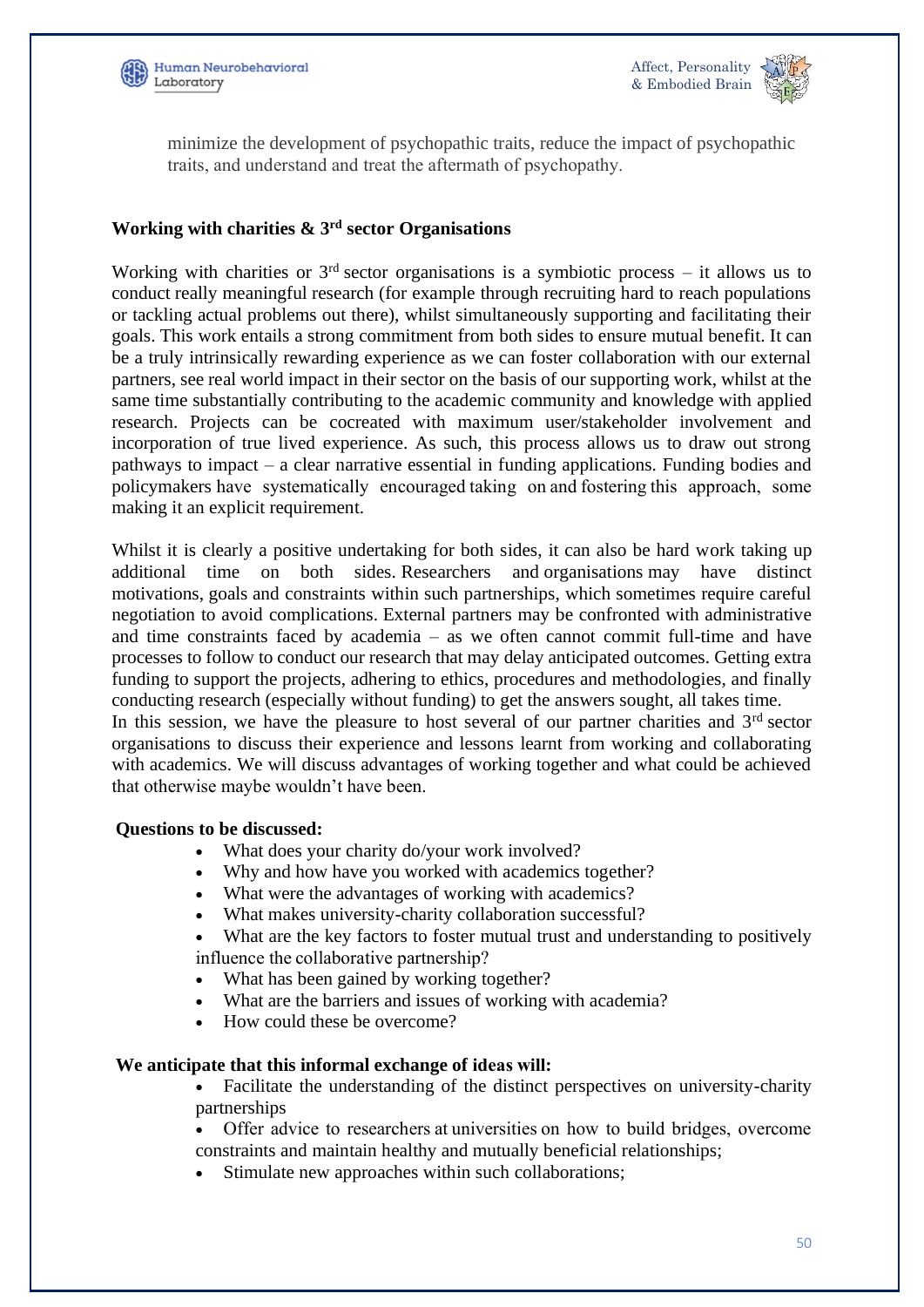



<span id="page-50-0"></span>• Highlight the critical advantages and consequences of such collaborations to the applied field.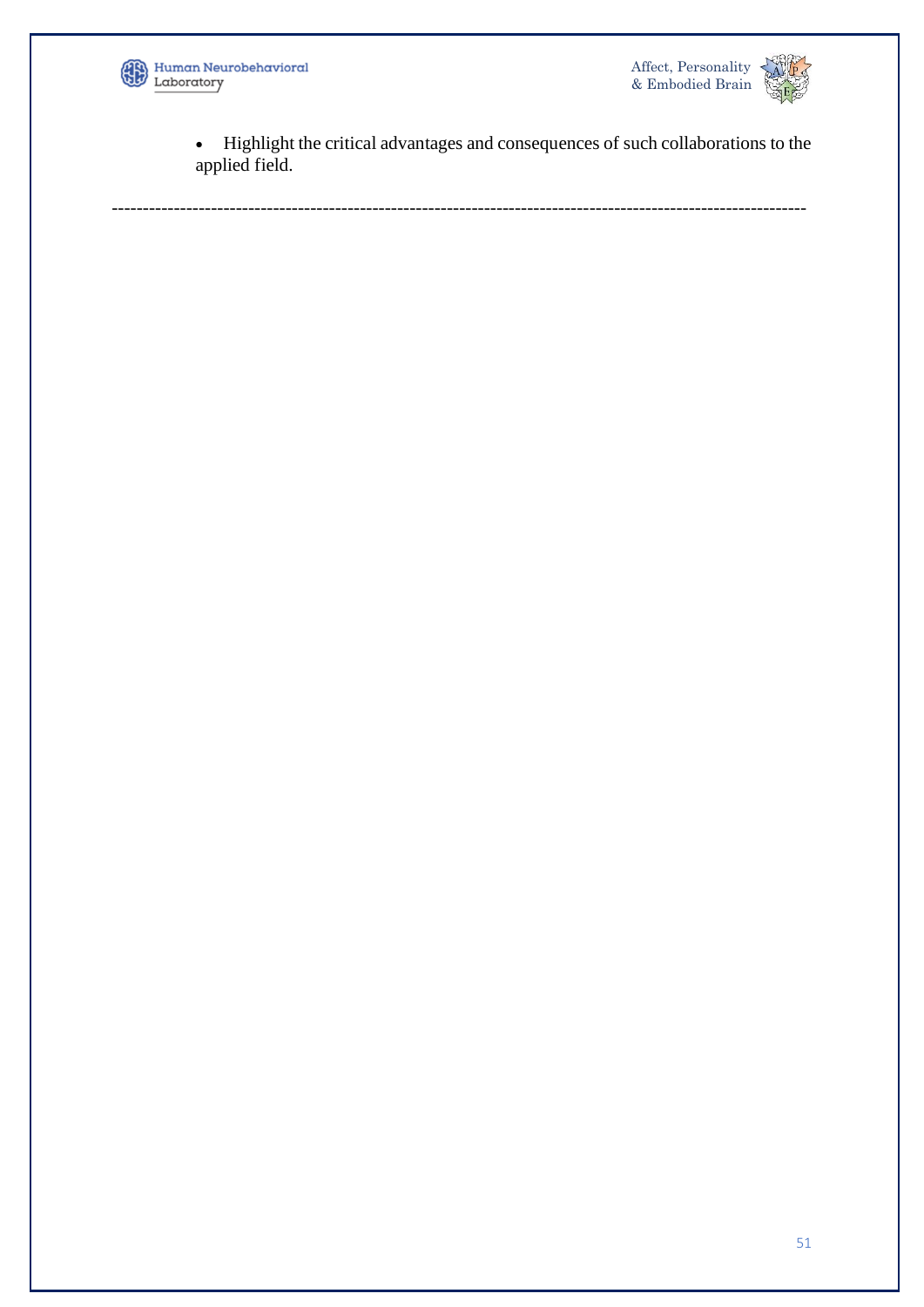



# **8. WORKSHOPS**

#### **Impact!**

Grace Harvey, Nottingham Trent University, UK [grace.harvey@ntu.ac.uk](about:blank)

Essentially, impact is the provable difference research makes in the real world. Pathways to impact can be as vast and varied as the areas in which impact occurring from research can have a change, benefit, or effect in society and the economy. There is no 'one size fits all' approach to impact, but instead enables researchers from different disciplines and specialisms to engage with discussions of impact over different time scales – it some instances impact occurs quickly, and in others occurs over longer periods of time. In all contexts, impact reflects the effective mobilisation of research into the non-academic world. This session will cover a broad introduction to impact including an overview of the different areas in which impact can occur from research. In addition, the session will highlight the importance of planning for impact and will share tips, advice, and resources that can be used to think through and map out impact plans and ambitions.

Dr Grace Harvey is the Impact Development Officer at NTU Psychology. Before joining the psychology department, Grace worked in the Centre for Student and Community Engagement at NTU and has a long standing commitment to ensuring that research has demonstrable effects on society outside of Higher Education. She was awarded her PhD in 2019 and has published research on late-eighteenth century ideas of family and friendship.

----------------------------------------------------------------------------------------------------------------

#### **Bayesian models of perception**

Darren Rhodes, Nottingham Trent University, UK [darren.rhodes@ntu.ac.uk](about:blank)

In the last 20 years or so, there has been an explosion of work and interest in Bayesian models of perception. But what are Bayesian models? And why are they interesting? These models are elegant descriptions of how an organism might perceive or make decisions about the world. The brain, is locked inside a bony skull, and therefore has to create a controlled hallucination about the world around it, in order to effectively act and survive. The central tenet of these models, is that perception and action (and subsequent decisions) are not just based on current sensory information, but also prior knowledge about the world. Dr Darren Rhodes will demonstrate the application Bayesian models in the realm of timing and time perception, and show how they can capture behavioural data in a series of experiments and situations.

Darren teaches Research Methods and Statistics at Nottingham Trent University. A substantial amount of his work focuses on application of Bayesian approaches to perception and action. His main research area is in timing and time perception. Darren is also the lead for Open Research at NTU.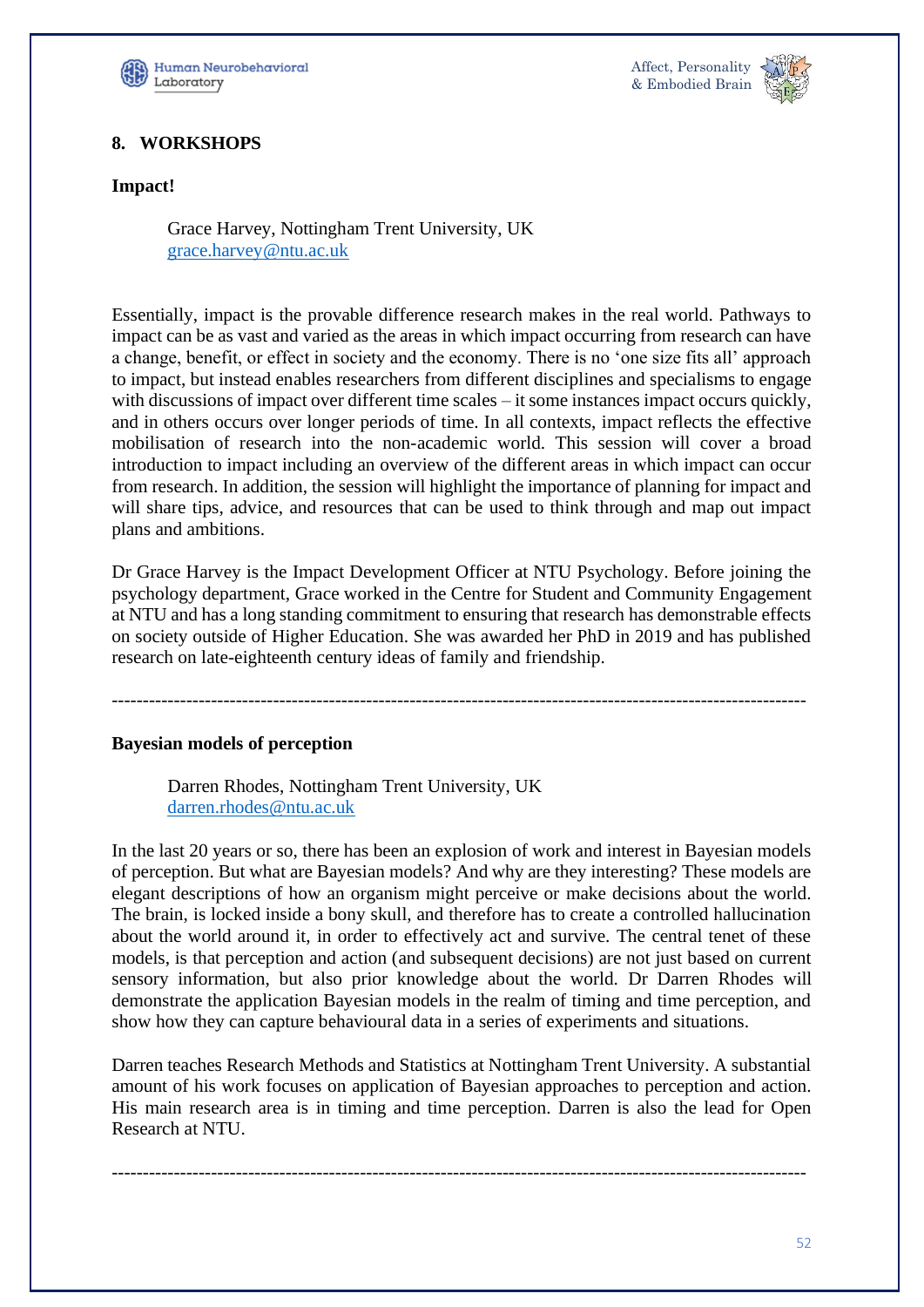





# **The new Doctoral program in Emotion Psychology – Big old questions and fresh new approaches**

**Authors:** Augusta Gaspar, Cátia Reis, Francisco Esteves, Patrícia Oliveira-Silva

**Affiliations:** Universidade Catolica Portuguesa, Portugal

# **Corresponding author:** posilva@ucp.pt

Abstract: In this Symposium, we will briefly introduce the new Doctoral program in Emotion Psychology at Universidade Catolica in Lisbon (https://fch.lisboa.ucp.pt/doutoramentos/programas/phd-psychology-emotion-and-wellbeing ) , which is altogether new in Portugal and in the European landscape of Ph.D. programs. It is indeed the first of its kind. This gives us the opportunity to claim the study of Emotion as one of the most relevant areas across domains in Psychology and across scientific disciplines and to briefly show how knowledge in this area contributes to Psychologists working in a wide array of contexts. The program timely meets a great interest in emotion that has been building up over the last 30 years, along with scientific breakthrough research and exponential growth in scientific publications. We will briefly overview three "hot topics" in emotion Psychology that bring fresh data and new methods – Emotion and Facial Expression, Empathy and, the relation between Emotion Regulation and Sleep.